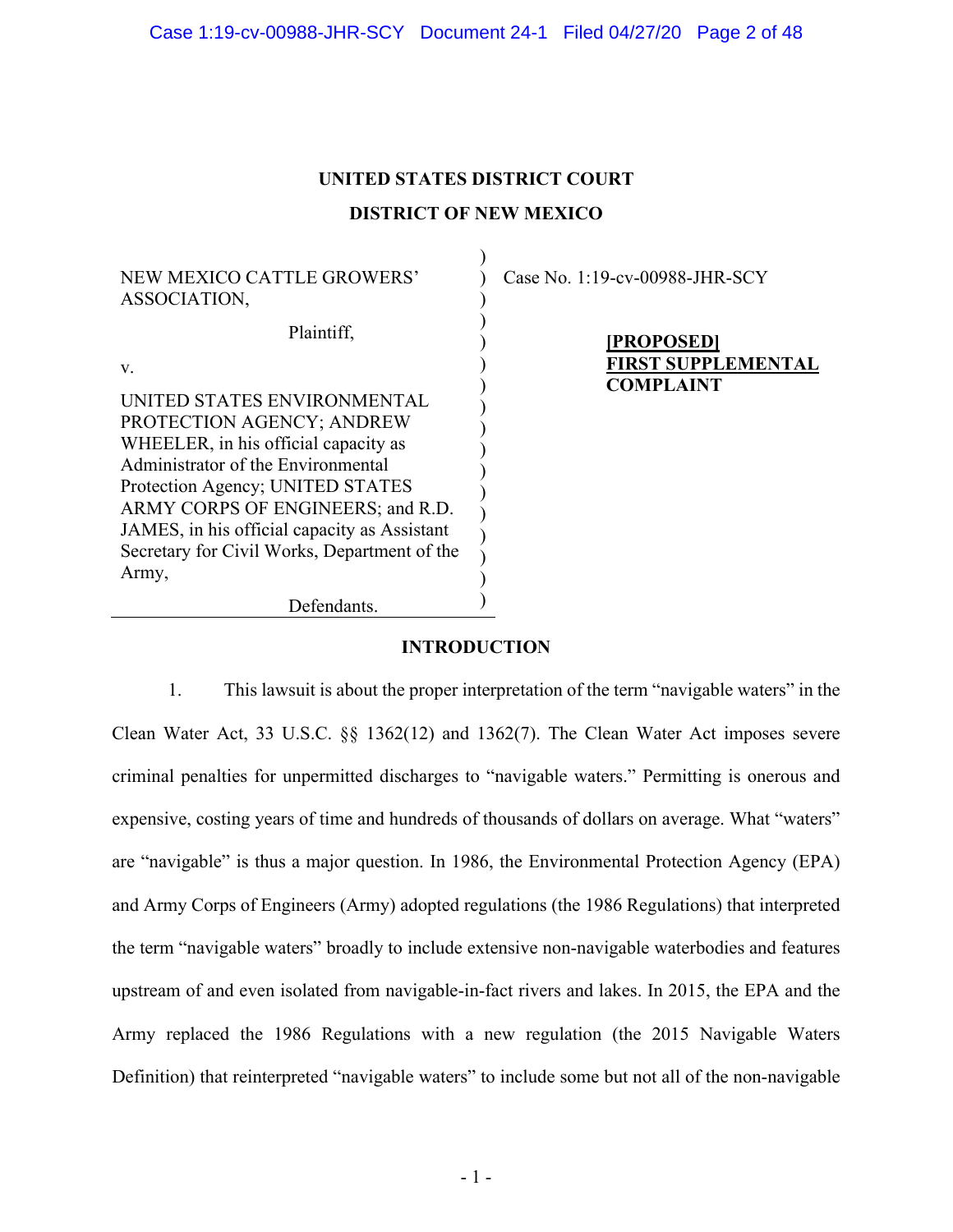#### Case 1:19-cv-00988-JHR-SCY Document 24-1 Filed 04/27/20 Page 3 of 48

water features included in the 1986 Regulations. On October 22, 2019, the EPA and the Army published a final rule (the Repeal and Recodify Rule) repealing the 2015 Navigable Waters Definition and purporting to readopt the 1986 Regulations, along with related guidance memoranda. On April 21, 2020, EPA and the Army adopted yet a new regulation, the Navigable Waters Protection Rule, again redefining "navigable waters" under the Clean Water Act.

2. Plaintiff's members own or operate real property with aquatic features in New Mexico, and are subject to EPA and Army permitting and enforcement under the 1986 Regulations and related guidance, and the Navigable Waters Protection Rule. Plaintiff challenges several provisions of the 1986 Regulations and related guidance, and the Navigable Waters Protection Rule, as either exceeding the agencies' statutory authority under the Clean Water Act and the Congressional Review Act, or Congress' authority under the Commerce Clause, the Due Process Clause, the Non-Delegation Doctrine, and the Tenth Amendment. Plaintiff asks this Court to declare that several provisions of the Clean Water Act, the 1986 Regulations, and related guidance, and/or the Navigable Waters Protection Rule, are statutorily and constitutionally invalid, and to enjoin their enforcement.

#### **JURISDICTION AND VENUE**

3. Jurisdiction is founded upon 28 U.S.C. § 1331 (federal question); § 1346(a)(2) (civil action against the United States); § 2201 (authorizing declaratory relief); § 2202 (authorizing injunctive relief and any other "necessary and proper" relief); and 5 U.S.C. § 702 (judicial review of agency action under the Administrative Procedure Act).

- 4. Plaintiff has exhausted all administrative remedies.
- 5. This action is timely. 28 U.S.C.  $\S$  2401(a).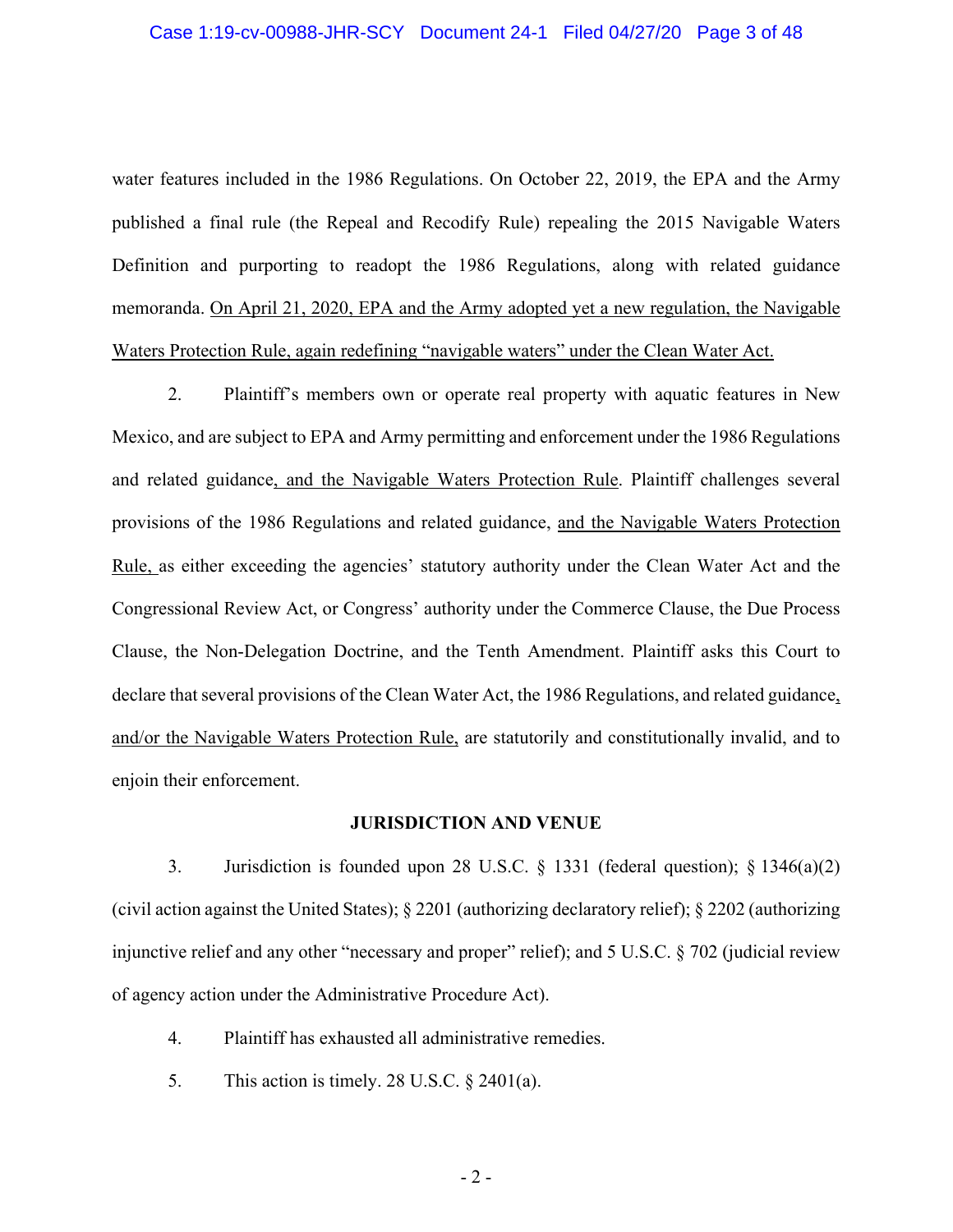6. The challenged rule is final agency action, ripe for judicial review. 5 U.S.C. § 704.

7. Venue is proper in this District pursuant to 28 U.S.C. § 1391(e)(2), because Plaintiff's members reside in this District. *See also* 5 U.S.C. § 703 (venue for actions under the Administrative Procedure Act generally proper in "a court of competent jurisdiction").

#### **PARTIES**

#### **PLAINTIFF**

8. The New Mexico Cattle Growers' Association (Cattle Growers') is a non-profit organization dedicated to advocating on behalf of its members on numerous issues relating to regulation under the Clean Water Act. Cattle Growers' devotes substantial resources to activities that seek to ensure that Clean Water Act regulation does not unreasonably impair the cattle industry. Cattle Growers' lobbies on Clean Water Act issues, publishes information on related issues for its members, performs research pertaining to Clean Water Act regulation, and submits comments to government agencies addressing concerns about how regulations under the Act affect its members. Cattle Growers' represents roughly 1,400 cattlemen and landowners throughout the State of New Mexico and many other states, many of whom are subject to the Clean Water Act under the 1986 Regulations and related guidance and the Navigable Waters Protection Rule based on the presence of intermittent and ephemeral tributaries on their properties, as well as wetlands and other stationary water features regulated by the 1986 Regulations and related guidance and the Navigable Waters Protection Rule. On behalf of its members, Cattle Growers' submitted comments objecting to the readoption of the 1986 Regulations and related guidance in the thenproposed Repeal and Recodify Rule, and the Navigable Waters Protection Rule.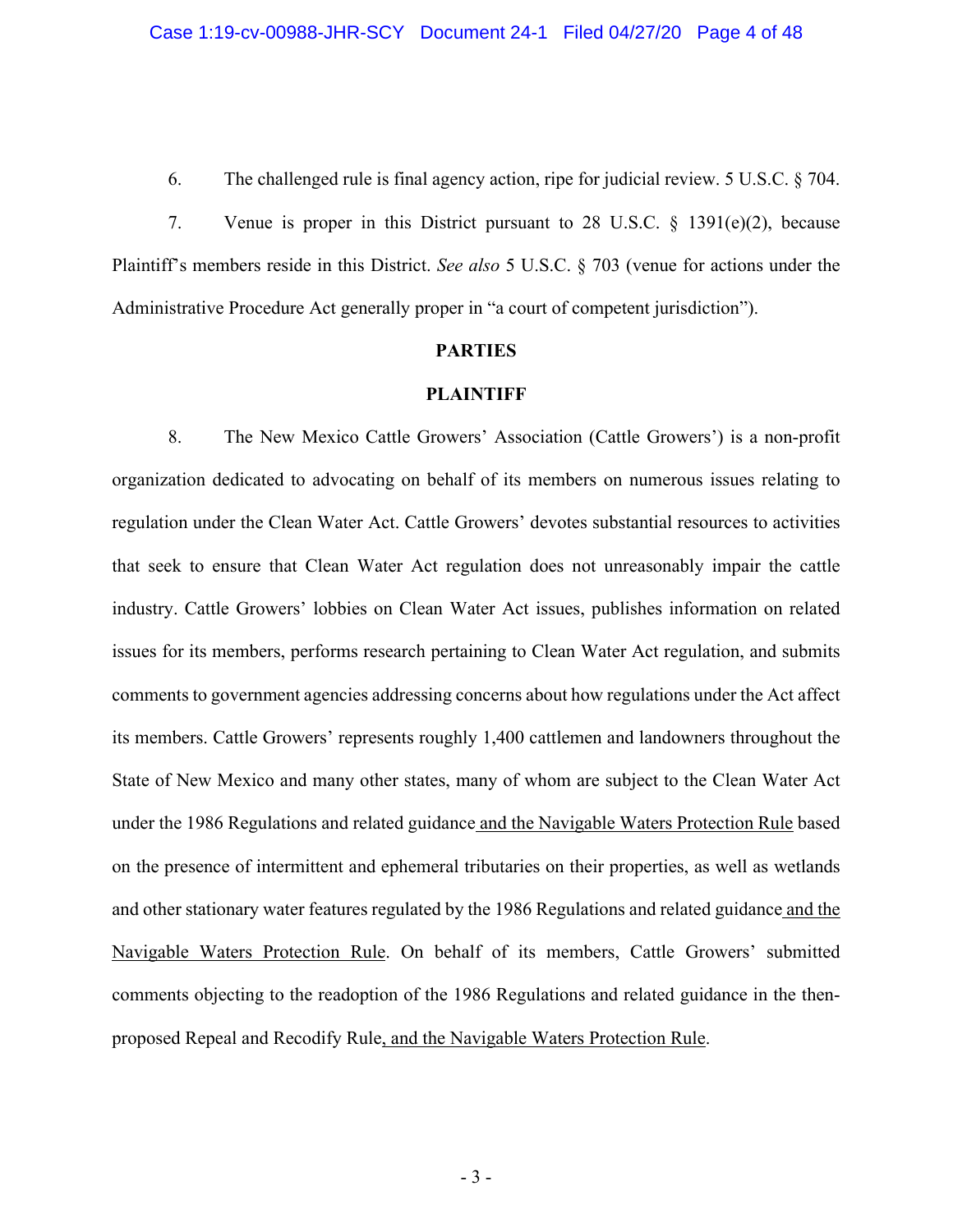#### **DEFENDANTS**

9. The United States Environmental Protection Agency (EPA) is a cabinet agency and has enforcement responsibility for the Clean Water Act under the 1986 Regulations and the Navigable Waters Protection Rule. The EPA jointly issued the regulations challenged in this action.

10. Andrew Wheeler is the Administrator of the EPA. He signed the Repeal and Recodify Rule on behalf of EPA on September 12, 2019. He signed the Navigable Waters Protection Rule on behalf of EPA on January 23, 2020.

11. The United States Army Corps of Engineers (Army) is a branch of the Department of the Army and has enforcement responsibility for the Clean Water Act under the 1986 Regulations and the Navigable Waters Protection Rule. The Army jointly issued the regulations challenged in this action.

12. R.D. James is the Assistant Secretary of the Army for Civil Works. He signed the Repeal and Recodify Rule on behalf of the Army on September 5, 2019. He signed the Navigable Waters Protection Rule on behalf of the Army on January 23, 2020.

#### **LEGAL BACKGROUND**

13. For over a hundred years, the United States Congress regulated the obstruction of navigation on rivers and lakes through a series of statutes that applied to "navigable waters of the United States." *Rapanos v. United States*, 547 U.S. 715, 723 (2006). In a line of cases originating with *The Daniel Ball*, the Supreme Court of the United States interpreted this term to refer to

[t]hose rivers . . . are navigable in fact[, *i.e.*] . . . when they are used, or are susceptible of being used, in their ordinary condition, as highways for commerce over which trade and travel are or may be conducted in the customary modes of travel on water. And they constitute navigable waters of the United States within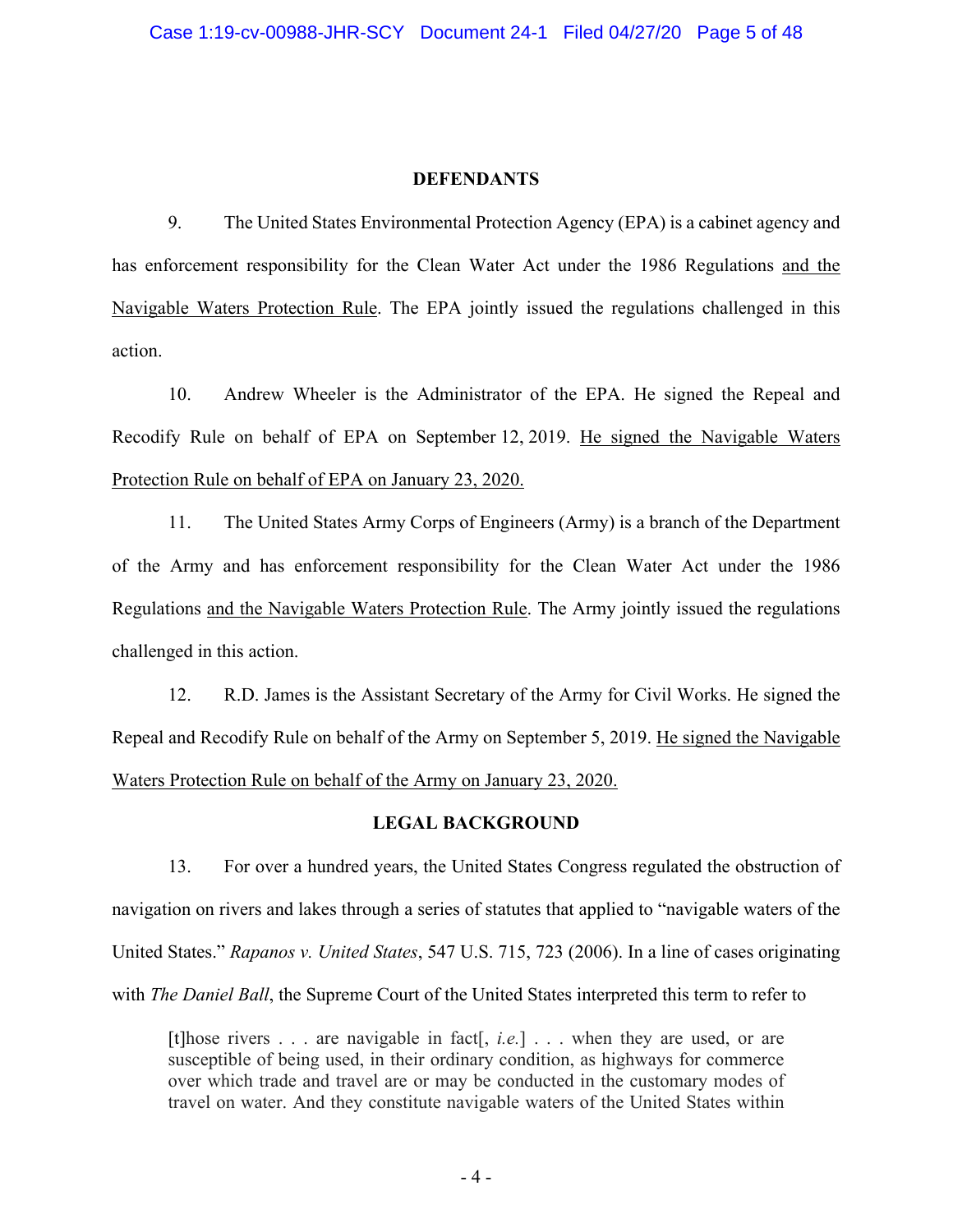the meaning of the acts of Congress, in contradistinction from the navigable waters of the States, when they form in their ordinary condition by themselves, or by uniting with other waters, a continued highway over which commerce is or may be carried on with other States or foreign countries in the customary modes in which such commerce is conducted by water.

77 U.S. 557, 563 (1870); *see also Rapanos*, 547 U.S. at 723.

14. The phrase "navigable waters of the United States" was used in Section 10 of the Rivers and Harbors Act when that act was first adopted in 1899, Mar. 3, 1899, c. 425, § 10, 30 Stat. 1151, and remains in use today, 33 U.S.C. § 403. Section 10 also prohibits obstructions to "the navigable capacity of the waters of the United States" unless authorized by Congress. 33 U.S.C. § 403.

### **THE CLEAN WATER ACT**

15. In 1972, Congress adopted significant amendments to the Federal Water Pollution Control Act, 33 U.S.C. § 1251, *et seq.*, which has since been called the Clean Water Act (the Act). The Act prohibits unpermitted discharges, defined as additions of pollutants from point sources, to navigable waters. 33 U.S.C. §§ 1311(a), 1362(12). The Act assigns general permitting authority to the EPA, with limited authority assigned to the Army to permit discharges of dredged or fill material. 33 U.S.C. §§ 1342(a)(1), 1344(a). The meaning of the term "navigable waters" is what determines whether any particular action is prohibited unless permitted under the Act. The Act states that "navigable waters means the waters of the United States, including the territorial seas." 33 U.S.C. § 1362(7).

16. Nothing in the Act's definition of "navigable waters" extends the term to nonnavigable waters of any sort (*e.g.*, non-navigable tributaries and "adjacent waters") that are upstream or isolated from navigable-in-fact waters. Nothing in the legislative history of the Act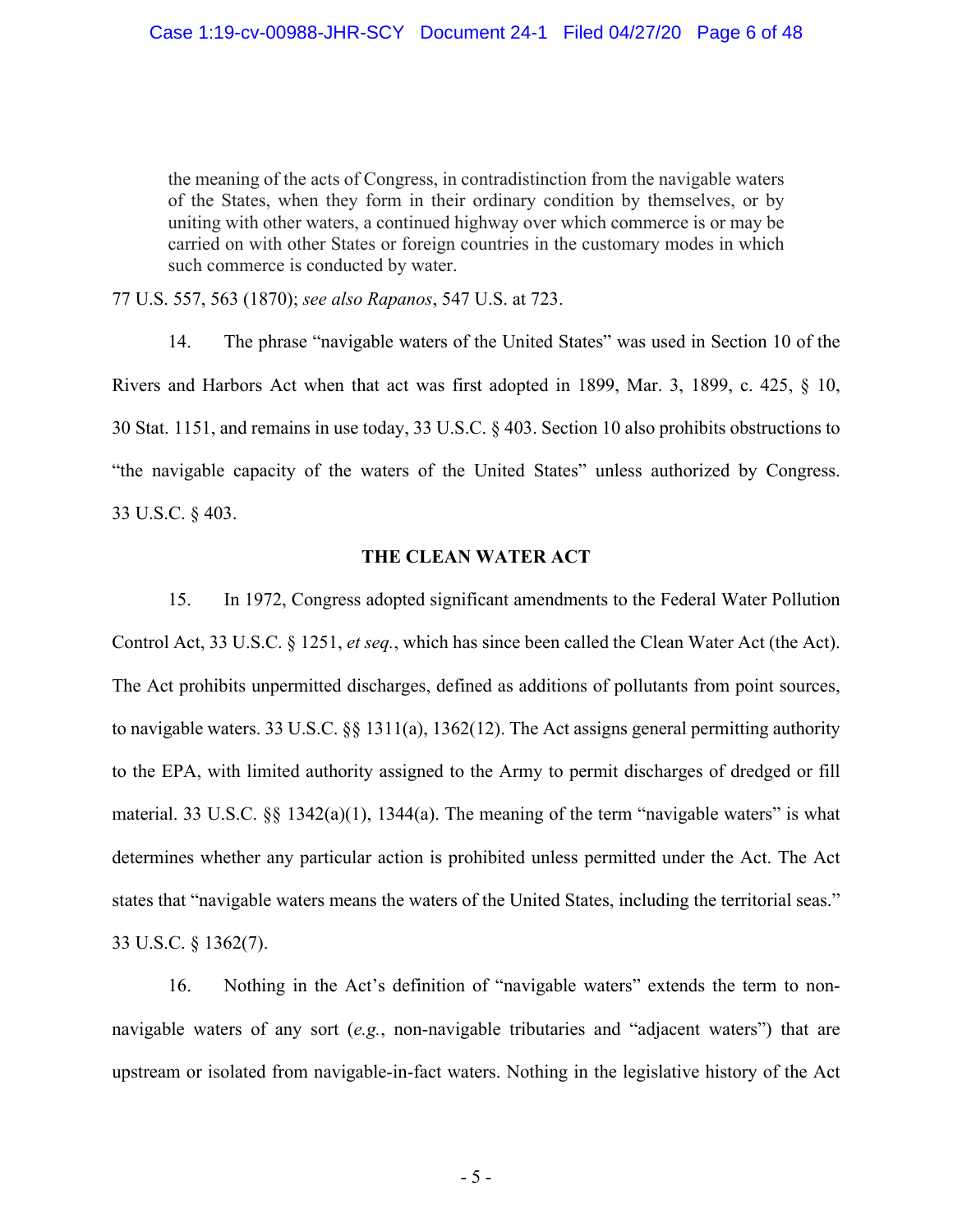#### Case 1:19-cv-00988-JHR-SCY Document 24-1 Filed 04/27/20 Page 7 of 48

shows that Congress "intended to exert anything more than its commerce power over navigation." *Solid Waste Agency of N. Cook Cty. v. Army Corps of Eng'rs*, 531 U.S. 159, 168 n.3 (2001) (*SWANCC*). In contrast, when Congress has intended to extend its reach to waters that are not navigable, it has said so expressly. For instance, with the Flood Control Act of 1936, Congress claimed jurisdiction over "navigable waters or their tributaries, including watersheds thereof." 33 U.S.C. § 701(a); 49 Stat. 1570.

17. To the extent that "navigable waters" under the Act were to be interpreted to include any non-navigable waters upstream of navigable-in-fact waters, the Act provides no intelligible principle for determining which non-navigable waters are included, no factual considerations or criteria for the agencies to determine what waters are navigable, and no policy choices for what non-navigable waters are included.

### **EARLY AGENCY REGULATIONS AND** *RIVERSIDE BAYVIEW HOMES*

18. In 1974 the Army adopted regulations defining "navigable waters" under the Act to implement its permitting authority, consistent with the historic definition adopted in *The Daniel Ball*. 39 Fed. Reg. 12,119 (Apr. 3, 1974); *Rapanos*, 547 U.S. at 723; *SWANCC*, 531 U.S. at 169. The U.S. District Court for the District of Columbia ruled that these regulations were inadequate in *Natural Resources Defense Council, Inc. v. Callaway*, 392 F. Supp. 685, 686 (D.D.C. 1975).

19. Instead of appealing the trial court ruling, the Army adopted new and significantly broader regulations that added the regulation of non-navigable tributaries and wetlands as "navigable waters" for the first time. *See generally*, *United States v. Riverside Bayview Homes, Inc.*, 474 U.S. 121, 123-24 (1985).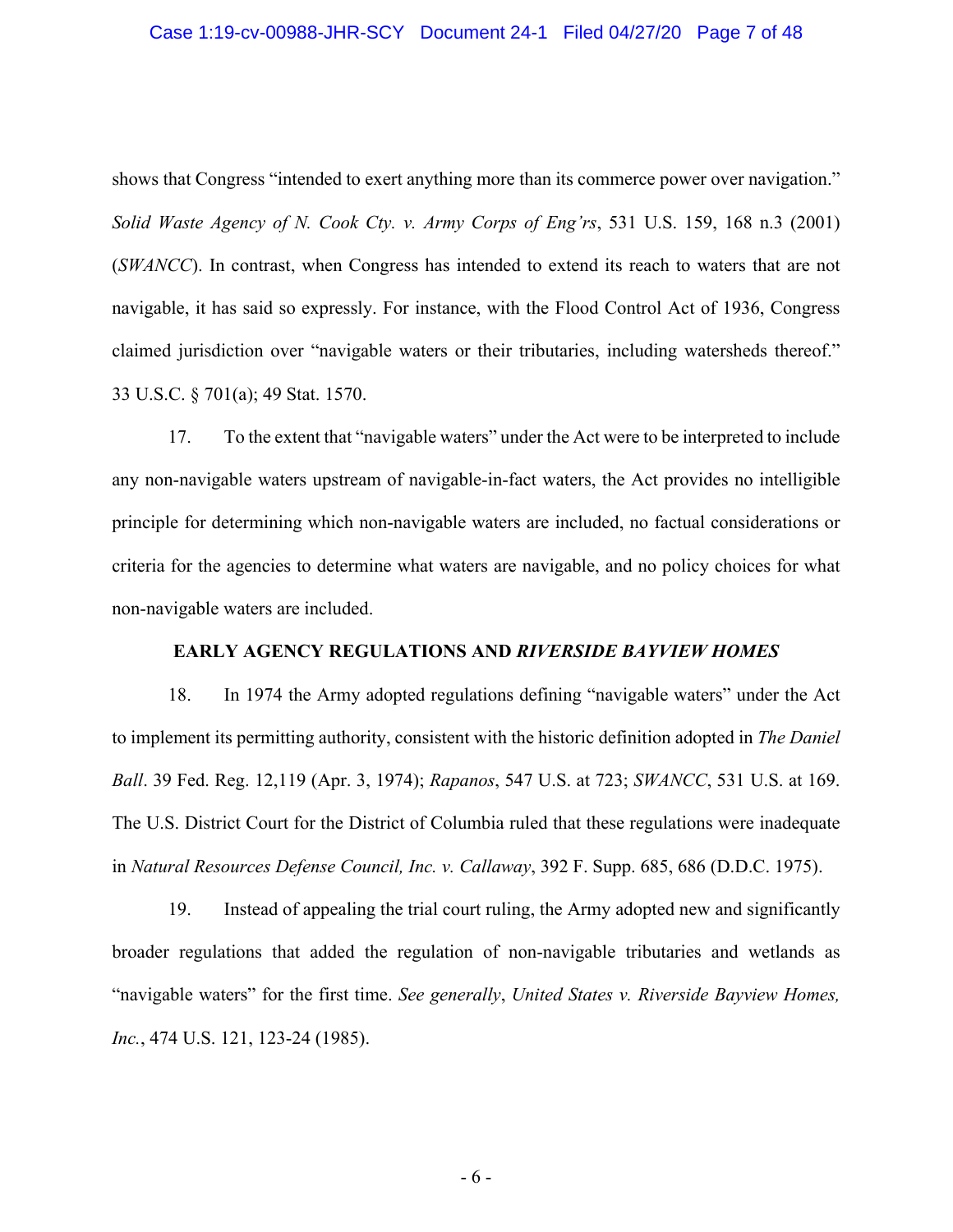20. In 1985 the Supreme Court decided *Riverside Bayview Homes*, which holds that the Army regulations then in-effect reasonably interpreted "navigable waters" to include a nonnavigable wetland abutting a navigable-in-fact lake. 474 U.S. at 135. The Supreme Court did not consider, in *Riverside Bayview Homes*, whether "navigable waters" included wetlands that do not abut navigable-in-fact waters. *Id.* at 124 n.2; *id.* at 131 n.8.

## **THE 1986 REGULATIONS**

- 21. In 1986, the Army adopted new regulations defining "navigable waters" to include:
	- All navigable-in-fact waters, plus all waters which are, were, or reasonably could be used more generally in interstate commerce  $(33 \text{ C.F.R. } § 328.3(a)(1))$  $(1987)^1$  $(1987)^1$  $(1987)^1$ ;
	- The territorial seas  $(33 \text{ C.F.R. } § 328.3(a)(6) (1987));$
	- All interstate waters including interstate wetlands ("Interstate Waters") (33 C.F.R. § 328.3(a)(2) (1987));
	- All intrastate waters (whether navigable or not) that met various criteria ("Covered Intrastate Waters") (33 C.F.R. § 328.3(a)(3) (1987));
	- All non-navigable tributaries to navigable-in-fact waters, Interstate Waters, Covered Intrastate Waters, and Impoundments ("Non-navigable Tributaries") (33 C.F.R. § 328.3(a)(5) (1987));
	- Wetlands adjacent to (meaning "bordering, contiguous, or neighboring") the territorial seas, navigable-in-fact waters, Interstate Waters, Covered Intrastate Waters, and their Non-navigable Tributaries ("Adjacent Wetlands") (33 C.F.R. §§ 328.3(a)(7), 328.3(c) (1987)); and
	- All impoundments of all other waters covered by the definition ("Impoundments") (33 C.F.R. § 328.3(a)(4) (1987)).

33 C.F.R. § 328.3(a) (1987); 51 Fed. Reg. 41,206, 41,250-51 (Nov. 13, 1986) (the "1986 Regulations").

<span id="page-6-0"></span> $<sup>1</sup>$  The EPA adopted identical regulations in 1988, which are included in Plaintiff's definition of the</sup> 1986 Regulations. For ease of reference, the Army's regulations are cited throughout. From the 1986 Regulations forward, both EPA and the Army's regulations are identical in relevant part.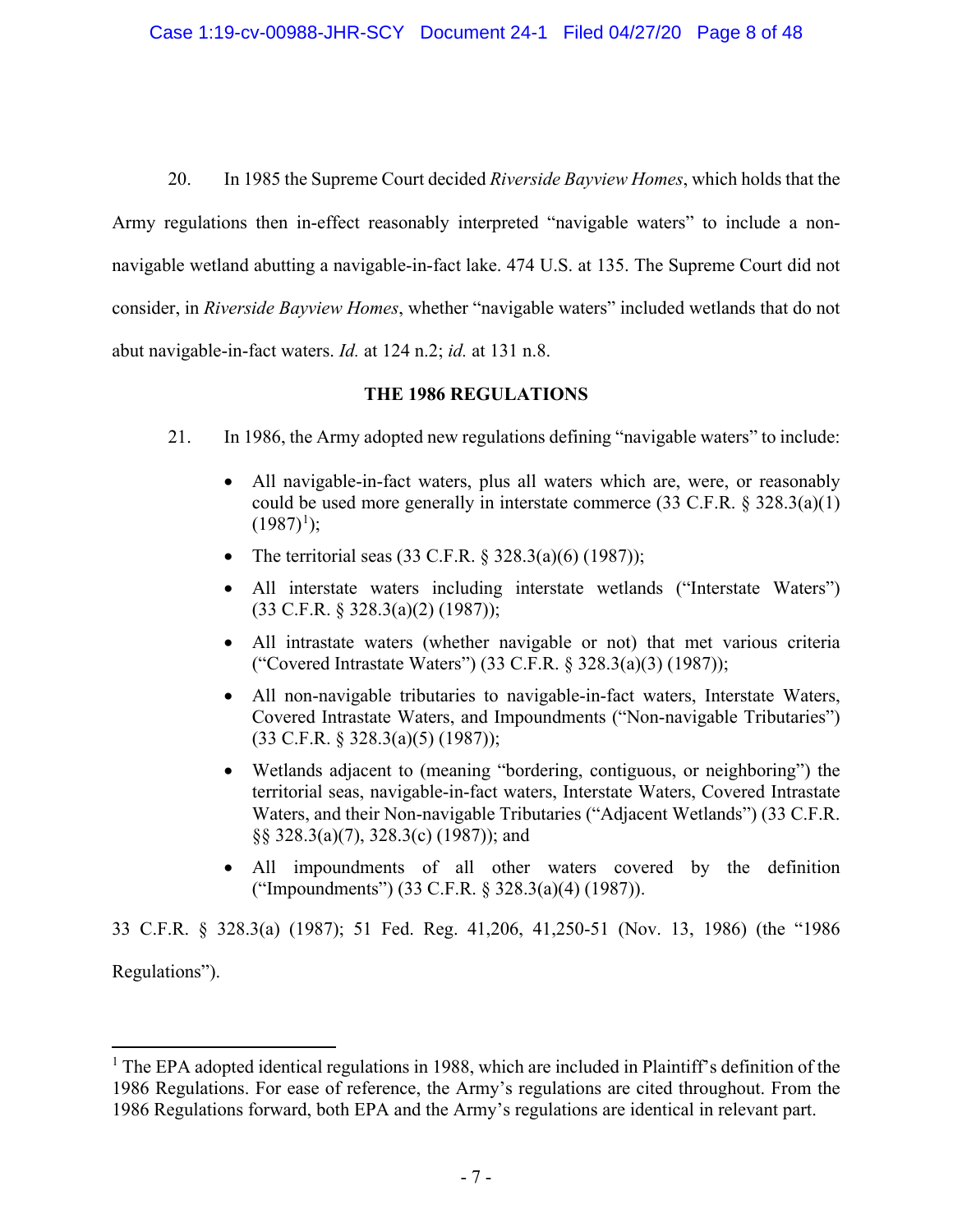22. When it adopted the 1986 Regulations, the Army also adopted the position that "navigable waters" included all waters (1) used to irrigate crops sold in interstate commerce, (2) served as habitat for birds protected by the Migratory Bird Treaty Act, (3) served as habitat for endangered species, or (4) "which are or would be used as habitat by migratory birds which cross state lines." 51 Fed. Reg. 41,217 (Nov. 13, 1986). The last of these provisions was known as the Migratory Bird Rule.

#### *SWANCC* **AND** *RAPANOS*

23. The 1986 Regulations were the subject of two adverse Supreme Court decisions. In *SWANCC*, the Supreme Court invalidated the Migratory Bird Rule as beyond the scope of "navigable waters" under the Act. *SWANCC* narrowed *Riverside Bayview Homes* by emphasizing that the word "navigable" in the text of the Act demonstrates that Congress' intent was focused on its "traditional jurisdiction over waters that were . . . navigable in fact." 531 U.S. at 172. In *SWANCC* the Court further emphasized the dual purposes of the Act, with federalism and local control of land use and water allocation equal to the federal policy of water quality protection, and that the Clean Water Act lacks the necessary "clear statement" to indicate any congressional intent to interfere in traditionally local functions. *Id.* at 172-74. *SWANCC* also posits that the Army's original 1974 regulations, defining "navigable waters" consistent with the meaning set forth in *The Daniel Ball*, may have been correct. 531 U.S. at 168, *id*. at 168 n.3.

24. Then in a fractured opinion in *Rapanos*, the Supreme Court invalidated the nonnavigable Tributary and Adjacent Wetlands provisions of the 1986 Regulations, also as beyond the scope of the statutory term "navigable waters."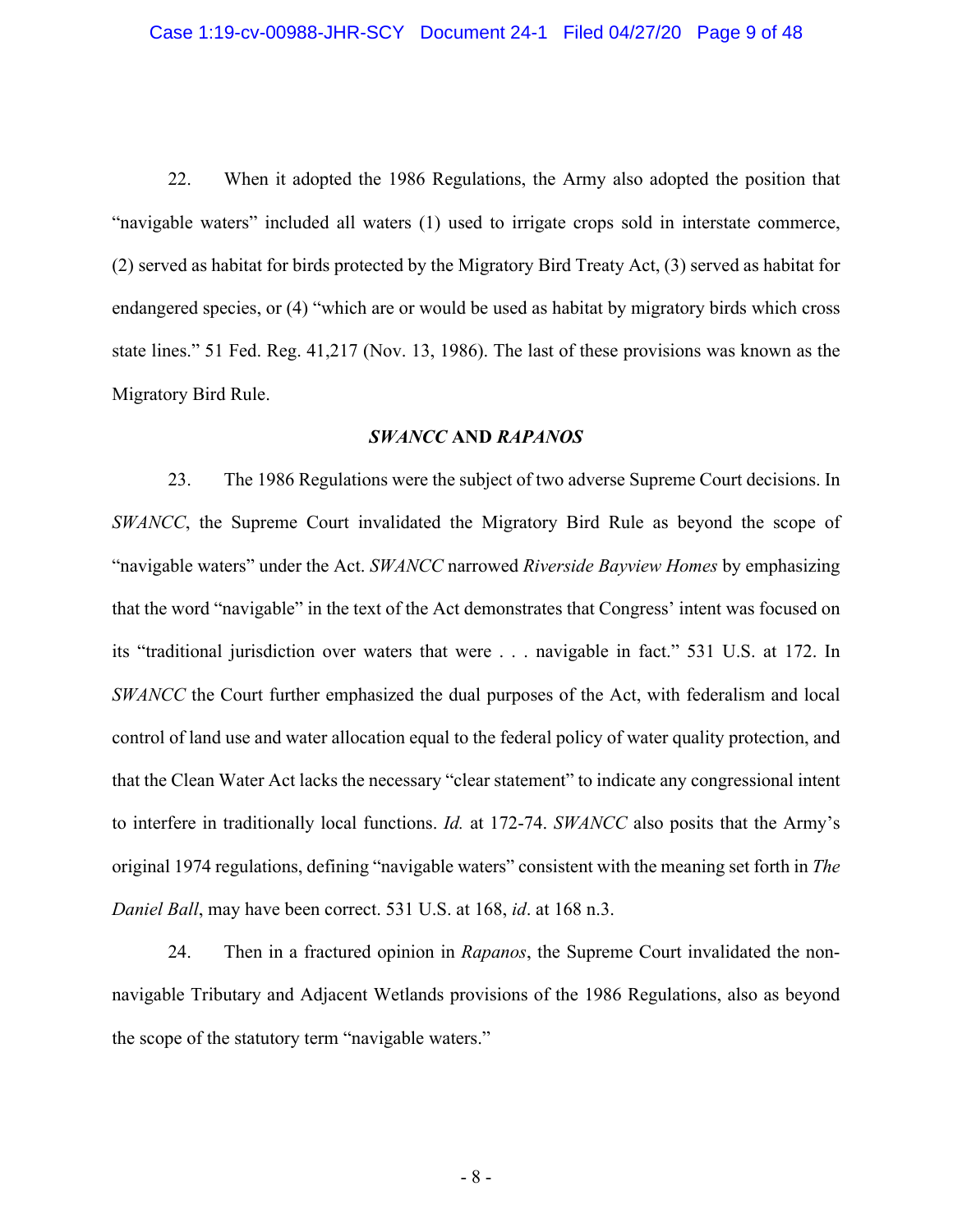#### Case 1:19-cv-00988-JHR-SCY Document 24-1 Filed 04/27/20 Page 10 of 48

25. The issue in *Rapanos* was how to interpret the Clean Water Act's term "navigable waters" in the context of non-navigable tributaries to navigable-in-fact waterways, and wetlands that do not physically abut navigable-in-fact waterways. 547 U.S. at 728, *id.* at 759 (Kennedy, J., concurring). The judgment of the Court in *Rapanos* was to remand the case because the lower courts had not properly interpreted that term. *Id.* at 757. The five Justices who supported the judgment arrived at it by two different interpretations of the term "navigable waters."

26. The *Rapanos* plurality determined that the language, structure, and purpose of the Clean Water Act all limited federal authority to "relatively permanent, standing or continuously flowing bodies of water" commonly recognized as "streams, oceans, rivers and lakes" connected to traditional navigable waters. 547 U.S. at 739. The plurality also limited federal regulation of wetlands to those physically abutting these waterbodies, such that they have an immediate surface water connection where the wetland and water body are "indistinguishable." *Id.* at 755.

27. Justice Kennedy joined the plurality in the judgment. But he proposed a broader interpretation of "navigable waters" than the plurality: the "significant nexus" test. *Id.* at 759 (Kennedy, J., concurring). Under this view, the federal government could regulate a non-abutting wetland only if it significantly affects the physical, chemical, and biological integrity of a navigable-in-fact waterway. *Id.* at 779 (Kennedy, J., concurring).

#### **2008 POST-***RAPANOS* **GUIDANCE**

28. Following *Rapanos*, the EPA and the Army jointly adopted an informal guidance document (the 2008 Post-*Rapanos* Guidance) which purported to apply the *Rapanos* decision to the 1986 Regulations.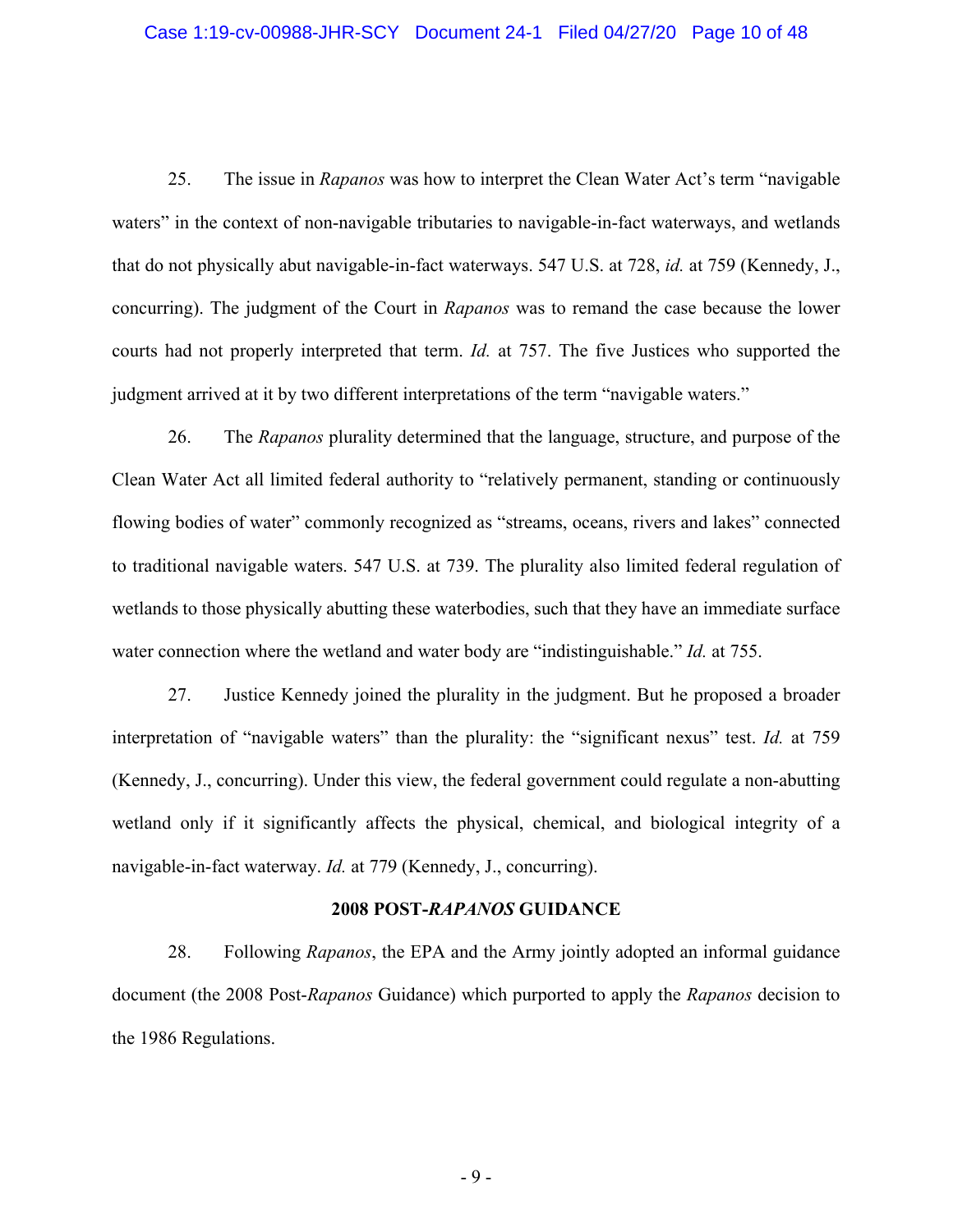29. The 2008 Post-*Rapanos* Guidance is a "rule" within the ambit of the Congressional Review Act, 5 U.S.C. § 801, *et seq.*, but was not and has never been submitted to Congress as the Congressional Review Act requires.

30. The Post-*Rapanos* Guidance asserts that the Army and EPA may claim jurisdiction under either the *Rapanos* plurality or concurrence.

31. The Guidance also asserts that the plurality standard is satisfied by tributaries that flow as little as 90 days per year, and broadly defines "adjacent" for the purpose of regulating wetlands.

#### **THE 2015 NAVIGABLE WATERS DEFINITION**

32. In 2015, the EPA and the Army adopted a new regulation (the 2015 Navigable Waters Definition) redefining "navigable waters." 33 C.F.R. § 328.3 (2016); 80 Fed. Reg. 37,054 (June 29, 2015). The 2015 Navigable Waters Definition superseded the 1986 Regulations and the Post-*Rapanos* Guidance.

33. On August 21, 2019, the U.S. District Court for the Southern District of Georgia ruled on summary judgement that the 2015 Navigable Waters Definition violates the Clean Water Act. *Georgia v. Wheeler*, No. 2:15-cv-00079, 2019 WL 3949922 (S.D. Ga. Aug. 21, 2019).

34. On October 22, 2019, partially in response to the decision of the Southern District of Georgia, Defendants published the Repeal and Recodify Rule in the Federal Register, which rescinded the 2015 Navigable Waters Definition, and readopted the 1986 Regulations and related guidance including the Post-*Rapanos* Guidance.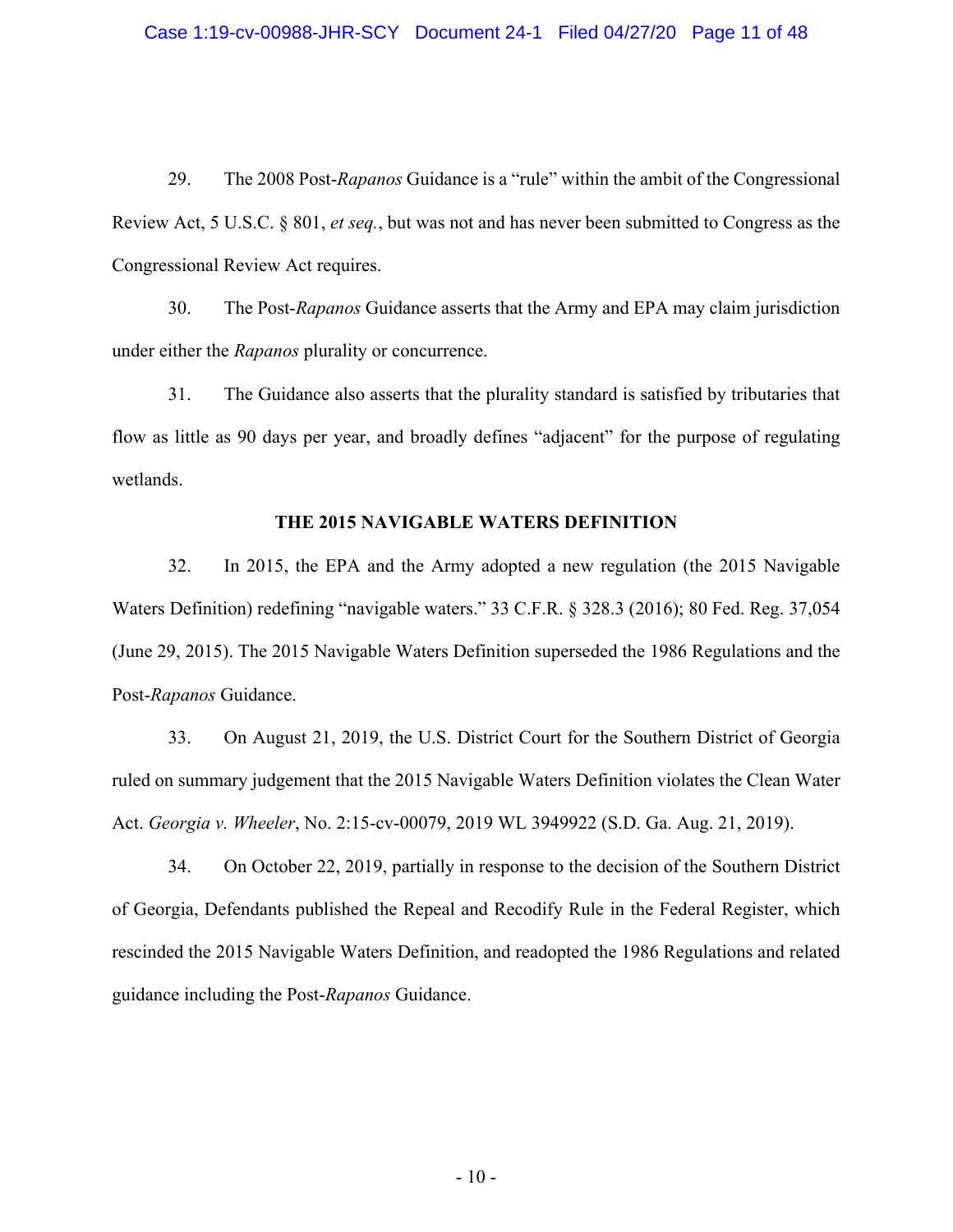#### **THE REPEAL AND RECODIFY RULE**

35. On July 27, 2017, the EPA and the Army proposed a regulation which would repeal the 2015 Navigable Waters Definition and recodify the 1986 Regulations (the Repeal and Recodify Rule) ("If this proposal is finalized, the regulations defining the scope of federal Clean Water Act (CWA) jurisdiction would be those portions of the CFR as they existed before the amendments promulgated in the 2015 Rule."). 83 Fed. Reg. 32,227 (July 12, 2018).

36. The agencies proposed to readopt the 1986 Regulations and related guidance documents. But they refused to consider public comment on the substance of the 1986 Regulations and related guidance. 82 Fed. Reg. 34,903 (July 27, 2017).

37. The refusal to take comment on the substance of the 1986 Regulations, Post-*Rapanos* Guidance, and other guidance documents violated the EPA and the Army's obligations for notice and comment rulemaking under the Administrative Procedure Act, 5 U.S.C. § 553(c).

38. On October 22, 2019, the EPA and the Army published the final Repeal and Recodify Rule in the Federal Register, repealing the 2015 Navigable Waters Definition and readopting the 1986 Regulations and related guidance.

39. The 1986 Regulations and related guidance readopted under the proposed Repeal and Recodify Rule were not and have never been submitted to Congress for review, in violation of the Congressional Review Act, 5 U.S.C. § 801, *et seq*.

40. Several provisions of the 1986 Regulations, as well as the related guidance, exceed the scope of the Clean Water Act, in that both the Migratory Bird Rule (adopted as guidance at the time the 1986 Regulations were adopted) and the Tributary and Adjacent Wetland rules, have all been declared invalid by the Supreme Court.

- 11 -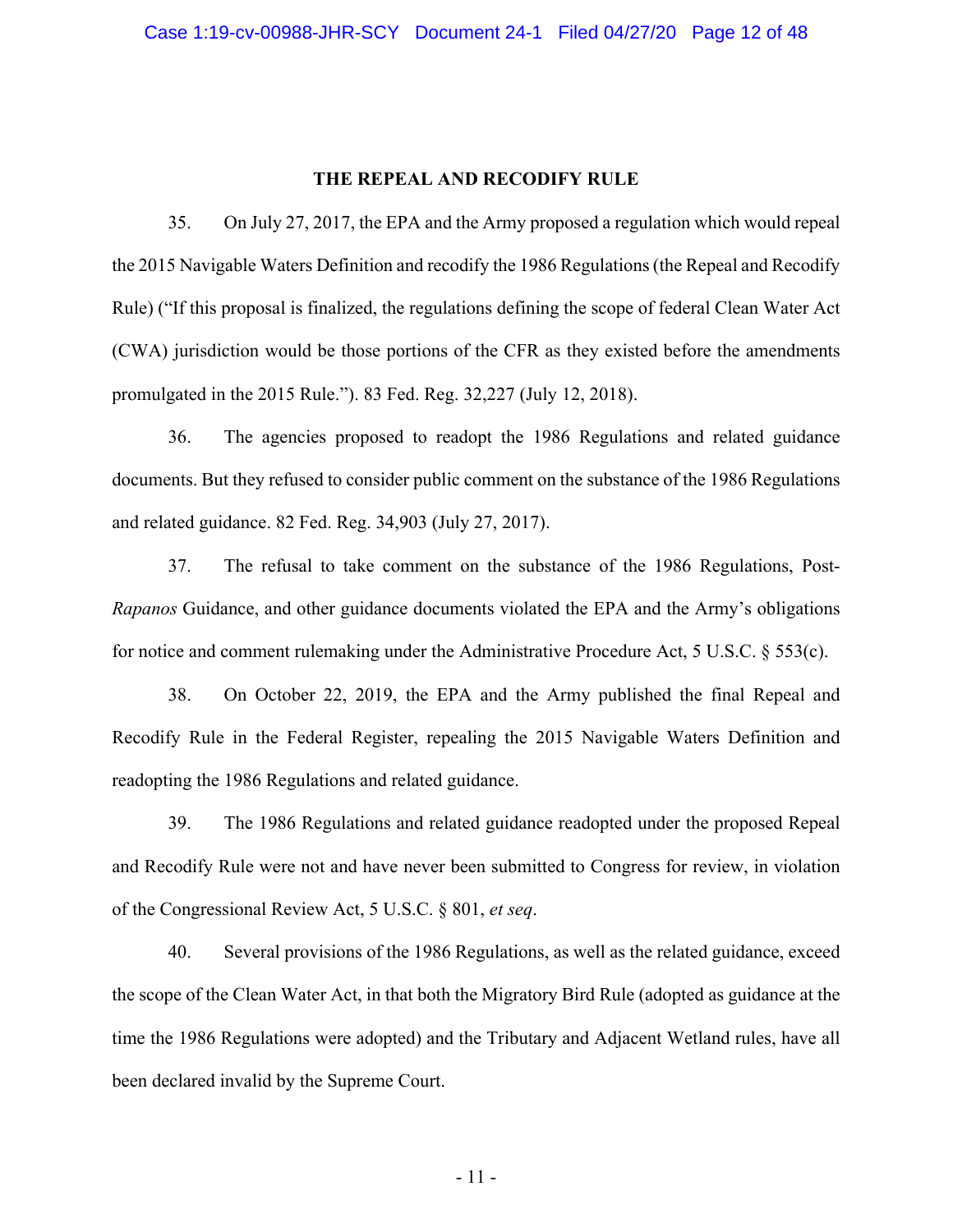41. The inclusion in the 1986 Regulations of all interstate waters and of many intrastate waters that are not navigable-in-fact also exceeds the agencies' authority under the Act.

#### **THE NAVIGABLE WATERS PROTECTION RULE**

42. On February 14, 2019, EPA and the Army proposed another revision to the regulatory definition of 'navigable waters" under the Clean Water Act. 84 Fed. Reg. 4154 (Feb. 14, 2019). Plaintiff, its counsel, and others submitted substantive comments during the public comment period on the proposal. These comments addressed the provisions of the final regulation challenged below. EPA and the Army fully considered each of the challenged provisions below, both on their own accord and in response to comments from Plaintiff, its counsel, and others. Plaintiff has exhausted all administrative requirements related to this rulemaking.

43. On April 21, 2020, EPA and the Army published a final regulation in the Federal Register called the Navigable Waters Protection Rule ("Navigable Waters Protection Rule" or "2020 Definition"). 85 Fed. Reg. 22,250 (Apr. 21, 2020). In drafting the 2020 Definition, EPA and the Army took public comment on and broadly considered all aspects of the resulting definition, including whether to readopt definitional provisions of previous regulations defining "navigable waters." 85 Fed. Reg. at 22,259 (Executive Order directing agencies to consider *Rapanos* plurality), 22,261 (agencies considered comments in this rulemaking submitted in connection with the Repeal and Recodify Rule), 22,264 (agencies considered comments on scope of "adjacent wetland" regulation), 22,270 (agencies consideration of comments led to revisions of proposal in final rule), 22,271 (agencies developed what they consider to be reasonable priorities in defining "navigable waters"), 22,273 (rejecting, after consideration of comments, use of *Rapanos* plurality as basis for new rule), 22,280-81 (reciting comments on whether prior scope of "waters used in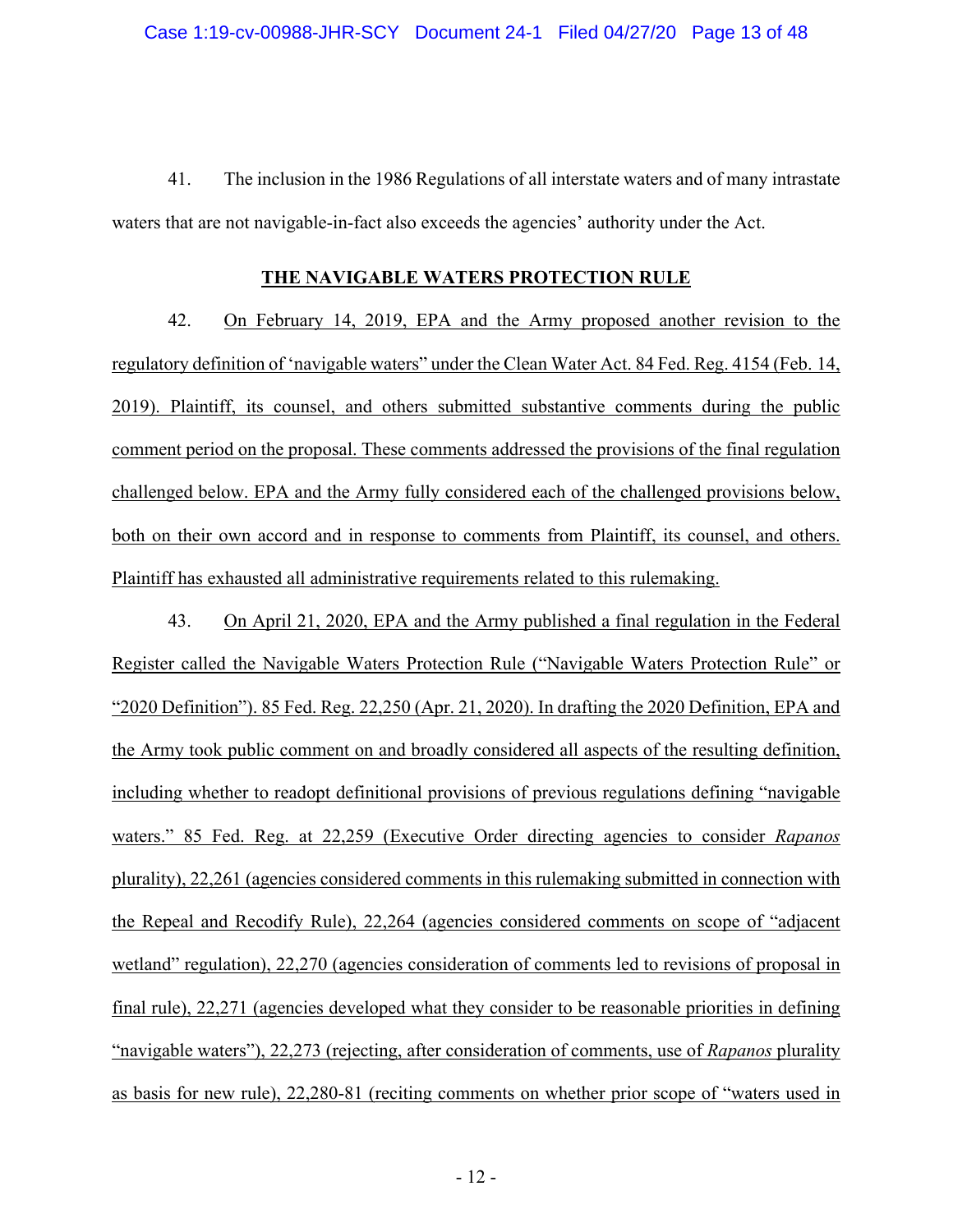commerce" category should be modified or retained, agency considered comments in deciding whether to modify prior text of regulatory provision).

44. The 2020 Definition includes four categories:

(1) The territorial seas, tidal waters, and waters previously or currently used, or prospectively susceptible to use, in interstate or foreign commerce. 33 C.F.R.  $\S 328.3(a)(1)$ ; 85 Fed. Reg. at [2](#page-12-0)2,338.<sup>2</sup>

(2) Tributaries, 33 C.F.R. § 328.3(a)(2), which are rivers, streams, or similarly naturally occurring (whether or not altered or relocated) surface water channels (including ditches that relocate or are constructed in them, or that drain adjacent wetlands) that, in a typical year, contribute intermittent or perennial surface water flow to other regulated waters, 33 C.F.R. § 328.3(c)(12). Perennial "means surface water flowing continuously year-round." 33 C.F.R. § 328.3(c)(8). Intermittent "means surface water flowing continuously during certain times of the year and more than in direct response to precipitation." 33 C.F.R.  $\S$  328.3(c)(5). A typical year is based generally on a thirty-year period. 33 C.F.R. § 328.3(c)(13). Tributaries are regulated even if they are severed from other regulated waters by non-regulated features. 33 C.F.R. § 328.3(c)(12); 85 Fed. Reg. at 22,338-39.

<span id="page-12-0"></span> $2$  This and subsequent references in paragraph 44, in the Eleventh through Eighteenth Claims below, and in paragraphs 14-25 of the Prayer for Relief, to provisions of 33 C.F.R. § 328.3, are to the version set forth in the Navigable Waters Protection Rule, 85 Fed. Reg. at 22,338-39. This section is the one appearing in the Army's regulations. EPA's corresponding and identical regulations are also published in the Navigable Waters Protection Rule as 40 C.F.R. § 120.2, see 85 Fed. Reg. at 22,340-41. Plaintiff's Eleventh through Eighteenth Claims challenge the provisions of both the Army's regulations, as listed, and the identical provisions of the EPA regulations, incorporated here by reference.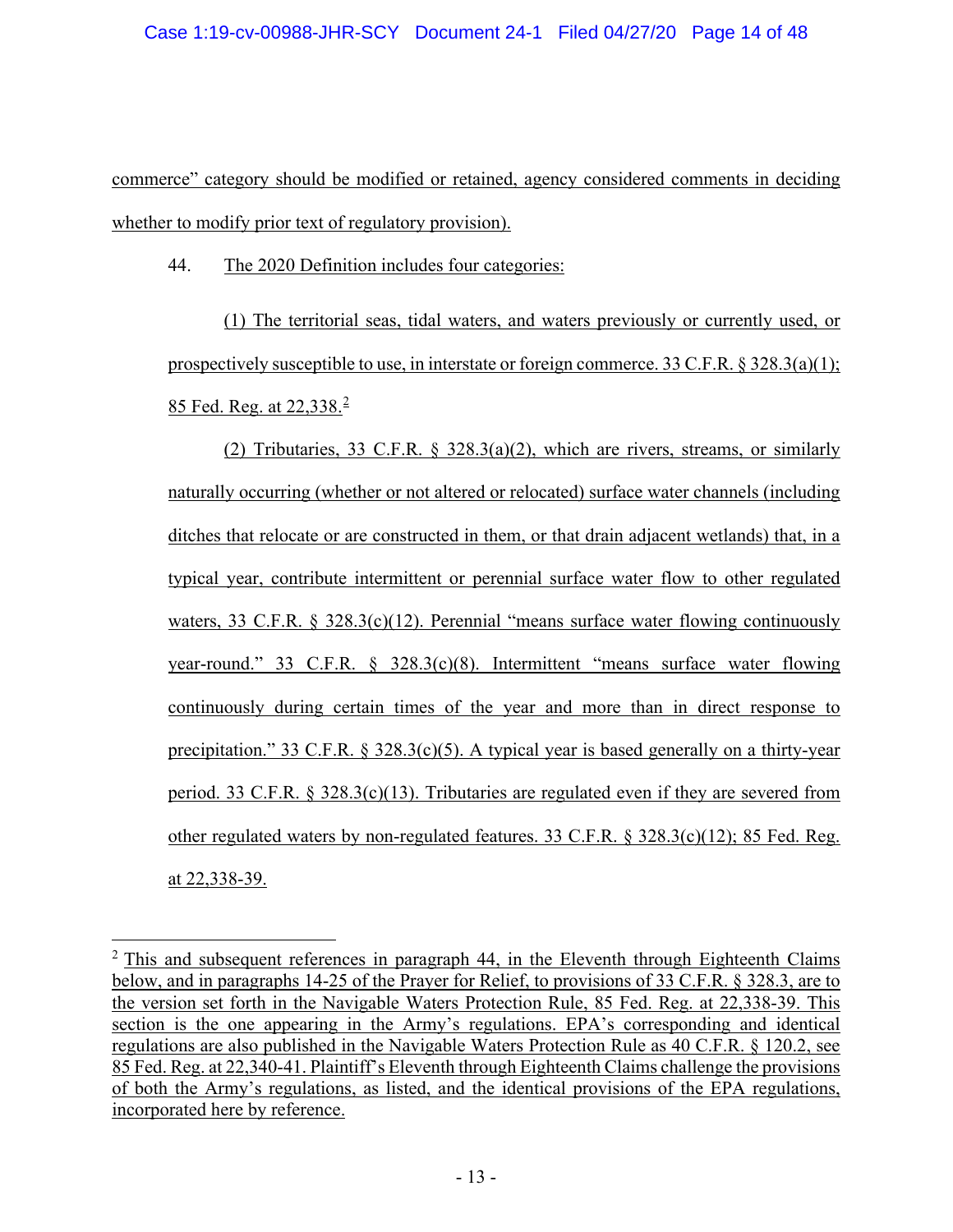(3) Lakes and ponds, and impoundments of regulated waters. 33 C.F.R. § 328.3(a)(3), which are standing bodies of open water that either contribute surface water flow to, or are inundated by, other regulated waters in a typical year. 33 C.F.R. § 328.3(c)(6). Lakes and ponds, and impoundments of regulated waters, are regulated even if they are severed from other regulated waters by non-regulated features. 33 C.F.R. § 328.3(c)(6); 85 Fed. Reg. at 22,338-39.

(4) Adjacent wetlands, 33 C.F.R. § 328.3(a)(4), which are wetlands that abut or are inundated by other regulated non-wetland waters, or are physically separated from them only by natural, or permeable artificial, barriers. 33 C.F.R. § 328.3(c)(1); 85 Fed. Reg. at 22,338.

45. In general, features may be regulated under more than one of these categories. So a small river might be both a "water used in commerce" and a "tributary" while a lake might be both a "water used in commerce" and a "lake, pond, or impoundment of a regulated water."

46. Many of the "waters" included within these categories do not stand or flow yearround, and many of these non-perennial waters are only present for days or weeks before they dry up. EPA and the Army regulate discharges to the locations of these waters even though the "waters" only occupy those locations for a few days or weeks in any given year.

#### **DECLARATORY RELIEF ALLEGATIONS**

47. The preceding paragraphs are incorporated herein.

48. Plaintiff contends that the 1986 Regulations and related guidance, as readopted by the Repeal and Recodify Rule, have been expressly invalidated in part by the Supreme Court and are otherwise illegal, and that the 2020 Definition violates the Constitution, the Clean Water Act,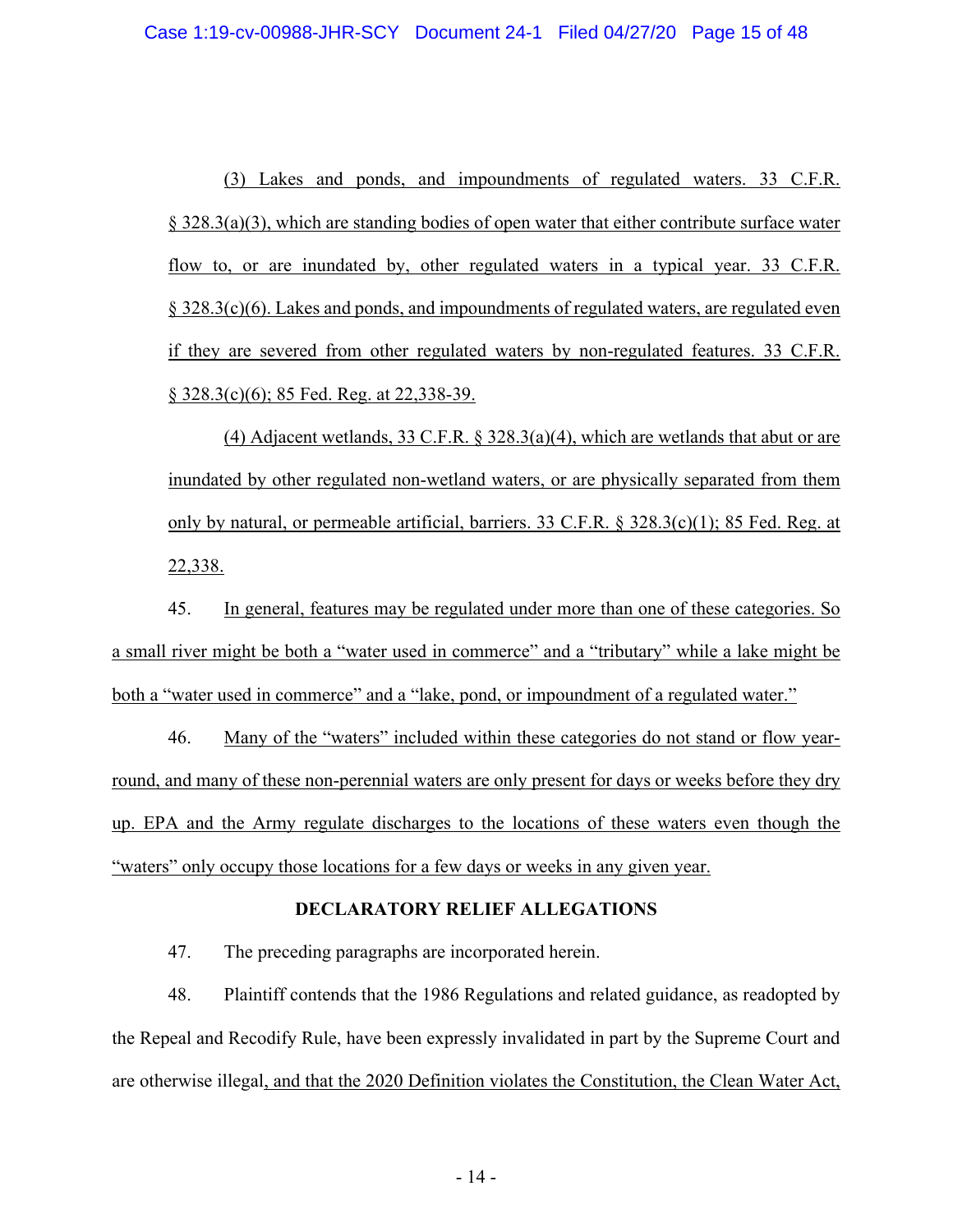#### Case 1:19-cv-00988-JHR-SCY Document 24-1 Filed 04/27/20 Page 16 of 48

and Supreme Court precedent. Defendants claim that the 1986 Regulations and related guidance, and the 2020 Definition, are legally valid.

49. No factual development is necessary to resolve this case as Plaintiff raises a pure legal challenge to the 1986 Regulations and related guidance as they are readopted by the Repeal and Recodify Rule, and the 2020 Definition, on their face.

50. Plaintiff's members are injured by the 1986 Regulations and related guidance as readopted by the Repeal and Recodify Rule, and the 2020 Definition, because they hold beneficial interests in property that is or will be subject to increased federal regulatory control under the 1986 Regulations and guidance and/or the 2020 Definition. This will require them to seek federal permit approval at significant cost to use their property for its intended purpose. Or, it will require Plaintiff's members to seek a determination from the Army or a private party expert whether the 1986 Regulations and related guidance or the Navigable Waters Protection Rule apply to them. *See Hawkes Co. v. Army Corps of Engineers*, 782 F.3d 994, 1003 (8th Cir. 2015) (Kelly, J., concurring) ("This is a unique aspect of the CWA; most laws do not require the hiring of expert consultants to determine if they even apply to you or your property."), *aff'd*, 136 S. Ct. 1807 (2016).

51. Accordingly, an actual and substantial controversy exists between Plaintiff and Plaintiff's members and Defendants as to the parties' respective legal rights and responsibilities. A judicial determination of the parties' rights and responsibilities arising from this actual controversy is necessary and appropriate at this time.

### **INJUNCTIVE RELIEF ALLEGATIONS**

52. The preceding paragraphs are incorporated herein.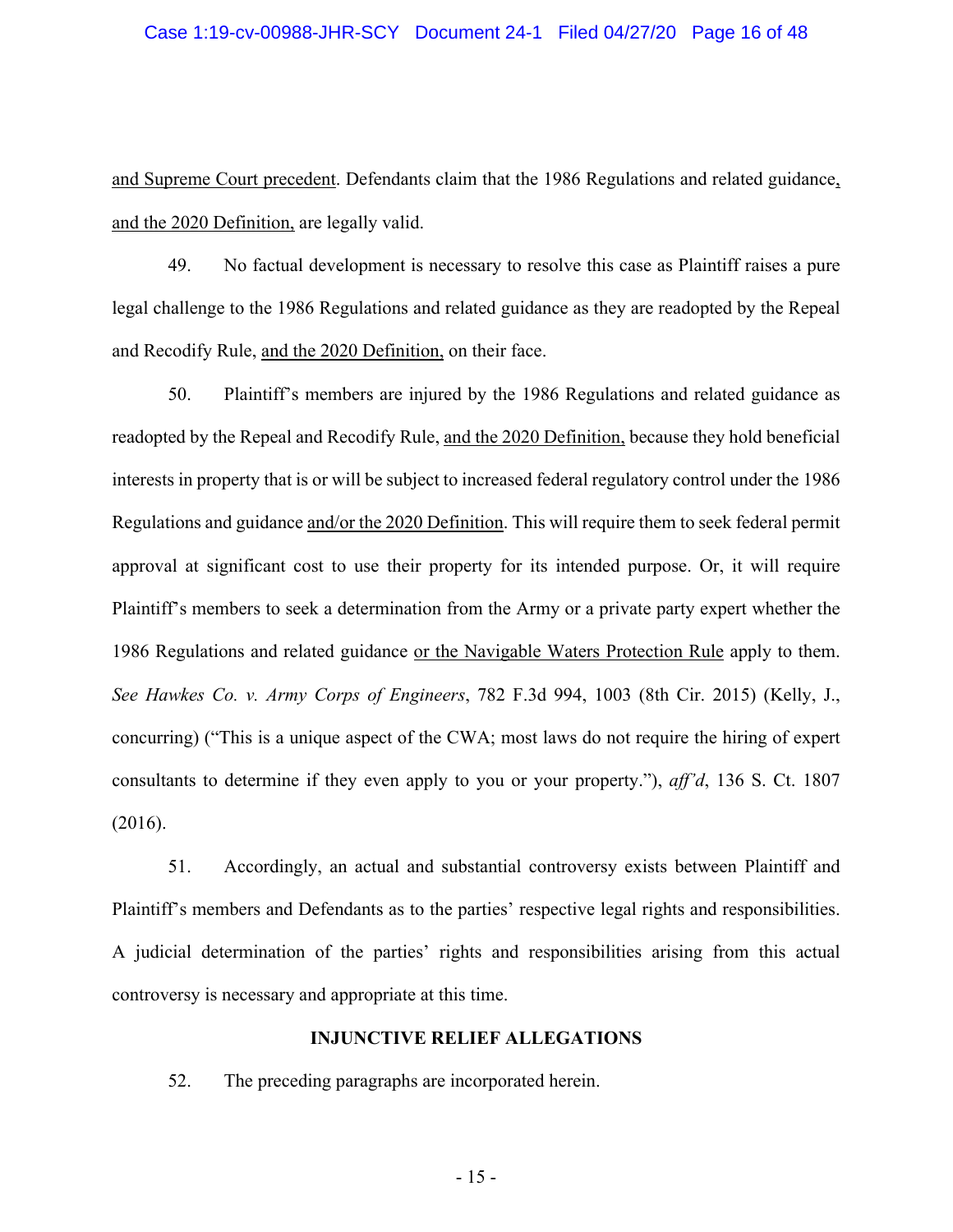53. Because of the 1986 Regulations and 2020 Definition's overbroad and illegal definition of the "navigable waters" under the Clean Water Act, Plaintiff's members will now be required to obtain federal approval of new and ongoing land-use projects at a cost of tens to hundreds of thousands of dollars and months, if not years, of delay.

54. Plaintiff's members will continue to be injured by the Army and EPA's illegal interpretation of "navigable waters" under the Clean Water Act.

55. Enjoining the enforcement of the Repeal and Recodify Rule's readoption of the 1986 Regulations and related guidance, and the illegal provisions of the 2020 Definition, will redress these harms.

56. Plaintiff's members have no plain, speedy, and adequate remedy at law and, absent judicial intervention, Plaintiff's members will suffer irreparable injury.

57. If not enjoined, the Army and EPA will enforce the 1986 Regulations and related guidance, as readopted by the Repeal and Recodify Rule, and/or the 2020 Definition, against Plaintiff's members throughout New Mexico.

# **FIRST CLAIM FOR RELIEF 1986 REGULATIONS AS READOPTED BY THE REPEAL AND RECODIFY RULE:** *ULTRA VIRES* **REGULATION OF ALL "TRIBUTARIES"**

58. The preceding paragraphs are incorporated herein.

59. Under the Clean Water Act, the Army and EPA may regulate "navigable waters." *See* 33 U.S.C. § 1344(a).

60. The 1986 Regulations define "navigable waters" to include all non-navigable tributaries. 33 C.F.R. § 328.3(a)(5) (2014).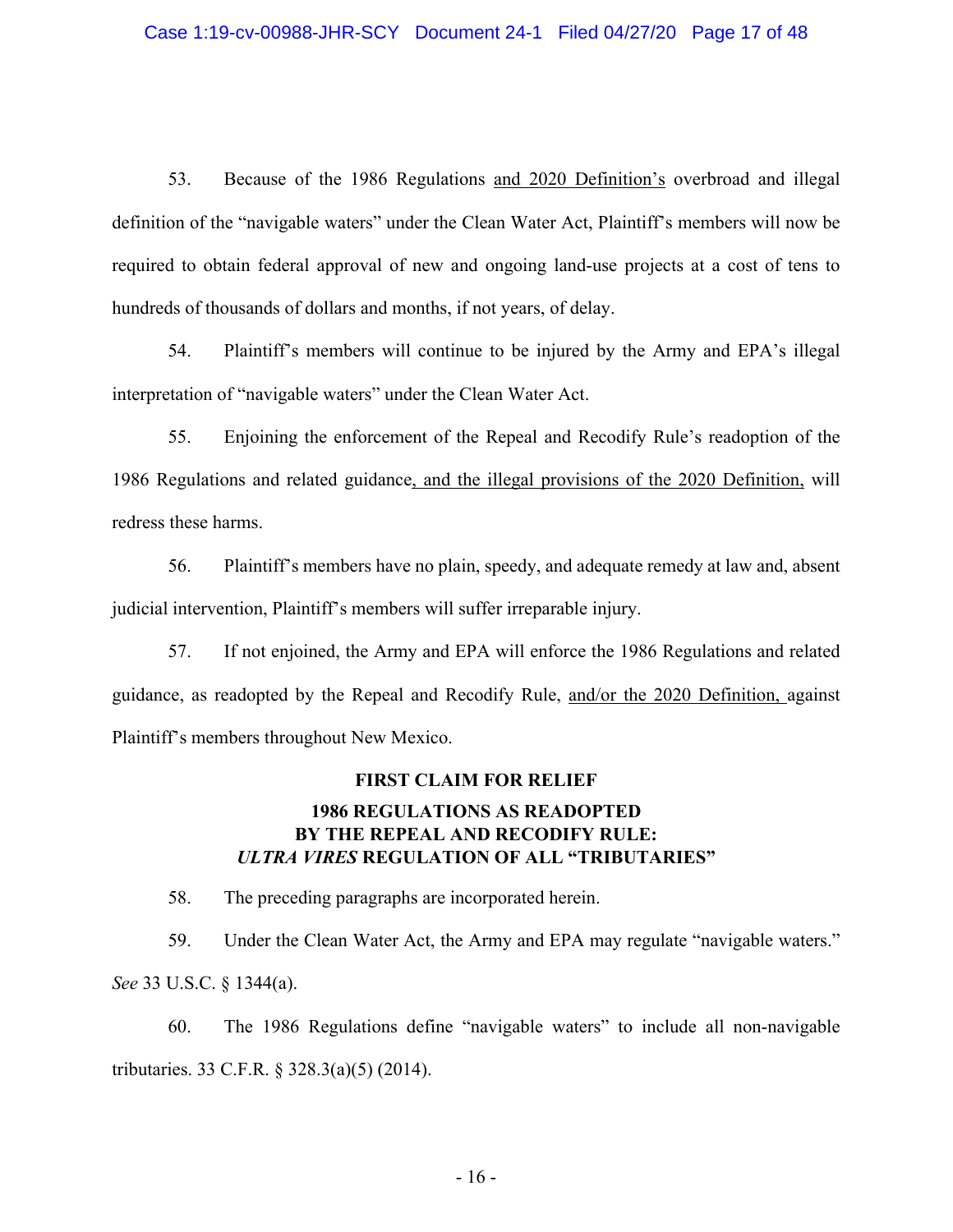#### Case 1:19-cv-00988-JHR-SCY Document 24-1 Filed 04/27/20 Page 18 of 48

61. In *Rapanos* a majority of the Supreme Court held that this provision of the 1986 Regulations is invalid. 547 U.S. at 725 (rejecting the regulation of tributaries based on an ordinary high water mark because "[t]his interpretation extended 'the waters of the United States' to virtually any land feature over which rainwater or drainage passes and leaves a visible mark even if only 'the presence of litter and debris'"). *See also id.* at 781 (Kennedy, J., concurring) (rejecting categorical regulation of tributaries with an ordinary high water mark because "the breadth of this standard . . . [would] leave wide room for regulation of drains, ditches and streams remote from any navigable-in-fact water and carrying only minor water volumes toward it").

62. Categorical regulation of all tributaries exceeds the scope of the Clean Water Act as interpreted by the Supreme Court. Therefore, the 1986 Regulations, as readopted by the Repeal and Recodify Rule, are arbitrary and capricious, and contrary to law, in violation of the Administrative Procedure Act. *See* 5 U.S.C. § 706(2)(A).

# **SECOND CLAIM FOR RELIEF 1986 REGULATIONS AS READOPTED BY THE REPEAL AND RECODIFY RULE:** *ULTRA VIRES* **REGULATION OF ALL WATERS "ADJACENT" TO ALL "TRIBUTARIES"**

63. The preceding paragraphs are incorporated herein.

64. It is axiomatic that if the regulation of all tributaries is invalid then the categorical regulation of all waters adjacent to such tributaries is also invalid. *See Rapanos*, 547 U.S. at 781- 82 (Kennedy, J., concurring) (Regulation of all tributaries "precludes its adoption as the determinative measure of whether adjacent wetlands are likely to play an important role in the integrity of an aquatic system comprising navigable waters as traditionally understood. Indeed, in many cases wetlands adjacent to tributaries covered by this standard might appear little more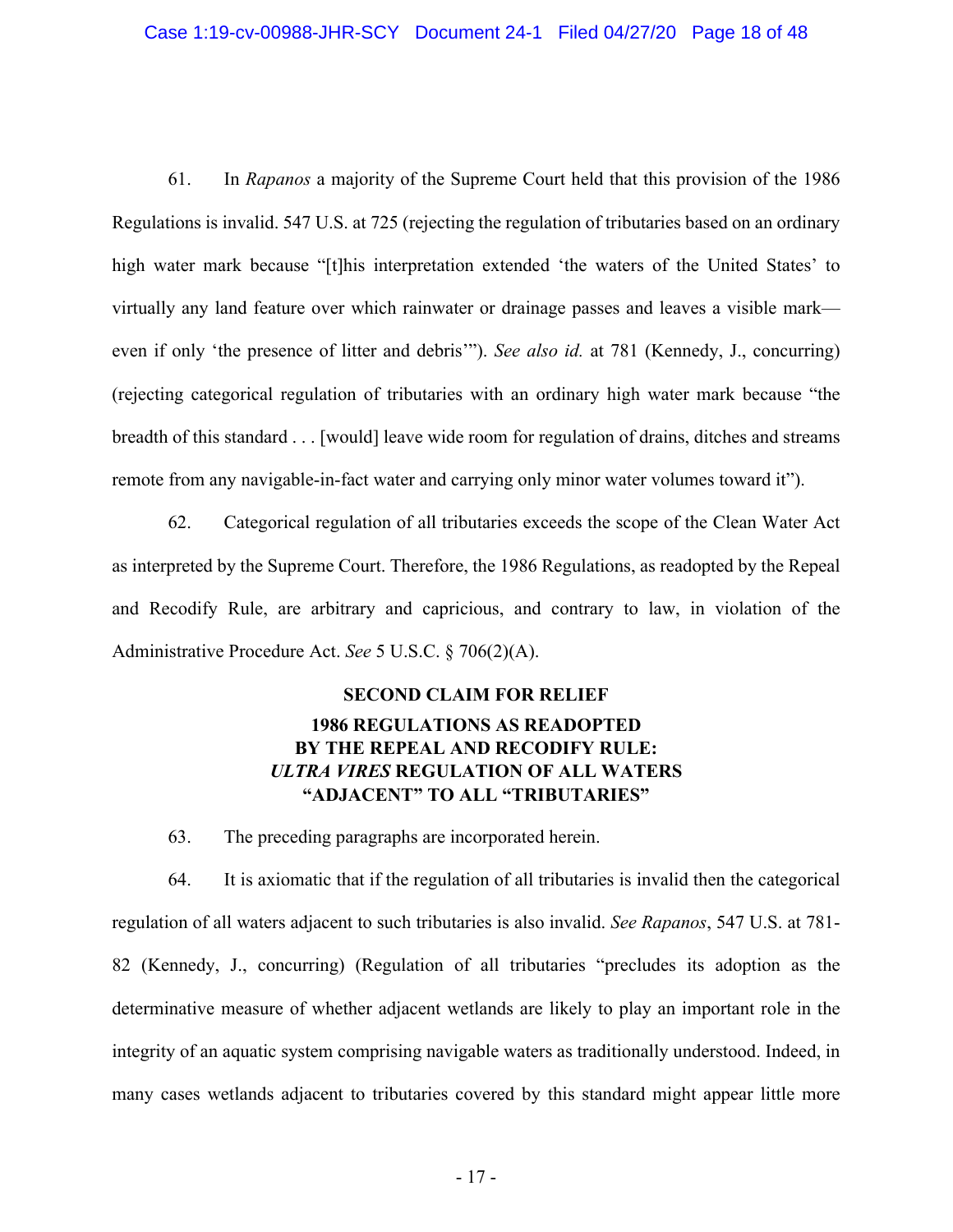### Case 1:19-cv-00988-JHR-SCY Document 24-1 Filed 04/27/20 Page 19 of 48

related to navigable-in-fact waters than were the isolated ponds held to fall beyond the Act's scope in *SWANCC.*"). For its part the *Rapanos* plurality opined that wetlands may only be regulated under the Clean Water Act if they are so closely connected to regulated tributaries that it can't be discerned where one ends and the other begins. 547 U.S. at 755.

65. The 1986 Regulations interpret the Act as including all wetlands broadly defined to be adjacent to any tributary. 33 C.F.R.  $\S 328.3(a)(7)$  (2014). The Supreme Court invalidated this very provision of the 1986 Regulations in *Rapanos*.

66. Categorical regulation of all wetlands adjacent to all tributaries exceeds the scope of the Clean Water Act as interpreted by the Supreme Court. Therefore, the 1986 Regulations, as readopted by the Repeal and Recodify Rule, are arbitrary and capricious, and contrary to law, in violation of the Administrative Procedure Act. *See* 5 U.S.C. § 706(2)(A).

### **THIRD CLAIM FOR RELIEF**

## **1986 REGULATIONS AS READOPTED BY THE REPEAL AND RECODIFY RULE:** *ULTRA VIRES* **REGULATION OF ALL INTERSTATE WATERS**

67. The preceding paragraphs are incorporated herein.

68. The 1986 Regulations, as readopted by the Repeal and Recodify Rule, purport to regulate all interstate waters regardless of navigability or connection to navigable-in-fact waters. 33 C.F.R. § 328.3(a)(2) (2014).

69. Such waters necessarily include isolated waters or waters that the Supreme Court determined would have no connection or effect on navigable-in-fact waters and could not be regulated under the Clean Water Act. *See SWANCC*, 531 U.S. at 171-72 ("We cannot agree that Congress' separate definitional use of the phrase 'waters of the United States' constitutes a basis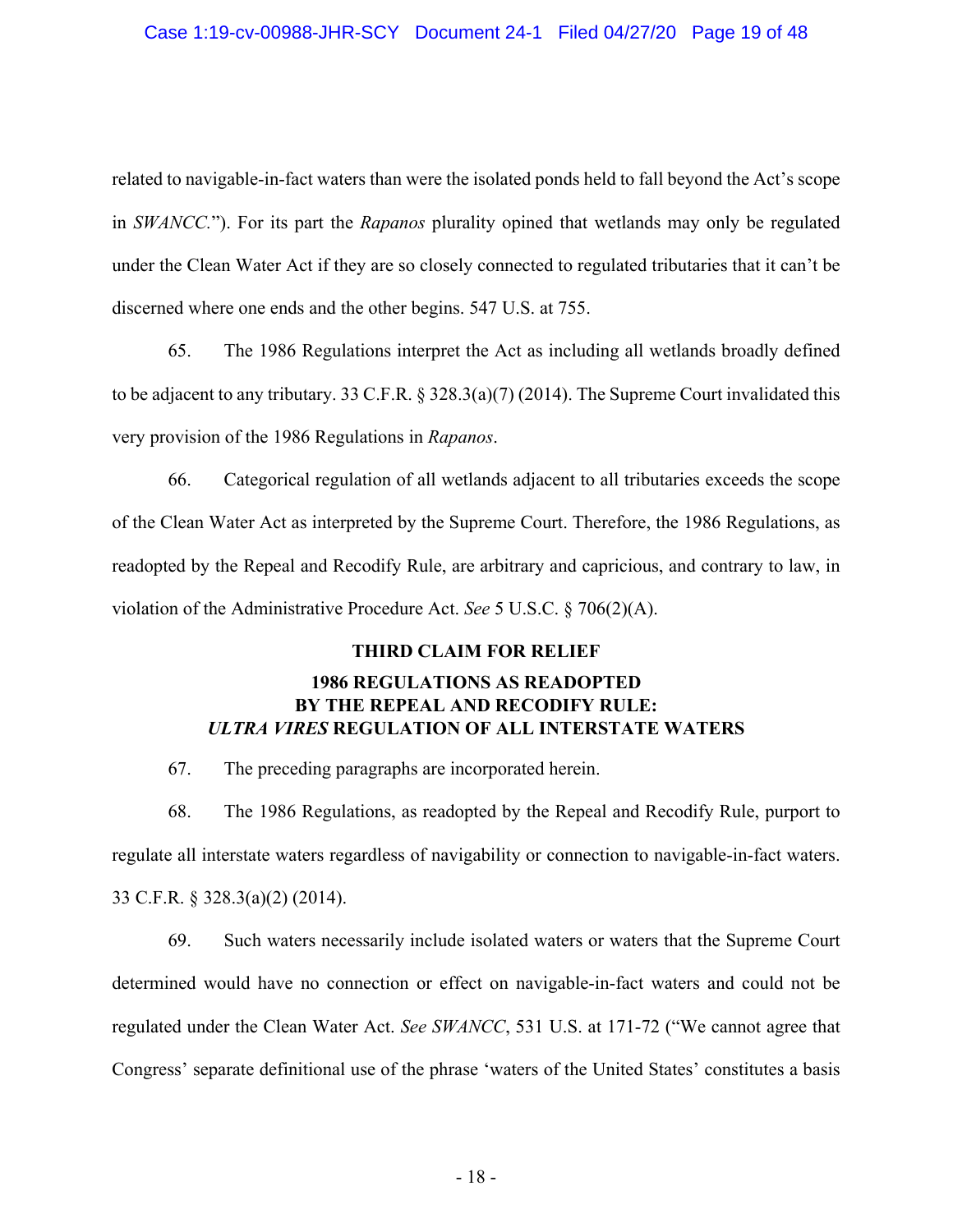#### Case 1:19-cv-00988-JHR-SCY Document 24-1 Filed 04/27/20 Page 20 of 48

for reading the term 'navigable waters' out of the statute. We said in *Riverside Bayview Homes*  that the word 'navigable' in the statute was of 'limited import' 474 U.S. at 133, 106 S. Ct. 455, and went on to hold that § 404(a) extended to nonnavigable wetlands adjacent to open waters. But it is one thing to give a word limited effect and quite another to give it no effect whatever. The term 'navigable' has at least the import of showing us what Congress had in mind as its authority for enacting the CWA: its traditional jurisdiction over waters that were or had been navigable in fact or which could reasonably be so made.").

70. Categorical regulation of all interstate waters exceeds the scope of the Clean Water Act as interpreted by the Supreme Court. Therefore, the 1986 Regulations, as readopted by the Repeal and Recodify Rule, are arbitrary and capricious, and contrary to law, in violation of the Administrative Procedure Act. *See* 5 U.S.C. § 706(2)(A).

### **FOURTH CLAIM FOR RELIEF**

## **1986 REGULATIONS AS READOPTED BY THE REPEAL AND RECODIFY RULE:** *ULTRA VIRES* **REGULATION OF ISOLATED WATERS**

71. The preceding paragraphs are incorporated herein.

72. The 1986 Regulations include a wide variety of intrastate waters with potential effects on interstate commerce, but which are not used to transport interstate commerce. 33 C.F.R. § 328.3(a)(1) (2014). The 1986 Regulations also purport to include waters *used* in interstate commerce which are not themselves used to *transport* interstate commerce. 33 C.F.R.  $§$  328.3(a)(1) (2014).

73. These waters include those which the Army treated as regulated under the 1986 Regulations because they provide habitat for migratory birds, as well as other waters without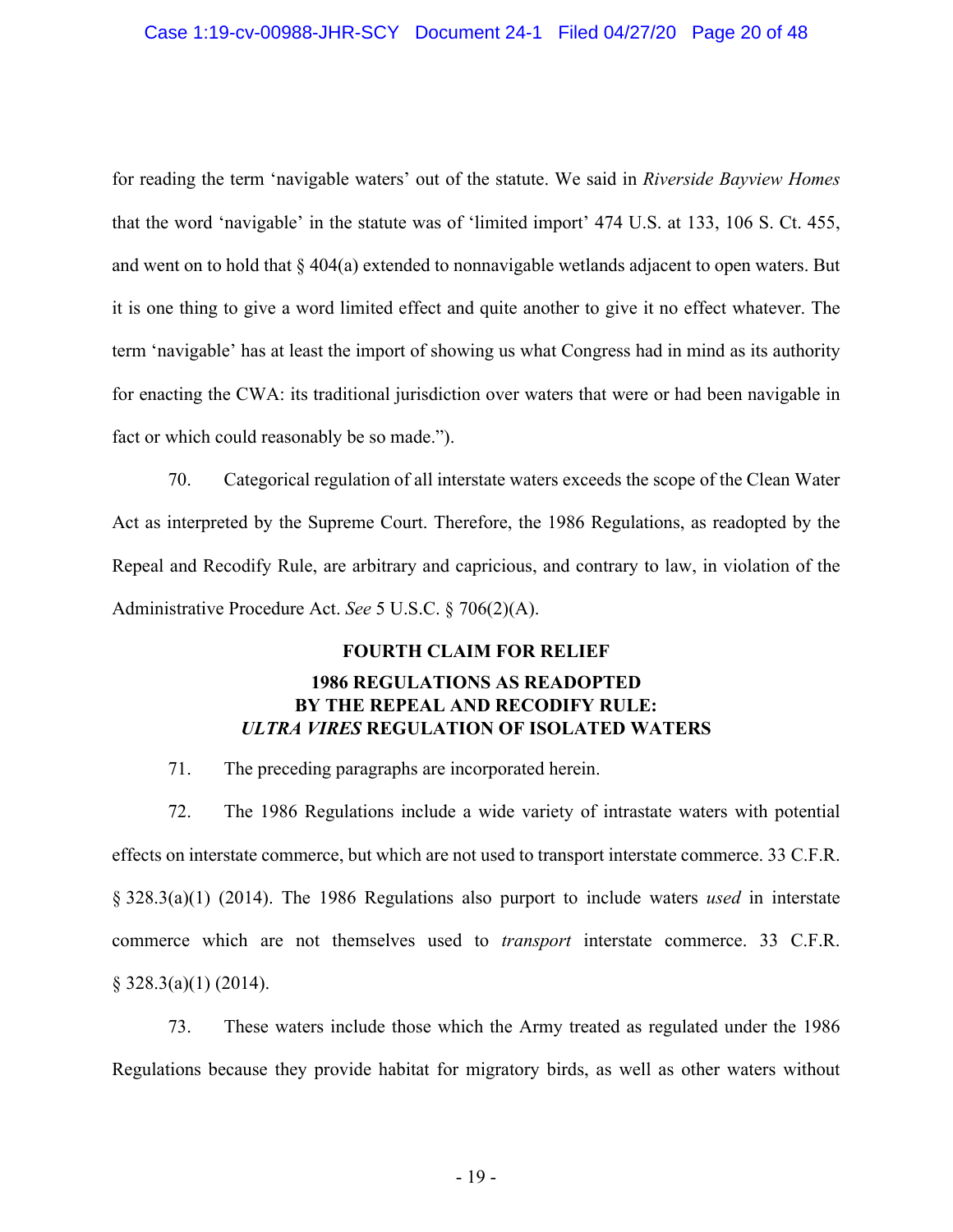historic, present, or reasonable future use in transporting interstate commerce. These isolated waters, particularly those subject to the Migratory Bird Rule, are precisely the waters that the Supreme Court held are not within the term "navigable waters" in the Act, in *SWANCC*.

74. The regulation of isolated waterbodies exceeds the scope of the Clean Water Act as interpreted by the Supreme Court in *SWANCC*. Therefore, the 1986 Regulations, as readopted by the Repeal and Recodify Rule, are arbitrary and capricious, and contrary to law, in violation of the Administrative Procedure Act. *See* 5 U.S.C. § 706(2)(A).

### **FIFTH CLAIM FOR RELIEF**

## **PLAINTIFF AND ITS MEMBERS WERE DENIED THEIR RIGHT TO NOTICE AND COMMENT ON THE 1986 REGULATIONS AS READOPTED BY THE REPEAL AND RECODIFY RULE**

75. The preceding paragraphs are incorporated herein.

76. Federal agencies must conduct rulemaking in accord with the Administrative Procedure Act which requires public notice of substantive rule changes and an opportunity for public comment on those changes. 5 U.S.C. § 553(b), (c).

77. Defendants refused to take comment on the proposed readoption of the 1986 Regulations and related guidance during the comment periods on the proposed Repeal and Recodify Rule.

78. If Defendants had accepted comments on the readoption of the 1986 Regulations and related guidance, Plaintiff would have submitted comments objecting to the 1986 Regulations, including those regulations' inclusion of all interstate waters, intrastate waters, non-navigable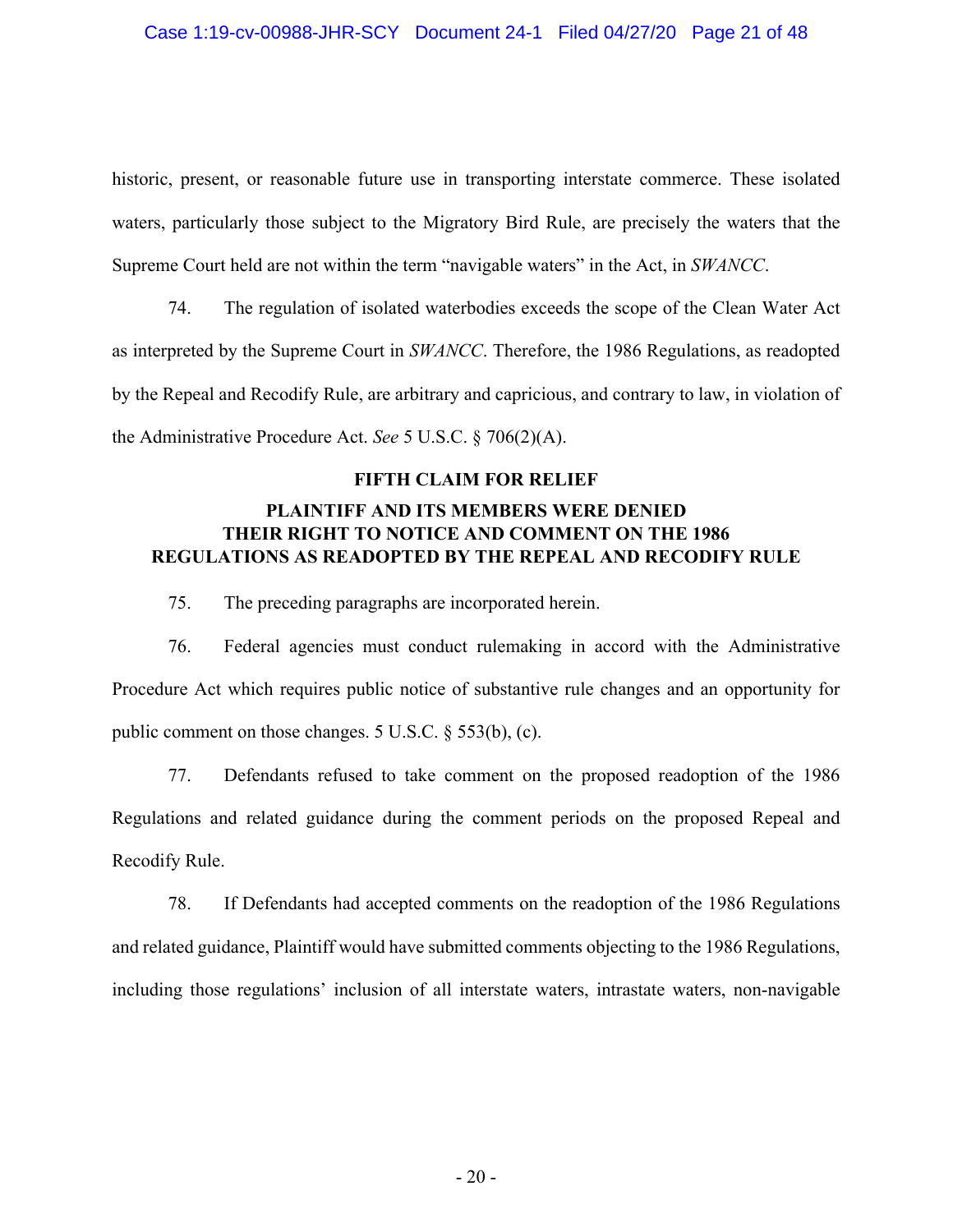tributaries to navigable-in-fact waters, and adjacent wetlands. Plaintiff would also have objected to the readoption of guidance related to the 1986 Regulations for the reasons stated herein.<sup>[3](#page-20-0)</sup>

79. Plaintiff was deprived of notice and an opportunity to comment on the proposed readoption of the 1986 Regulations and related guidance. Therefore, the 1986 Regulations and related guidance, as readopted by the Repeal and Recodify Rule, are invalid and should be set aside for procedural inadequacy under the Administrative Procedure Act. *See* 5 U.S.C. § 706(2).

### **SIXTH CLAIM FOR RELIEF**

# **1986 REGULATIONS, AS READOPTED BY THE REPEAL AND RECODIFY RULE VIOLATE THE CONSTITUTION: IMPINGEMENT ON TRADITIONAL STATE AUTHORITY**

80. The preceding paragraphs are incorporated herein.

81. In *SWANCC*, the Supreme Court held that federal regulation of small ponds and mudflats "would result in a significant impingement of the States' traditional and primary power over land and water use." 531 U.S. at 174.

82. The 1986 Regulations extend federal jurisdiction so far into local land and water resources that it necessarily undermines State power, in violation of the Tenth Amendment. The Tenth Amendment provides that "[t]he powers not delegated to the United States by the Constitution . . . are reserved to the States respectively, or to the people." U.S. Const. amend. X. Congress expressly acknowledged the prerogative of the States to regulate local land and water use in the Clean Water Act: "It is the policy of the Congress to recognize, preserve and protect the

<span id="page-20-0"></span><sup>&</sup>lt;sup>3</sup> Plaintiff's counsel submitted substantive comments objecting to the re-adoption of the 1986 Regulations and related guidance. Plaintiff submitted comments supporting the repeal of the 2015 Navigable Waters Definition and objecting to the readoption of the 1986 Regulations and related guidance.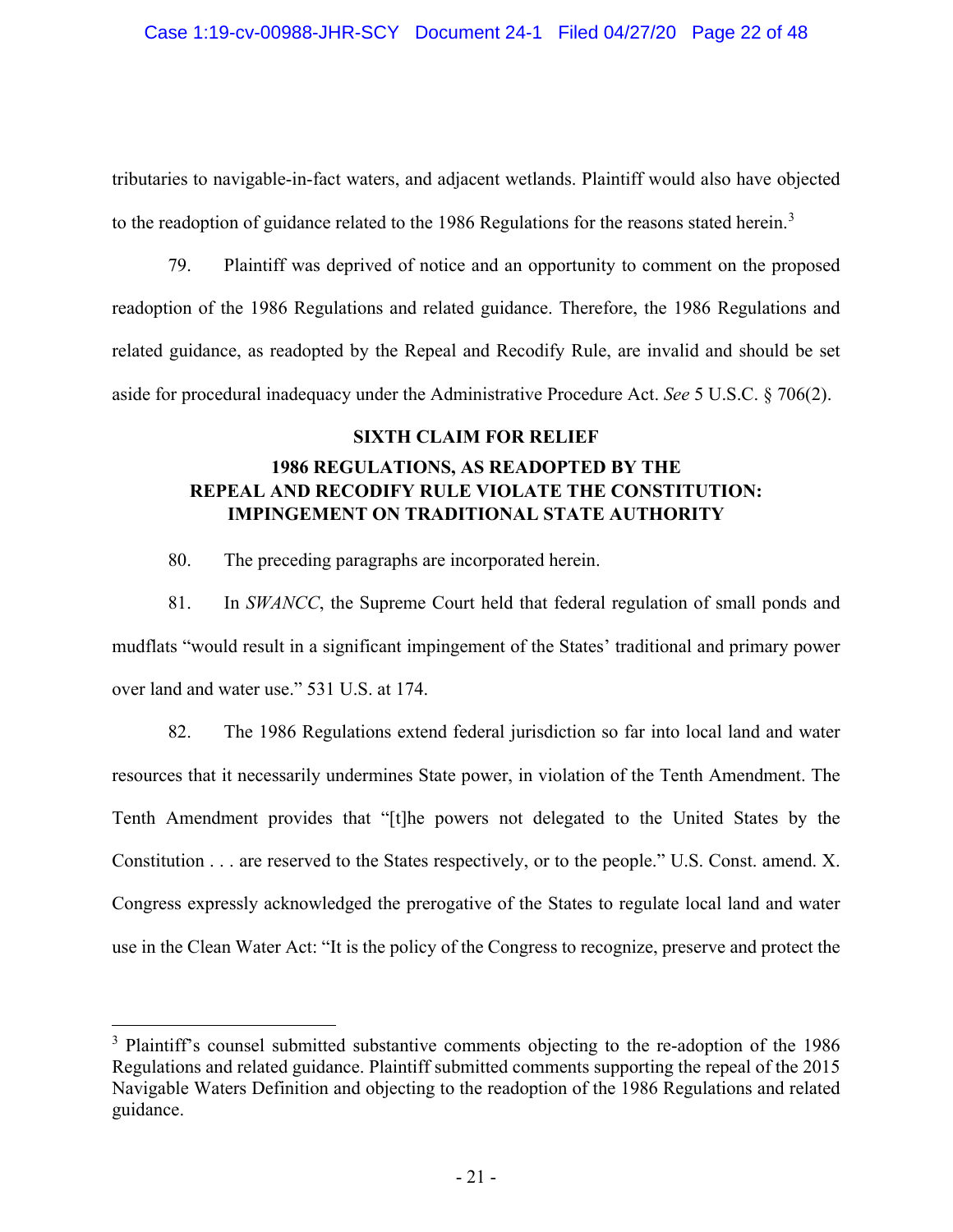### Case 1:19-cv-00988-JHR-SCY Document 24-1 Filed 04/27/20 Page 23 of 48

primary responsibilities and rights of the States to prevent, reduce, and eliminate pollution, to plan the development and use (including restoration, preservation, and enhancement) of land and water resources . . . ." 33 U.S.C. § 1251(b). Rather than preserve and protect these rights and responsibilities, the 1986 Regulations violate them.

83. Therefore, the 1986 Regulations, as readopted by the Repeal and Recodify Rule, are contrary to law, in violation of the Administrative Procedure Act. *See* 5 U.S.C. § 706(2).

### **SEVENTH CLAIM FOR RELIEF**

## **1986 REGULATIONS AS READOPTED BY THE REPEAL AND RECODIFY RULE VIOLATE THE CONSTITUTION: EXCEEDING THE COMMERCE POWER**

84. The preceding paragraphs are incorporated herein.

85. In *SWANCC*, the Supreme Court also recognized that federal regulation of small waterbodies would exceed the scope of the Commerce power. *SWANCC*, 531 U.S. at 173. The Supreme Court raised similar concerns in *Rapanos* over the Army's broad interpretation of tributaries and adjacent wetlands. "Likewise, just as we noted in *SWANCC*, the Corps' interpretation stretches the outer limits of Congress's commerce power." *Rapanos*, 547 U.S. at 738.

86. Therefore, the 1986 Regulations, as readopted by the Repeal and Recodify Rule, interpret the Clean Water Act to exceed the Commerce Clause and are contrary to law, in violation of the Administrative Procedure Act. *See* 5 U.S.C. § 706(2).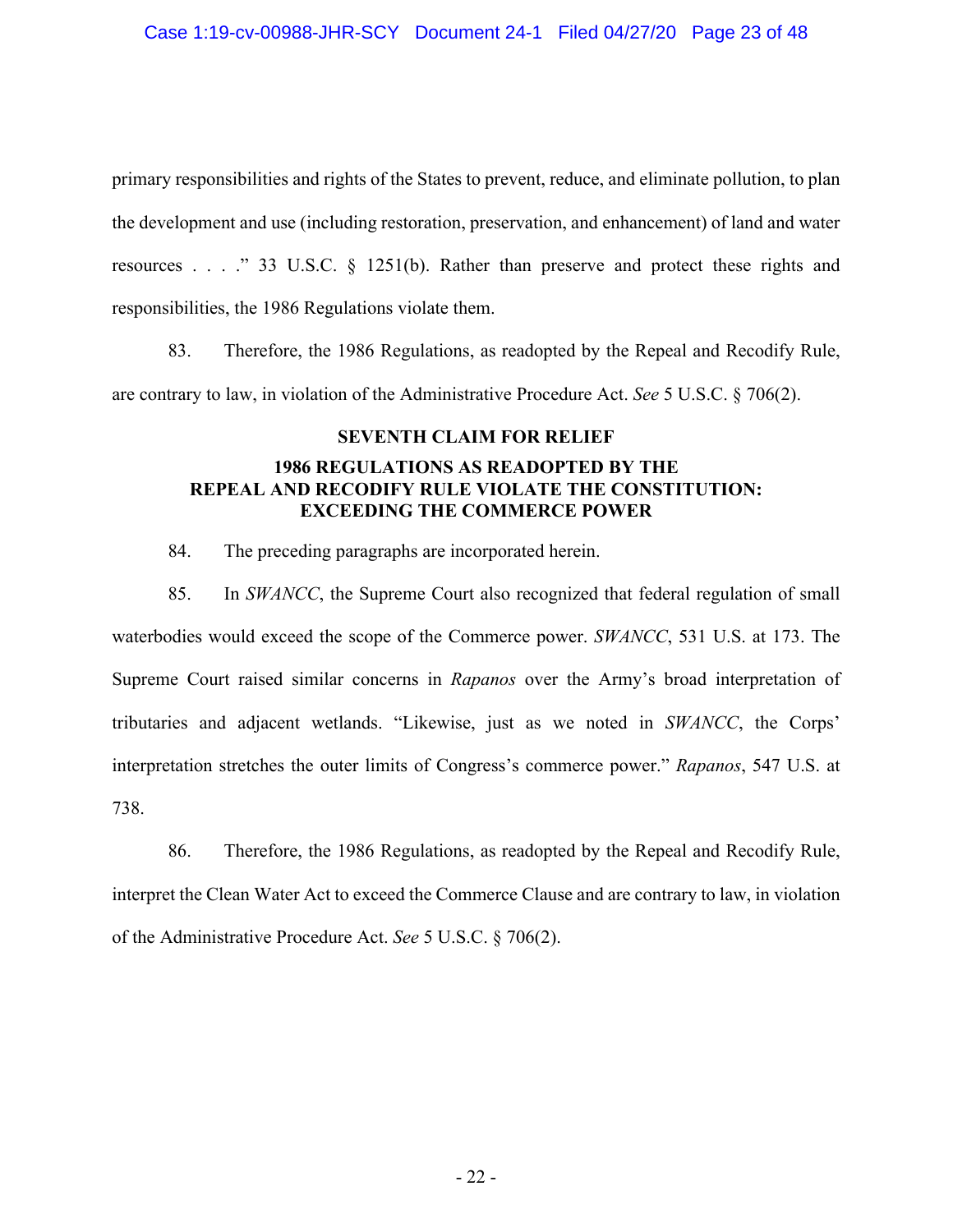# **EIGHTH CLAIM FOR RELIEF 1986 REGULATIONS AS READOPTED BY THE REPEAL AND RECODIFY RULE VIOLATE THE CONSTITUTION:**

**VIOLATION OF NON-DELEGATION AND VOID FOR VAGUENESS**

87. The preceding paragraphs are incorporated herein.

88. The Act imposes criminal penalties for violations of its protections of "navigable waters." 33 U.S.C. § 1319(c).

89. The Supreme Court has held, in *SWANCC* and *Rapanos*, that the term "navigable waters" in the Act encompasses some but not all non-navigable waters upstream of waters that are navigable-in-fact.

90. To the extent that the term "navigable waters" in the Act is properly interpreted to include non-navigable waters upstream of or isolated from navigable-in-fact waters, the Act provides no intelligible principle for determining which upstream non-navigable waters are included and which are not, in violation of the non-delegation doctrine.

91. The Act does not limit its delegation of authority to define "navigable waters" to only fact finding. The Act does not set forth the facts the agencies must consider in defining or determining "navigable waters" or the criteria by which to measure those facts. And the Act delegates all policy judgment related to the scope of "navigable waters" to the agencies. For these reasons, the Act violates the non-delegation doctrine. *See generally Gundy v. United States*, 139 S. Ct. 2116, 2141 (2019) (Gorsuch, J., dissenting).

92. The term "navigable waters" in the Act is also void for vagueness, in violation of the Due Process Clause of the U.S. Constitution, if it is interpreted to include other than navigablein-fact waters and the territorial seas. The Act provides no notice to the person of ordinary intelligence which non-navigable waters it regulates and which it does not.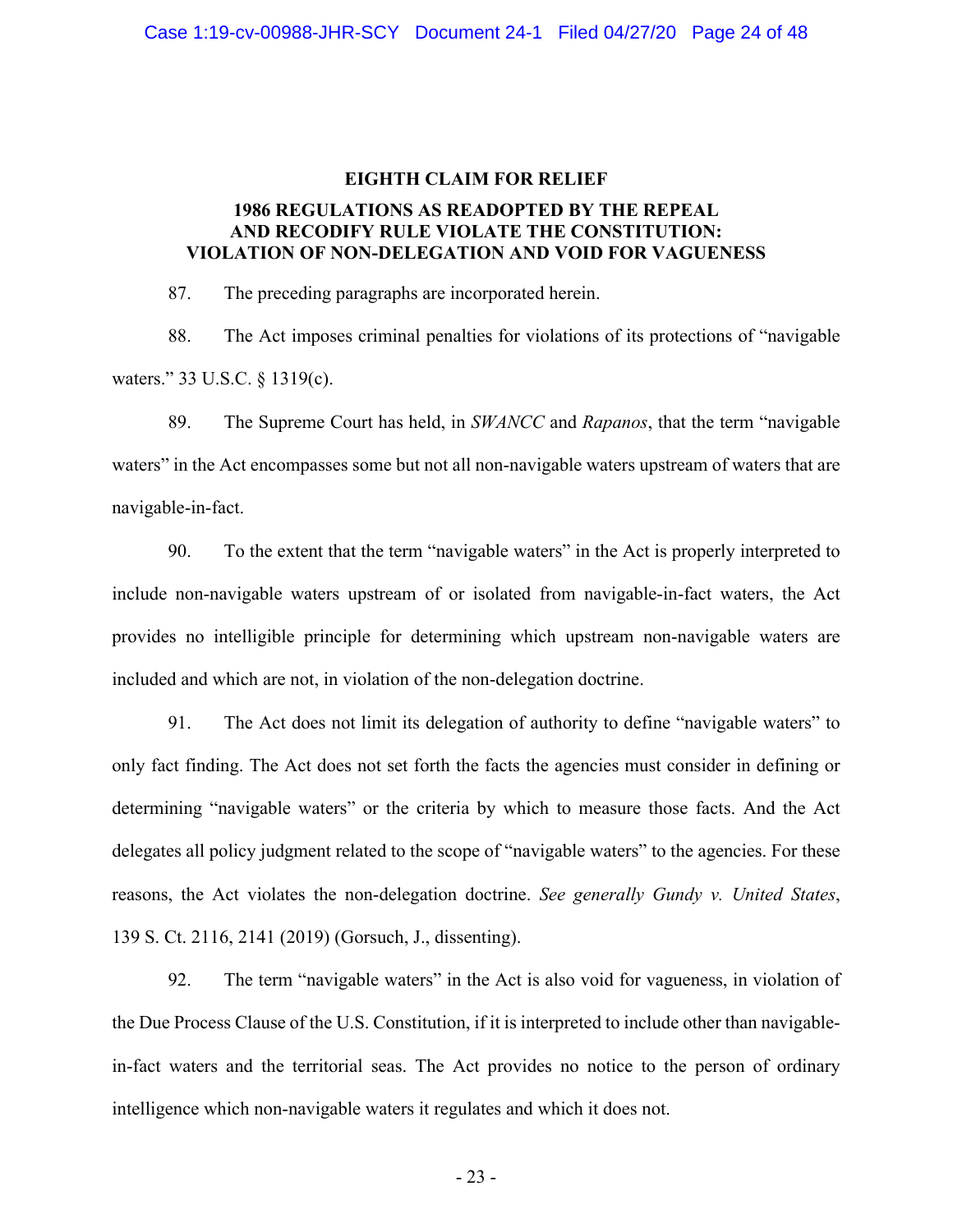93. Therefore, the 1986 Regulations, as readopted by the Repeal and Recodify Rule, are contrary to law, in violation of the Administrative Procedure Act. *See* 5 U.S.C. § 706(2).

### **NINTH CLAIM FOR RELIEF**

## **1986 REGULATIONS AND RELATED GUIDANCE AS READOPTED BY THE REPEAL AND RECODIFY RULE VIOLATE THE CONGRESSIONAL REVIEW ACT**

94. The preceding paragraphs are incorporated herein.

95. The 1986 Regulations are a "rule" within the meaning of the Congressional Review Act, 5 U.S.C. § 801, *et seq.*

96. The 1986 Regulations were not submitted to Congress pursuant to the Congressional Review Act when they were readopted under the Applicability Date Rule.

97. The 2008 Post-*Rapanos* Guidance and other related guidance documents readopted by the Repeal and Recodify Rule are "rules" as defined by the Congressional Review Act, 5 U.S.C.  $§ 804(c).$ 

98. The 2008 Post-*Rapanos* Guidance and other related guidance documents readopted by the Applicability Date Rule were not submitted to Congress as required by the Congressional Review Act, 5 U.S.C. § 801(a)(1).

99. As a result, the 1986 Regulations and related guidance are not legally in effect pursuant to the Congressional Review Act, 5 U.S.C. § 801(a)(1)(A).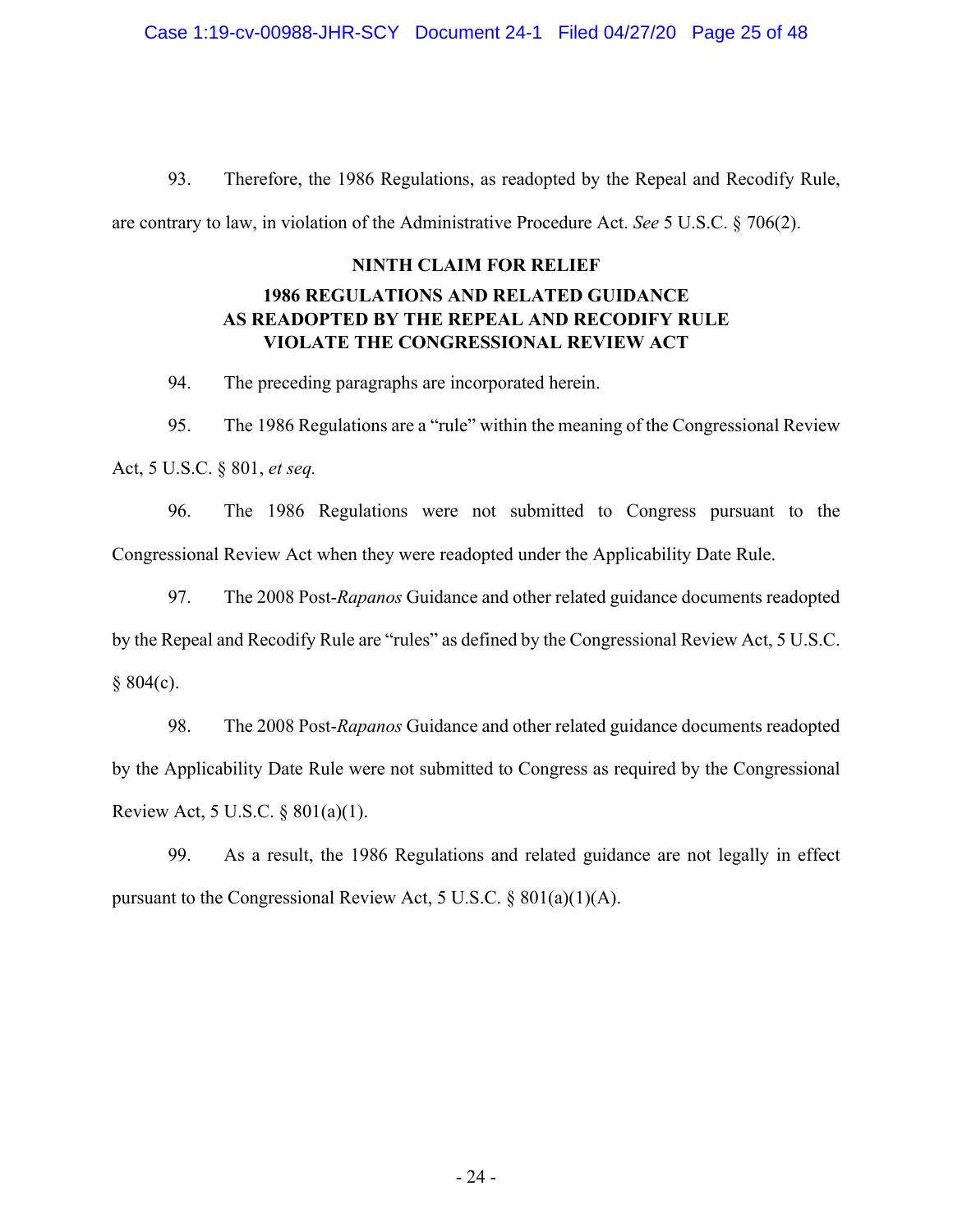# **TENTH CLAIM FOR RELIEF 2008 POST-***RAPANOS* **GUIDANCE AS READOPTED BY THE REPEAL AND RECODIFY RULE FACIAL INVALIDITY**

100. The preceding paragraphs are incorporated herein.

101. The Post-*Rapanos* Guidance purports to reinterpret the 1986 Regulations "in light of" the Supreme Court's decision in *Rapanos*. The Guidance is legally invalid in a number of ways, including:

102. The Post-*Rapanos* Guidance claims that EPA and the Army may establish jurisdiction under either the plurality or concurring opinions in *Rapanos*. *Marks v. United States* allows the use of only one non-majority opinion, if any, as the holding of a fractured opinion. 430 U.S. 188, 193 (1977).

103. The Post-*Rapanos* Guidance asserts jurisdiction over seasonal tributaries that flow as few as 90 days per year. But the *Rapanos* plurality requires that tributaries flow continuously, and does not allow the regulation of tributaries that lack "the ordinary presence of water." 547 U.S. at 739, *id.* at 732 n.5.

104. The Post-*Rapanos* Guidance also allows regulation of wetlands well beyond those that abut covered waters and covered tributaries under the *Rapanos* plurality. *See* 547 U.S. at 742.

## **ELEVENTH CLAIM FOR RELIEF**

### **NAVIGABLE WATERS PROTECTION RULE, 33 C.F.R. § 328.3(a)(1):** *ULTRA VIRES* **REGULATION OF ISOLATED NON-NAVIGABLE WATERS "USED IN INTERSTATE COMMERCE"**

105. The preceding paragraphs are incorporated herein.

106. The Clean Water Act only regulates discharges to "navigable waters." 33 U.S.C. §§ 1311(a), 1344(a), 1362(12).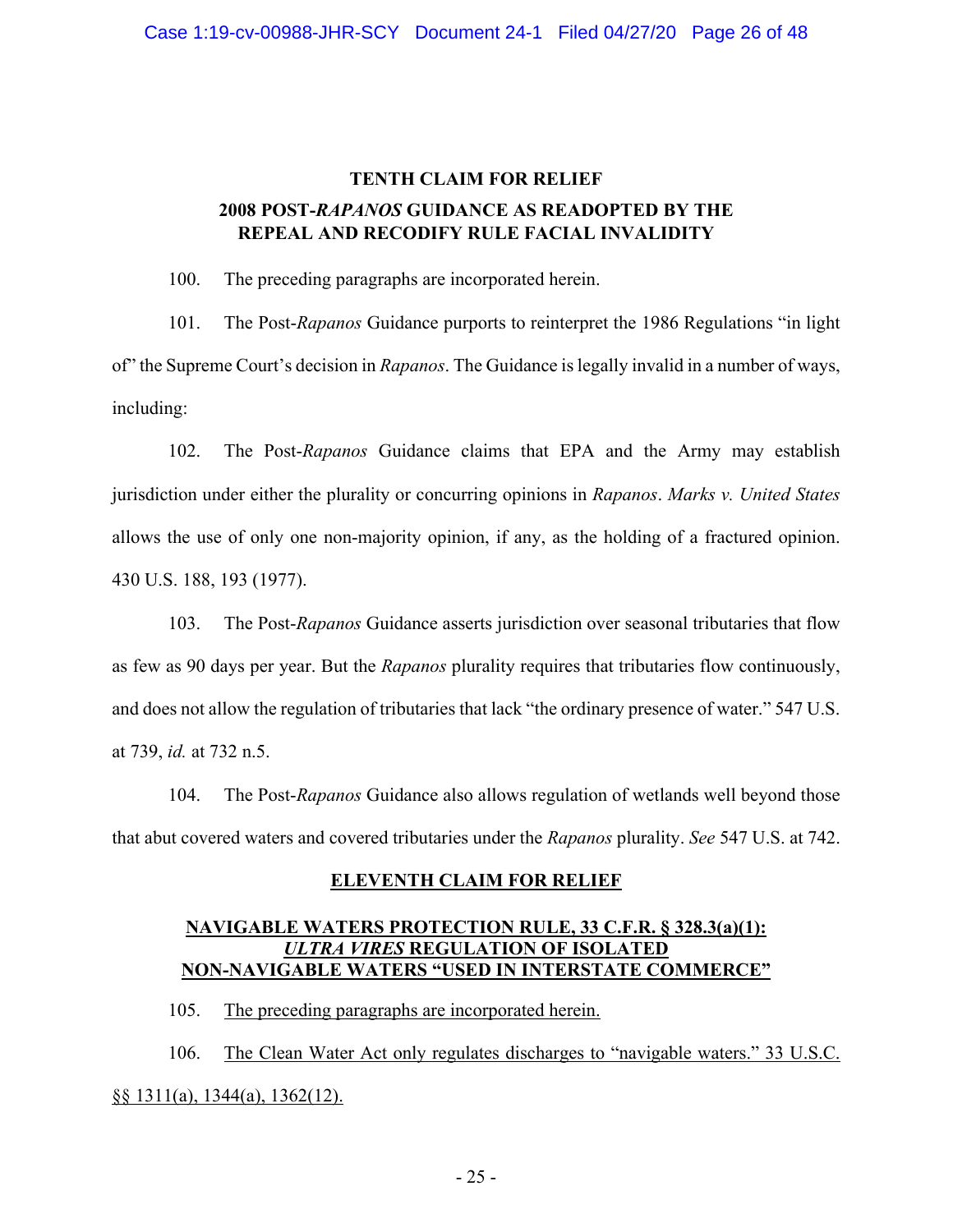107. Section  $328.3(a)(1)^4$  $328.3(a)(1)^4$  of the Navigable Waters Protection Rule defines navigable waters to include waters previously or currently used, or prospectively susceptible of use, "in interstate or foreign commerce." 33 C.F.R. § 328.3(a)(1). The term of art "navigable waters of the United States" refers to a subset of these waters, i.e. those that are navigable-in-fact and used *for the transportation of goods* in interstate or foreign commerce. *The Daniel Ball*, 77 U.S. at 563.

108. Many waters within Section 328.3(a)(1) are not, have never been, and could never be used to transport goods in interstate commerce, but are "used in interstate commerce" in various ways. Section 328.3(a)(1) does not expressly require that "waters used in commerce" be navigablein-fact or be connected, by tributaries or otherwise, to any other regulated water body. Nor is the category expressly limited to surface water.

109. Given the breadth of New Deal-era legal notions of "commerce" and the expansive scope presently afforded Congress under the Supreme Court's Commerce Clause jurisprudence, *see*, *e.g.*, *Wickard v. Filburn*, 317 U.S. 111 (1942) (under Commerce Power, Congress may forbid people from eating food they grew for themselves on their own property), the "non-transport" portion of "waters used in commerce" probably captures most of the water in the United States.

110. Most germanely to Plaintiff and its members, these "non-transport" "waters used in commerce" appear to include those used to water livestock and to irrigate crops sold in interstate commerce. In today's world of global agricultural markets, this probably includes all such waters anywhere in the United States.

111. Waters used to water livestock and irrigate crops occur ubiquitously on private farm and ranch properties owned or operated by Plaintiff's members throughout the state of New

<span id="page-25-0"></span><sup>4</sup> See footnote 2 above.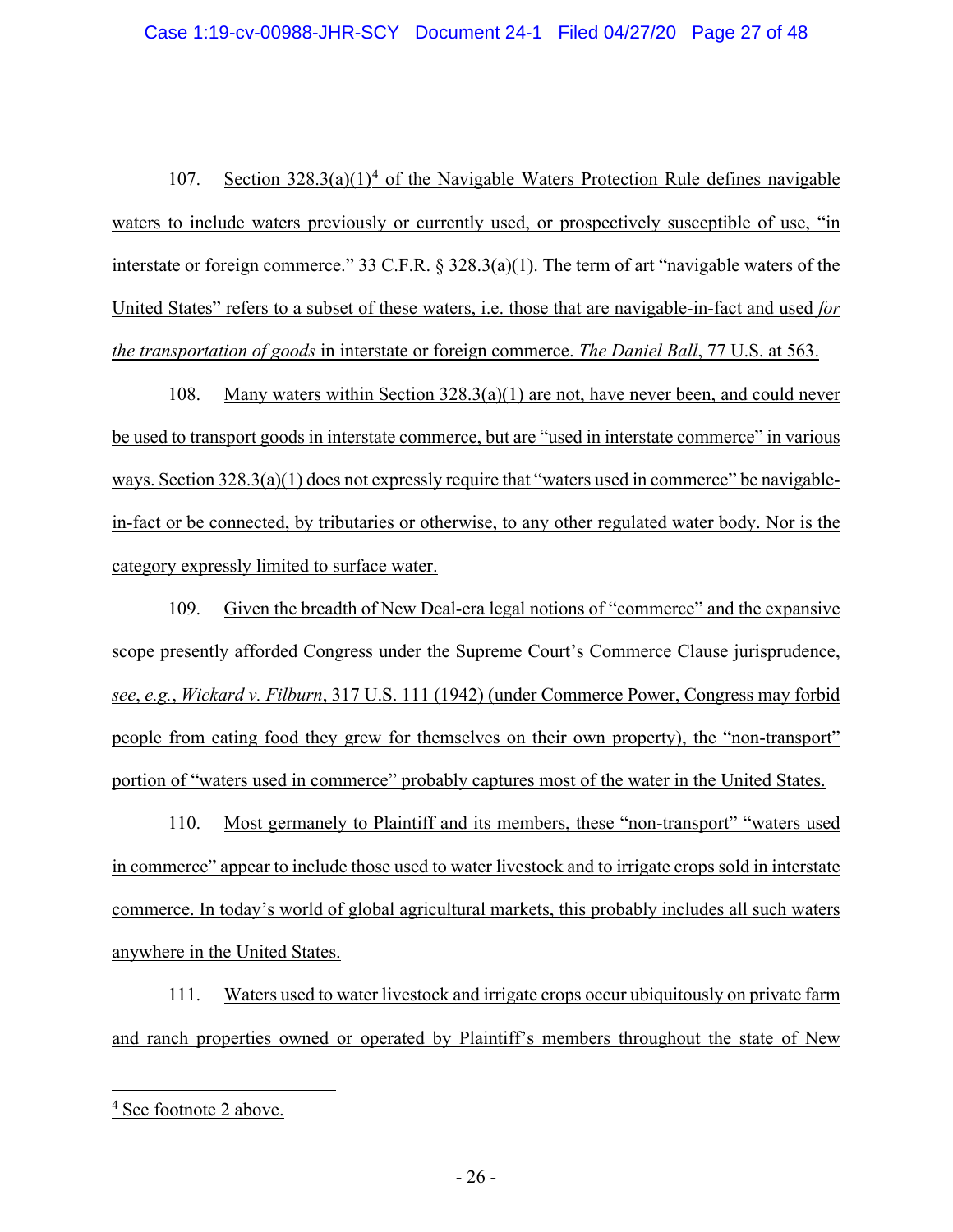Mexico. These include many non-navigable streams, ponds, wetlands, and other natural features, as well as developed water sources like reservoirs, tanks, troughs, and the like (some fed only by groundwater). $\frac{5}{5}$  $\frac{5}{5}$  $\frac{5}{5}$ 

112. In *SWANCC*, the Supreme Court held that EPA and the Army's "migratory bird rule" was not a reasonable or constitutionally permissible interpretation of "navigable waters" under the Clean Water Act. 531 U.S. at 167 ("not fairly supported by" the Act), *id*. at 174 (interpreting Act to allow regulation of isolated non-navigable ponds would violate Tenth Amendment absent clear statutory statement of Congressional intent to that effect). In so holding, the Court reasoned that Congress' intent in using the term "navigable waters" tethered the meaning of the term to Congress' traditional regulation of navigation. 531 U.S. at 172. Further, the Court questioned whether the Army's original regulatory definition of the term "navigable waters," which mirrored the meaning of "navigable waters of the United States," might have been the correct one after all. *Id.* at 168. The Court also refused to read the Act as extending Congress' Commerce Power authority to its outermost limit absent a "clear statement" to that effect, which the Act lacks. *Id*. at 174. Ultimately, the Supreme Court held in *SWANCC* that "navigable waters" does not include isolated ponds whose only basis for regulation is that they are used by migratory birds. *Id*.

<span id="page-26-0"></span><sup>&</sup>lt;sup>5</sup> A provision of the 2020 Definition purports to exempt "[a]rtificial lakes and ponds, including water storage reservoirs and farm, irrigation, [and] stock watering . . . ponds[.]" 33 C.F.R. § 328.3(b)(8). However, this applies by its terms only to artificial standing water storage, and does not apply if the ostensibly exempt water bodies are "lakes and ponds, and impoundments of regulated waters." Nor does the "artificial lakes and ponds" exemption appear to apply at all to flowing water bodies (however small) used to water livestock or irrigated crops.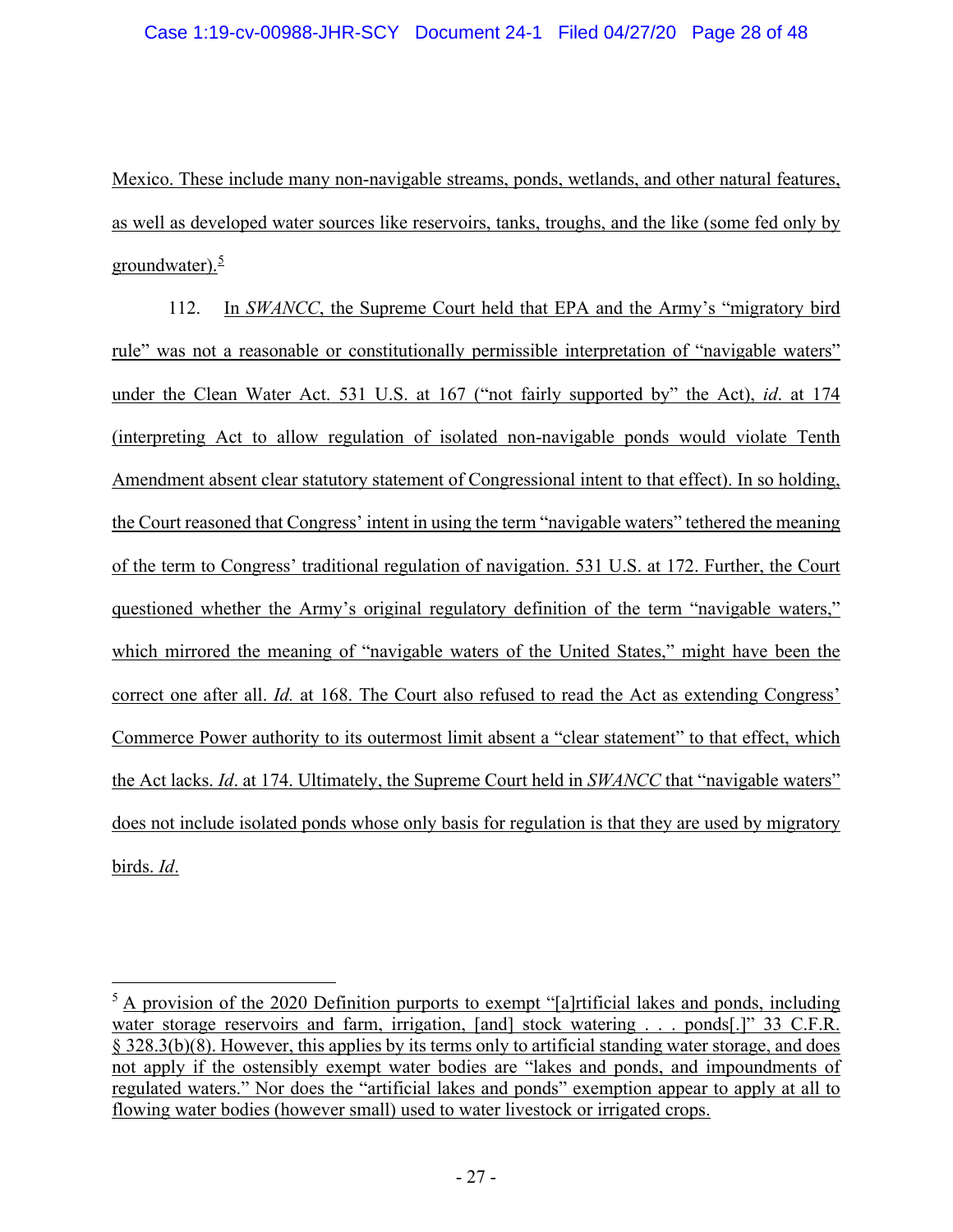113. The agency interpretation which announced the Migratory Bird rule also interpreted "navigable waters" to include water used "to irrigate crops sold in interstate commerce." *SWANCC*, 531 U.S. at 164 (quoting 51 Fed. Reg. at 41,217).

114. Categorical regulation, of isolated, non-navigable, "waters used in commerce" to water livestock and irrigate crops, exceeds the scope of the Clean Water Act as interpreted by the Supreme Court in *SWANCC*, for the same reasons that the Migratory Bird rule did in that case.

115. Therefore, Section 328.3(a)(1) of the Navigable Waters Protection Rule is arbitrary and capricious, and contrary to law, in violation of the Administrative Procedure Act, 5 U.S.C.  $$706(2)(A).$ 

## **TWELFTH CLAIM FOR RELIEF**

## **NAVIGABLE WATERS PROTECTION RULE, 33 C.F.R. § 328.3(a)(2):** *ULTRA VIRES* **REGULATION OF ALL INTERMITTENT "TRIBUTARIES"**

116. The preceding paragraphs are incorporated herein.

117. The Clean Water Act only regulates discharges to "navigable waters." 33 U.S.C. §§ 1311(a), 1344(a), 1362(12).

118. Section 328.3(a)(2) of the Navigable Waters Protection Rule defines "navigable waters" to include intermittent non-navigable tributaries. 33 C.F.R. § 328.3(a)(2); § 328.3(c)(5); § 328.3(c)(12); § 328.3(c)(13). An "intermittent" tributary flows more than ephemerally (i.e. only in direct response to precipitation), but not perennially. 33 C.F.R. § 328.3(c)(5).

119. In *Rapanos* a majority of the Justices of the Supreme Court opined that the categorical regulation of intermittent tributaries exceeds the scope of the Clean Water Act. 547 U.S. at 733-34; *id*. at 733 n.6 (rejecting the regulation of any intermittent tributaries); *id.* at 781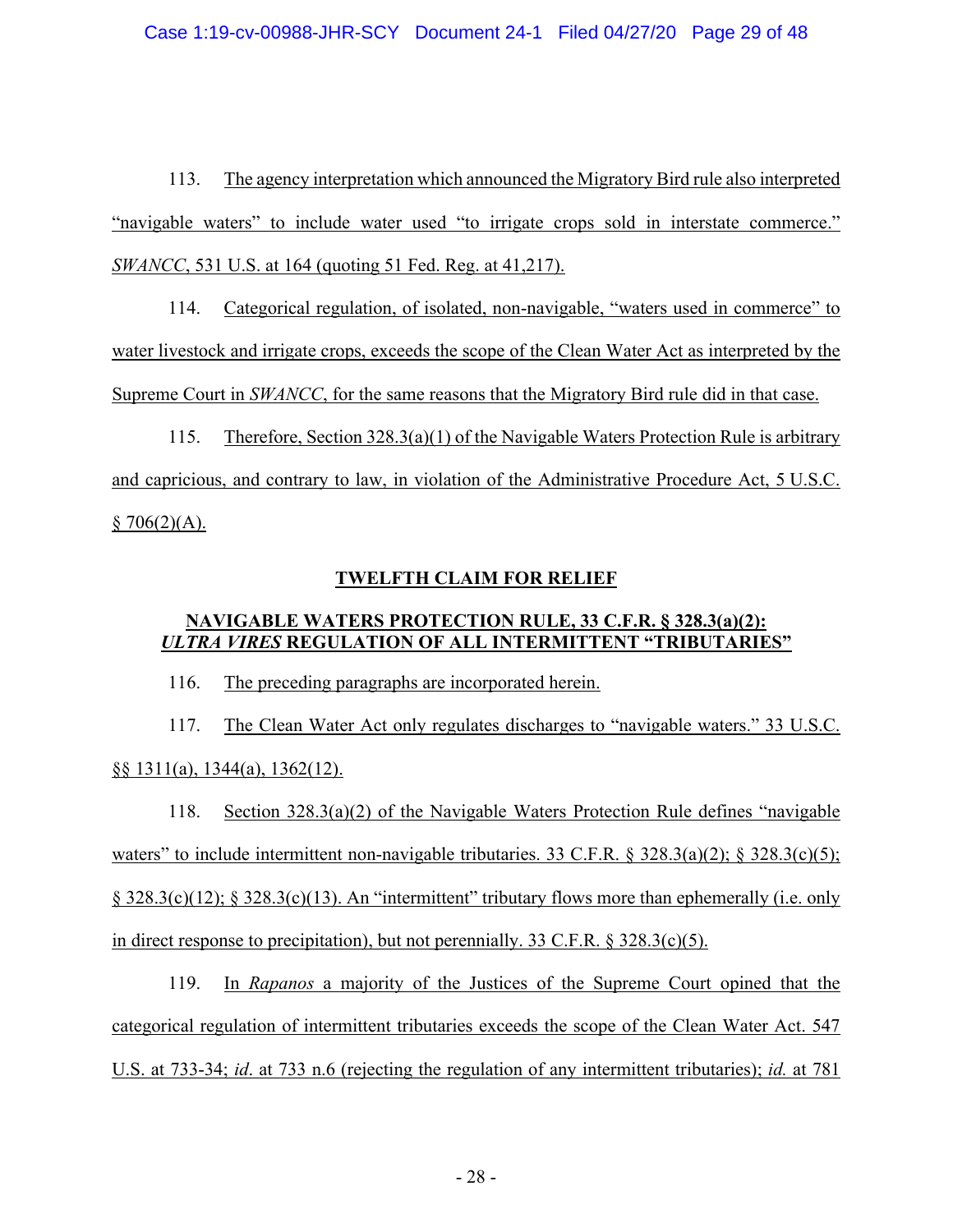(Kennedy, J., concurring) (rejecting categorical regulation of tributaries with an ordinary high water mark).

120. Both the *Rapanos* plurality and the concurrence cast doubt on the authority of the agencies to regulate non-navigable ditches under the Clean Water Act. 547 U.S. at 734; *id*. at 779 (Kennedy, J., concurring in judgment) (rejecting regulation of roadside ditches with insignificant flow).

121. The intermittent non-navigable tributaries regulated by Section 328.3(a)(2) can be both negligible in volume and very limited in duration. The definition concededly includes the "merest trickle" because it has no lower bound for the volume of flow necessary to be a tributary. 85 Fed. Reg. at 22,291. The Rule also has no minimum duration of flow for a tributary to be regulated, other than that it flow more than in direct response to precipitation. *Id.* at 22,292.

122. So, a tributary would be regulated under Section 328.3(a)(2) even if it had as little as a garden hose worth of non-ephemeral flow extending over as little as a single week.

123. These tributaries will be at the very outer edges of any watershed and at the farthest distance possible from navigable-in-fact rivers or lakes. Their connection to downstream navigable rivers and lakes is necessarily the remotest, most attenuated, and least significant possible connection in any watershed.

124. Section 328.3(a)(2) also includes many ditches in the definition of tributary, including any that the agencies determine to be constructed in or to relocate natural tributaries, and any that are constructed in adjacent wetlands. 33 C.F.R. § 328.3(a)(2); § 328.3(c)(2) (definition of ditch);  $\S 328.3(c)(12)$ ;  $\S 328.3(b)(5)$  (limited exemption for ditches that are not tributaries or located in adjacent wetlands).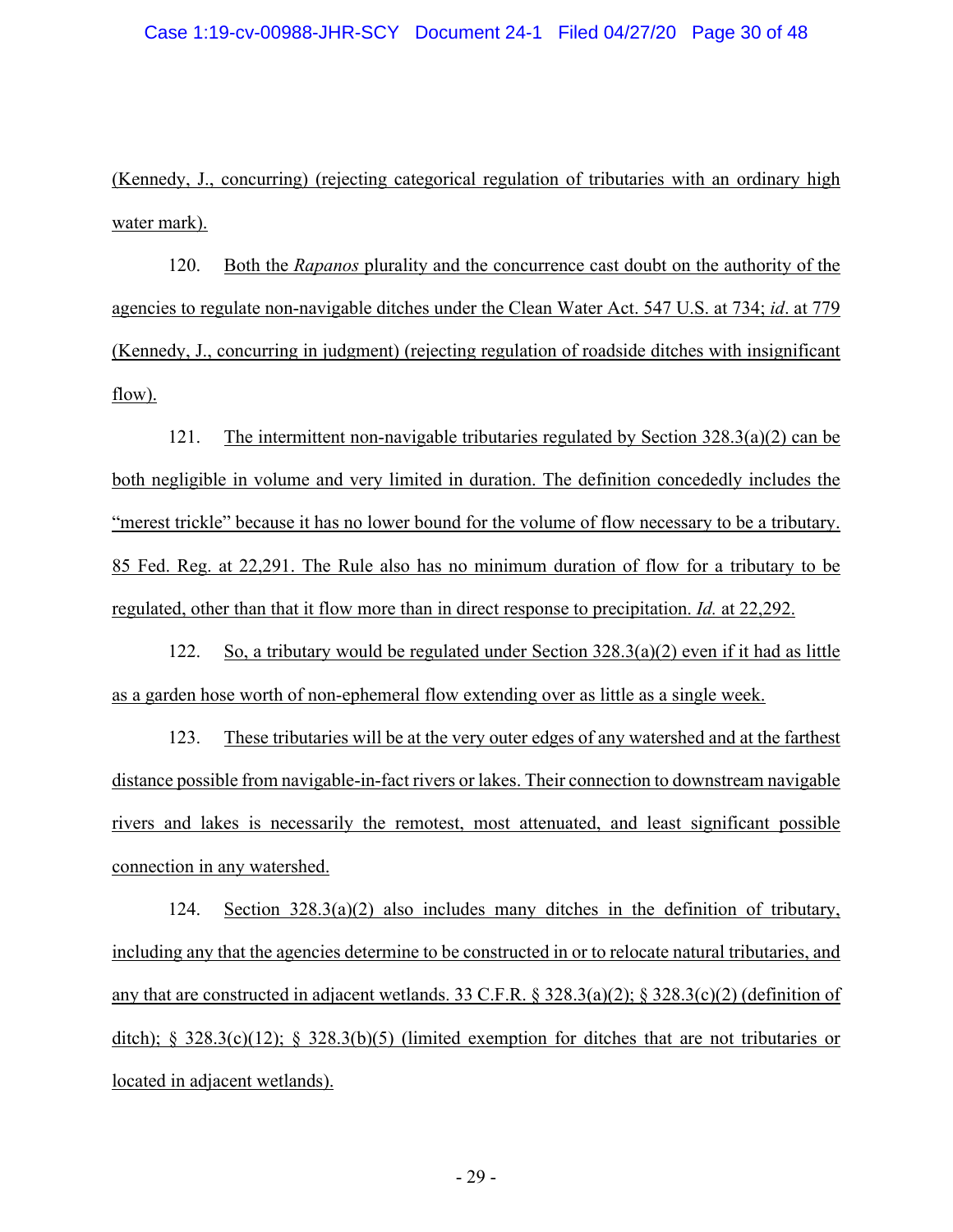125. Intermittent non-navigable tributaries routinely occur on private property that legally is or may be used for a wide variety of land uses and purposes, as an aspect of property ownership and affirmed under state and local law. These uses include but are not limited to farming, ranching, roads, ditches, wells, pipelines, tanks, reservoirs, ponds, troughs, windmills, power and telecommunications poles and related infrastructure, fencing, livestock pens and corrals, equipment and storage yards, loading facilities, parking areas, and buildings (including but not limited to barns, shops, sheds, warehouses, stores, garages, and homes). All of these are traditional and customary uses of real property and generally create no nuisance conditions.

126. Plaintiff's members routinely put their real property to most if not all of these uses, consistent with their property ownership and with local and state regulation and permitting.

127. These uses frequently coincide with areas where intermittent non-navigable tributaries occur, and routinely involve non-exempt discharges of dredged or fill material to those locations.

128. Categorical regulation of tributaries (including ditches) with flow volumes so low or infrequent that they would not in normal parlance be called "rivers" or "streams" exceeds the scope of the Clean Water Act as interpreted by the Supreme Court.

129. Therefore, Sections 328.3(a)(2), 328.3(c)(5), 328.3(c)(12), and 328.3(c)(13) of the Navigable Waters Protection Rule are arbitrary and capricious, and contrary to law, in violation of the Administrative Procedure Act, 5 U.S.C. § 706(2)(A).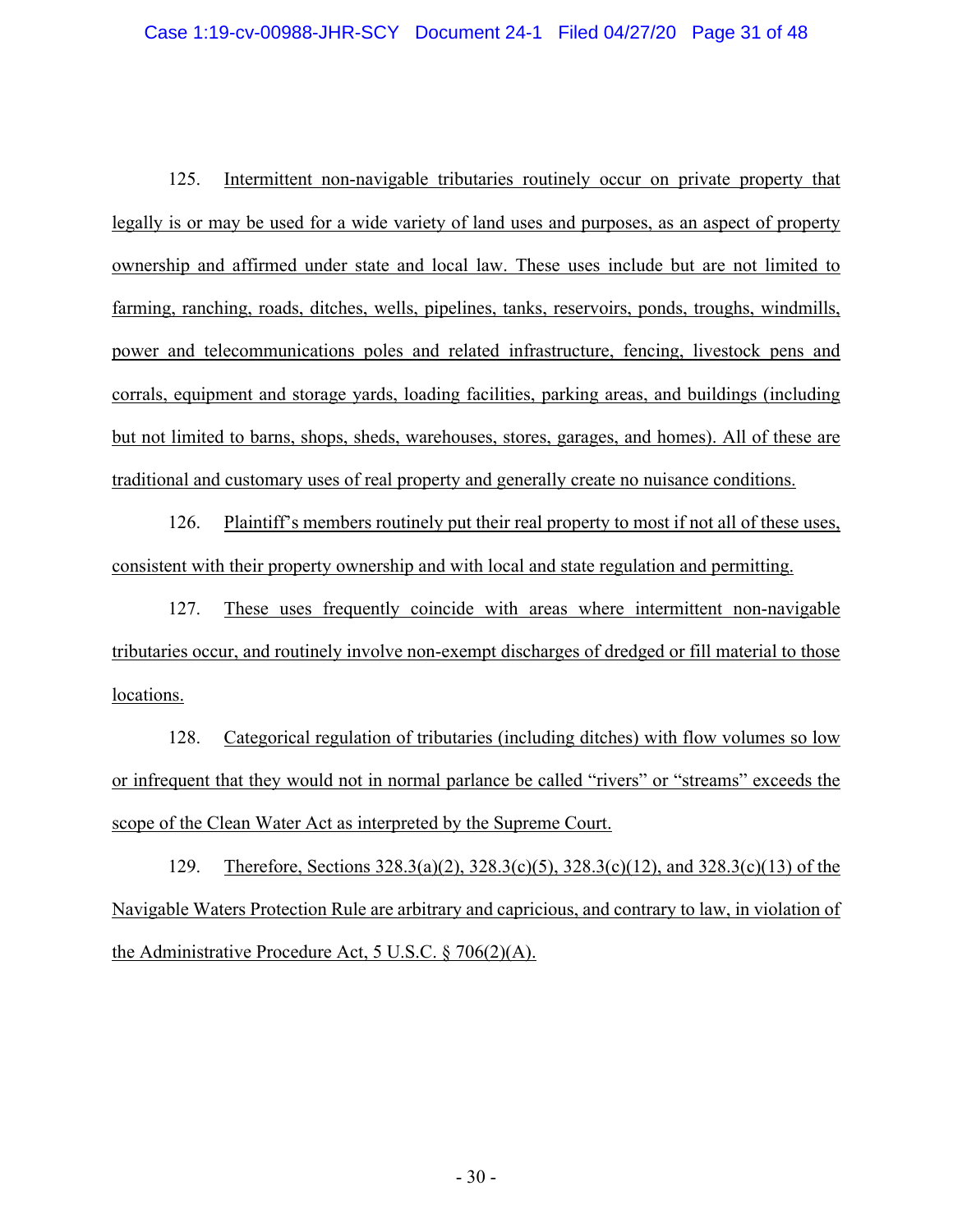### **THIRTEENTH CLAIM FOR RELIEF**

## **NAVIGABLE WATERS PROTECTION RULE, 33 C.F.R. § 328.3(a)(2):** *ULTRA VIRES* **REGULATION OF NON-NAVIGABLE PERENNIAL "TRIBUTARIES"**

130. The preceding paragraphs are incorporated herein.

131. Under the Clean Water Act, the Army and EPA may only regulate discharges to "navigable waters." *See* 33 U.S.C. § 1344(a).

132. Section 328.3(a)(2) of the Navigable Waters Protection Rule defines "navigable waters" to include perennial non-navigable tributaries. 33 C.F.R.  $\S$  328.3(a)(2);  $\S$  328.3(c)(8);  $\S$  328.3(c)(12);  $\S$  328.3(c)(13) (2020). This includes ditches, as discussed above in paragraph 124.

133. The *Rapanos* plurality stated that only those waters which in normal parlance would be called "rivers" or "streams" were within the scope of the Act. *Rapanos*, 547 U.S. at 739; *cf. id*. at 781-82 (Kennedy, J, concurring) (rejecting categorical regulation of all tributaries without consideration of flow volume or distance from navigable-in-fact rivers or lakes); *id*. at 769 (Kennedy, J., concurring) (rejecting regulation of "the merest trickle" even if continuously flowing).

134. Both the *Rapanos* plurality and concurrence cast doubt on the authority of the agencies to regulate non-navigable ditches under the Clean Water Act. 547 U.S. at 734; *id*. at 779 (Kennedy, J., concurring in judgment) (rejecting regulation of roadside ditches with insignificant flow).

135. The non-navigable perennial tributaries regulated by the Navigable Waters Protection Rule are very frequently negligible in flow volume. The definition concededly includes "mere trickles" because it has no lower bound for the volume of flow necessary to be a tributary. 85 Fed. Reg. at 22,291.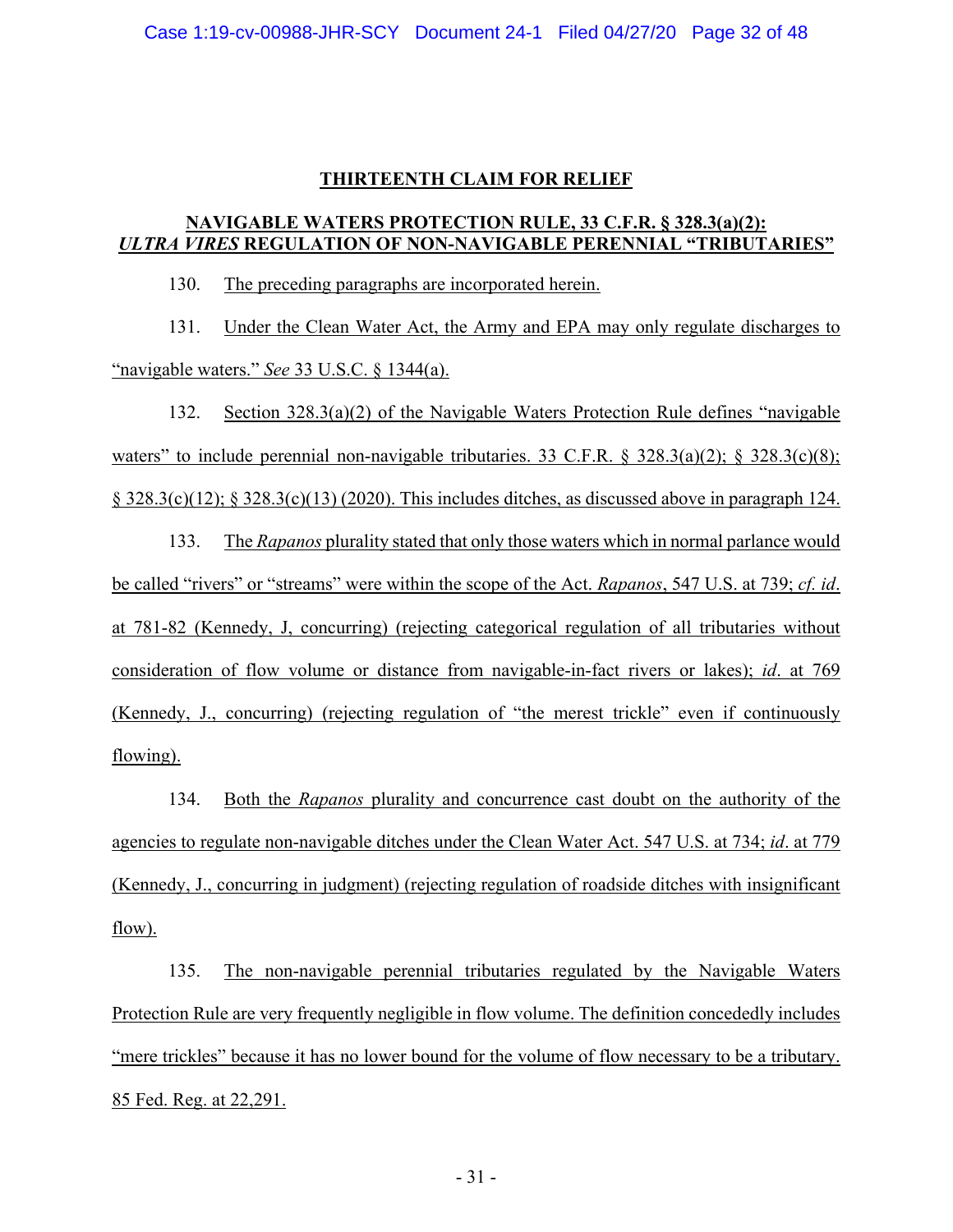136. So, a tributary would be regulated under the Rule even if it had as little as a garden hose worth of flow throughout the year.

137. Such tributaries routinely occur on private property that legally is or may be used for a wide variety of land uses and purposes, as an aspect of property ownership and affirmed under state and local law. These uses include but are not limited to farming, ranching, roads, ditches, wells, pipelines, tanks, reservoirs, ponds, troughs, windmills, power and telecommunications poles and related infrastructure, fencing, livestock pens and corrals, equipment and storage yards, loading facilities, parking areas, and buildings (including but not limited to barns, shops, sheds, warehouses, stores, garages, and homes). All of these are traditional and customary uses of real property and generally create no nuisance conditions.

138. Plaintiff's members routinely put their real property to most if not all of these uses, consistent with their property ownership and with local and state regulation and permitting.

139. These uses frequently coincide with areas where perennial non-navigable tributaries occur, and routinely involve non-exempt discharges of dredged or fill material to those locations.

140. Categorical regulation of all non-navigable perennial tributaries (including ditches, as discussed above in paragraph 124) with flow volumes so low that they would not in normal parlance be called "rivers" or "streams" exceeds the scope of the Clean Water Act as interpreted by the Supreme Court.

141. Therefore, Sections 328.3(a)(2), 328.3(c)(5), 328.3(c)(12), and 328.3(c)(13) of the Navigable Waters Protection Rule are arbitrary and capricious, and contrary to law, in violation of the Administrative Procedure Act, 5 U.S.C. § 706(2)(A).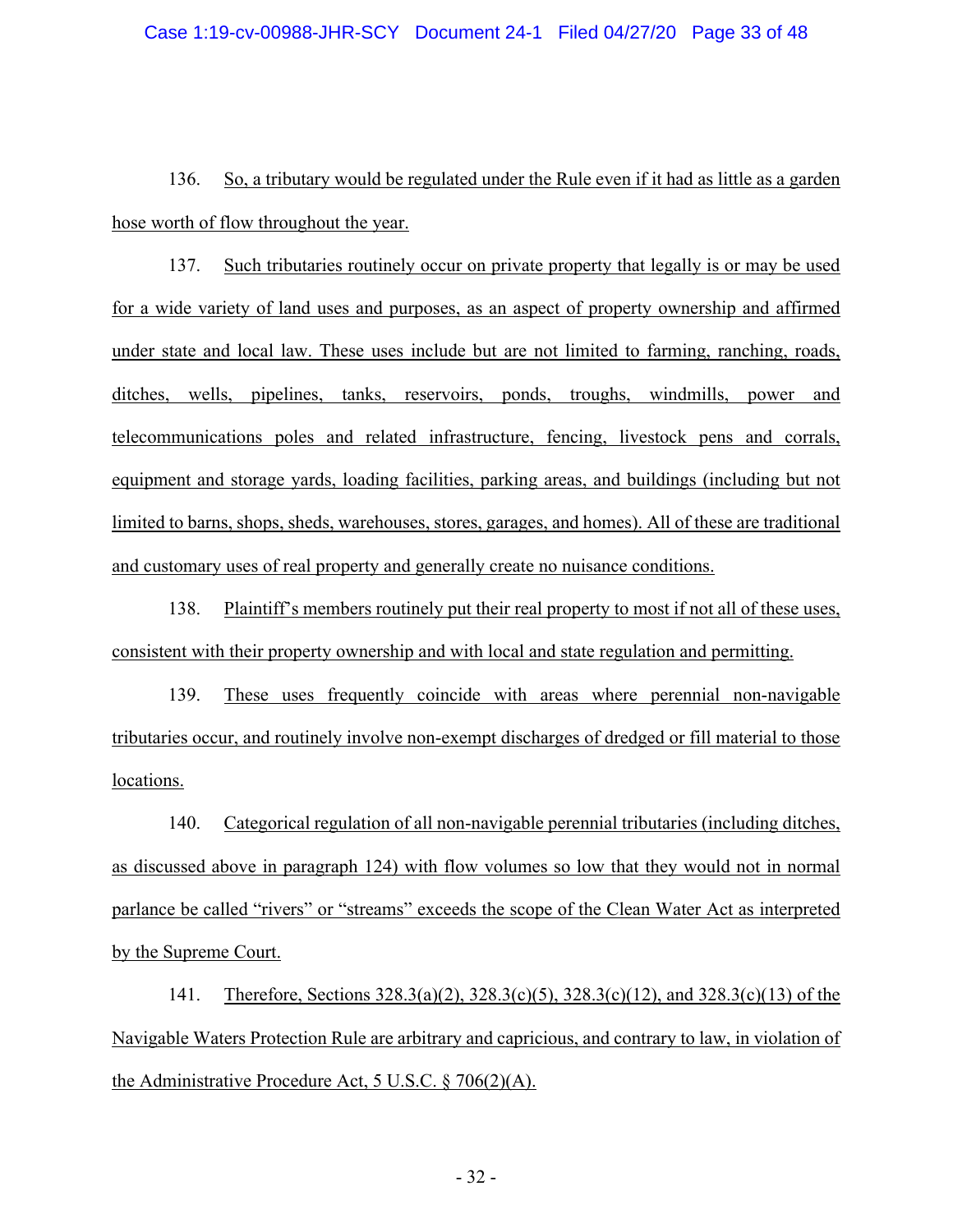## **FOURTEENTH CLAIM FOR RELIEF**

### **NAVIGABLE WATERS PROTECTION RULE, 33 C.F.R. §§ 328.3(a)(3), 328.3(c)(6):** *ULTRA VIRES* **REGULATION OF ISOLATED AND/OR NON-NAVIGABLE LAKES AND PONDS, AND IMPOUNDMENTS**

142. The preceding paragraphs are incorporated herein.

143. The Clean Water Act only regulates discharges to "navigable waters." 33 U.S.C. §§ 1311(a), 1344(a), 1362(12).

144. Section 328.3(a)(3) of the Navigable Waters Protection Rule defines navigable waters to include "[l]akes and ponds, and impoundments" of other regulated waters, whether these water bodies are navigable-in-fact, and so long as they have only the slightest surface connection to other regulated waters.  $\S 328.3(a)(3)$ ,  $\S 328.3(c)(6)$ . As opposed to tributaries, which need to at least flow intermittently in order to be regulated, § 328.3(c)(12), lakes and ponds, and impoundments, are regulated so long as *any* surface water flows from them to other regulated nonwetland waters.  $\S 328.3(c)(6)$ . And, lakes and ponds, and impoundments, are regulated if they are inundated by a regulated non-wetland water in a typical year. *Id*. Nor are "impoundments" necessarily within the channel of or even adjacent to the regulated water which they impound. Reservoirs are routinely fed by pipelines or ditches and are remote from the regulated waters that they "impound," yet they are still regulated so long as *any* water inundates them from, or spills from them to, another regulated water. $6$ 

145. Such lakes and ponds, and impoundments, occur ubiquitously on private farm and ranch properties owned or operated by Plaintiff's members throughout the state of New Mexico. These include many developed water sources like reservoirs, tanks, troughs, and the like.

<span id="page-32-0"></span> $6$  See footnote 5 above on the limits of the exemption for artificial ponds.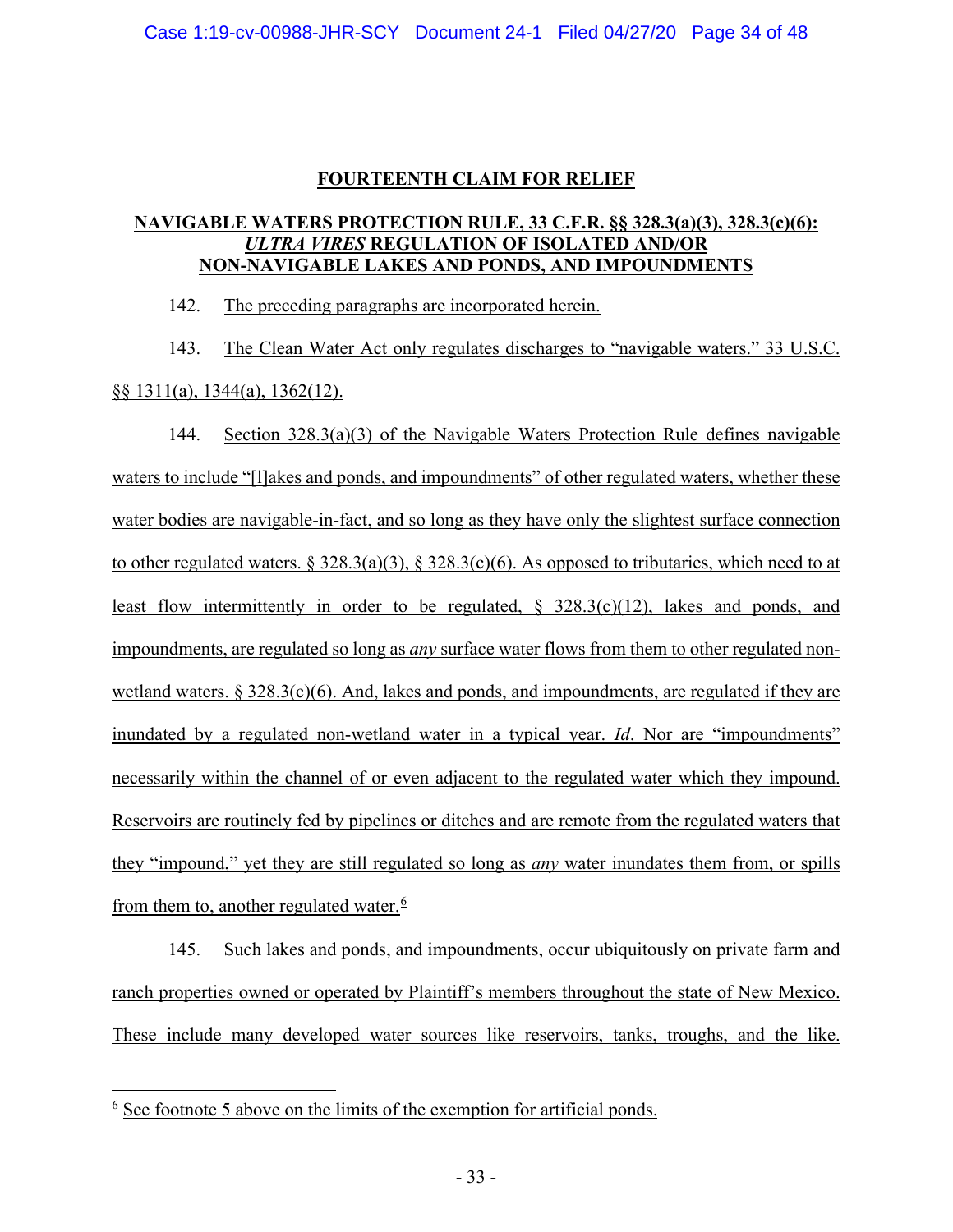Development, use, maintenance, and repair of these resources frequently involves the non-exempt discharge of dredged or fill material to them.

146. Many of these lakes and ponds, and impoundments, are "isolated" from other regulated waters.

147. In *SWANCC*, the Supreme Court held that EPA and the Army's "migratory bird rule" was not a reasonable or constitutionally permissible interpretation of "navigable waters" under the Clean Water Act. 531 U.S. at 167 ("not fairly supported by" the Act), *id*. at 174 (interpreting Act to allow regulation of isolated non-navigable ponds would violate Tenth Amendment absent clear statutory statement of Congressional intent to that effect). In so holding, the Court reasoned that Congress' intent in using the term "navigable waters" tethered the meaning of the term to Congress' traditional regulation of navigation. 531 U.S. at 172. Further, the Court questioned whether the Army's original regulatory definition of the term "navigable waters," which mirrored the meaning of "navigable waters of the United States," might have been the correct one after all. *Id.* at 168. The Court also refused to read the Act as extending Congress' Commerce Power authority to its outermost limit absent a "clear statement" to that effect, which the Act lacks. *Id*. at 174. Ultimately, the Supreme Court held in *SWANCC* that "navigable waters" does not include isolated ponds whose only basis for regulation is that they are used by migratory birds. *Id*. In doing so, the Supreme Court made clear that ponds are not "adjacent" to (and are therefore "isolated from") other regulated waters unless they directly abut them. *Id*. at 167-68 (describing wetland in *Riverside Bayview Homes* as adjacent to navigable creek, and isolated pond in question as not adjacent to other regulated waters). *See also Riverside Bayview Homes*, 474 U.S. at 131 n.8 (no opinion on non-adjacent wetlands).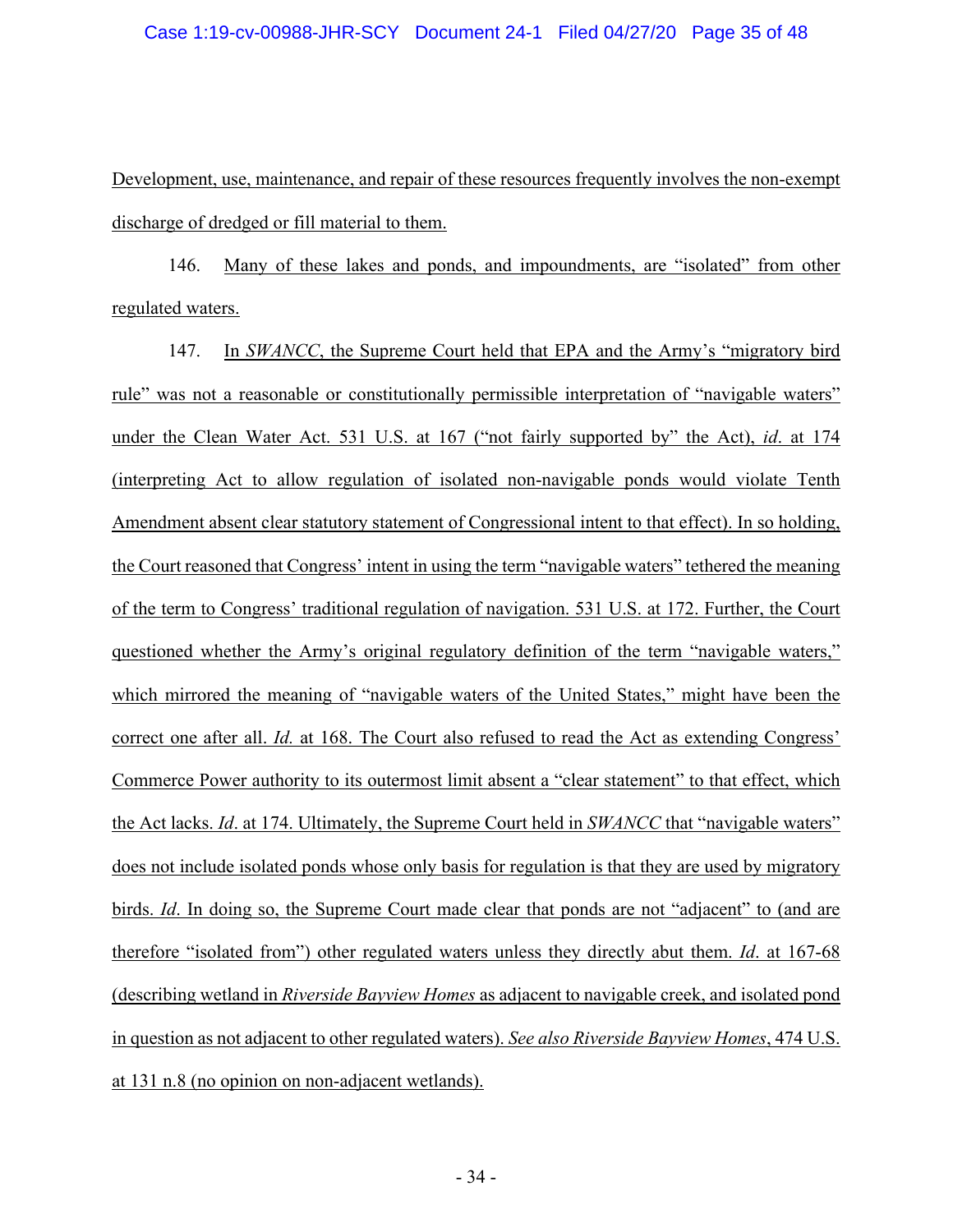### Case 1:19-cv-00988-JHR-SCY Document 24-1 Filed 04/27/20 Page 36 of 48

148. Categorical regulation of all isolated non-navigable lakes and ponds, and impoundments of regulated waters, exceeds the scope of the Clean Water Act as interpreted by the Supreme Court in *SWANCC*.

149. The regulation of all such water bodies also violates the Act, for the same reasons that the broad regulation of tributaries violates the Act, since the required surface water connection for regulation of lakes and ponds, and impoundments, is even more tenuous than Section 328.3(a)(2)'s criterion for tributaries.

150. Therefore, Sections 328.3(a)(3) and 328.3(c)(6) of the Navigable Waters Protection Rule is arbitrary and capricious, and contrary to law, in violation of the Administrative Procedure Act, 5 U.S.C. § 706(2)(A).

## **FIFTEENTH CLAIM FOR RELIEF**

## **NAVIGABLE WATERS PROTECTION RULE, 33 C.F.R. §§ 328.3(a)(4), 328.3(c)(1)(ii)-(iv):** *ULTRA VIRES* **REGULATION OF NON-ABUTTING WETLANDS**

151. The preceding paragraphs are incorporated herein.

152. The Clean Water Act only regulates discharges to "navigable waters." *See* 33 U.S.C. § 1344(a).

153. Section 328.3(a)(4) of the 2020 Regulations interpret "navigable waters" to include four classes of non-navigable wetlands defined as "adjacent" to other regulated water bodies. 33 C.F.R. §§ 328.3(a)(4), (c)(1). One of those categories is wetlands that directly abut regulated tributaries or other regulated water bodies. 33 C.F.R.  $\S$  328.3(c)(1)(i).

154. Three other categories in the Navigable Waters Protection Rule illegally extend wetland regulation more broadly: wetlands flooded by other regulated water bodies in a typical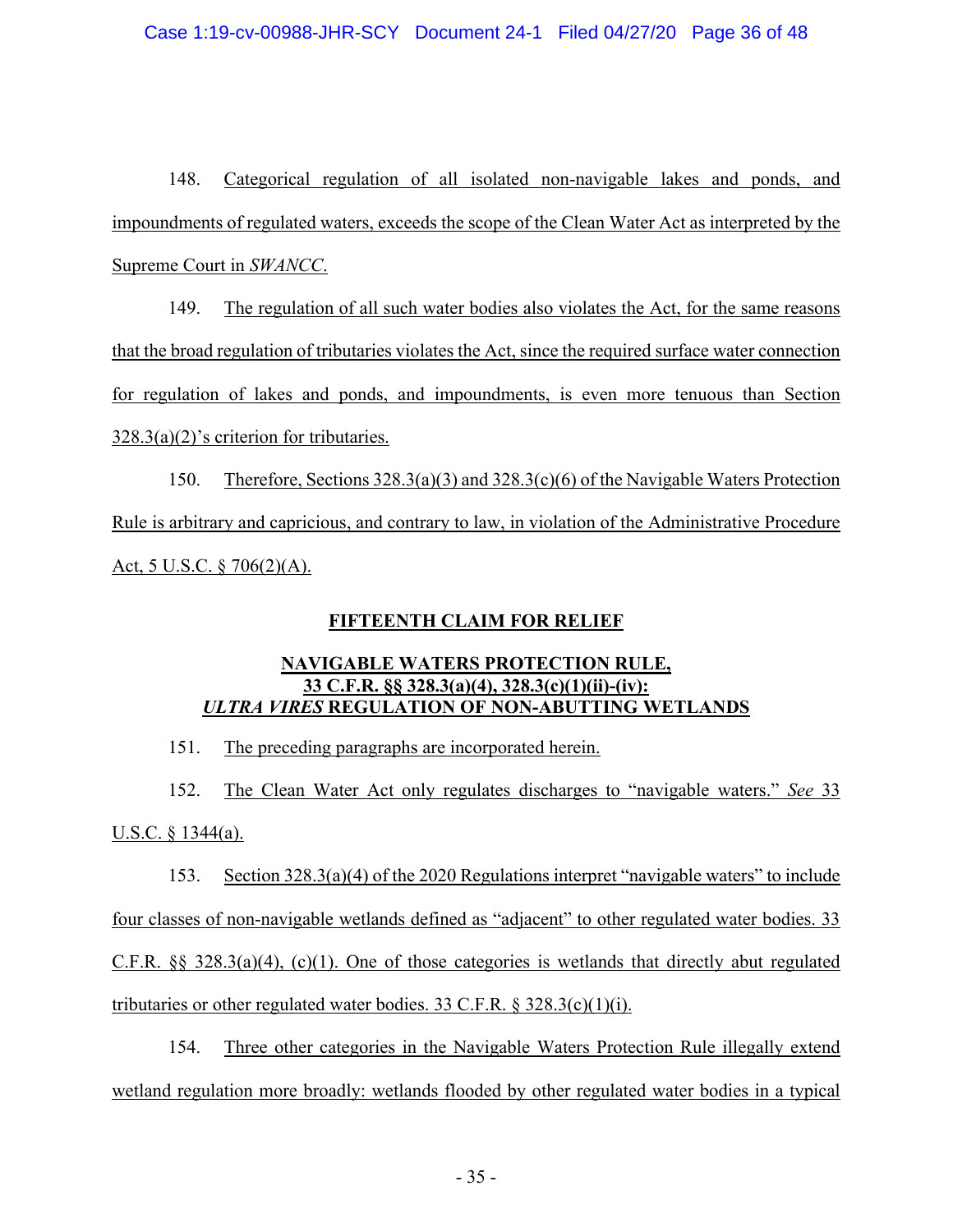year, 33 C.F.R. § 328.3(c)(1)(ii); wetlands separated from other regulated water bodies only by natural barriers, 33 C.F.R. § 328.3(c)(1)(iii); and wetlands separated from other regulated water bodies only by permeable artificial barriers, 33 C.F.R. § 328.3(c)(1)(iv). These three categories are beyond the scope of the Clean Water Act and exceed the agencies' authority to regulate.

155. Non-abutting "adjacent" wetlands routinely occur on private property that legally is or may be used for a wide variety of land uses and purposes, as an aspect of property ownership and affirmed under state and local law. These uses include but are not limited to farming, ranching, roads, ditches, wells, pipelines, tanks, reservoirs, ponds, troughs, windmills, power and telecommunications poles and related infrastructure, fencing, livestock pens and corrals, equipment and storage yards, loading facilities, parking areas, and buildings (including but not limited to barns, shops, sheds, warehouses, stores, garages, and homes). All of these are traditional and customary uses of real property and generally create no nuisance conditions.

156. Plaintiff's members routinely put their real property to most if not all of these uses, consistent with their property ownership and with local and state regulation and permitting.

157. These uses frequently coincide with areas where intermittent non-navigable tributaries occur, and routinely involve non-exempt discharges of dredged or fill material to those locations.

158. The regulation of non-abutting wetlands "adjacent" to non-navigable tributaries exceeds the scope of the Act to the same degree that regulation of those non-navigable tributaries does. *See*, *e.g.*, *Rapanos*, 547 U.S. at 781-82 (Kennedy, J., concurring) (rejecting categorical regulation of all tributaries based in part on concerns addressed in *SWANCC*).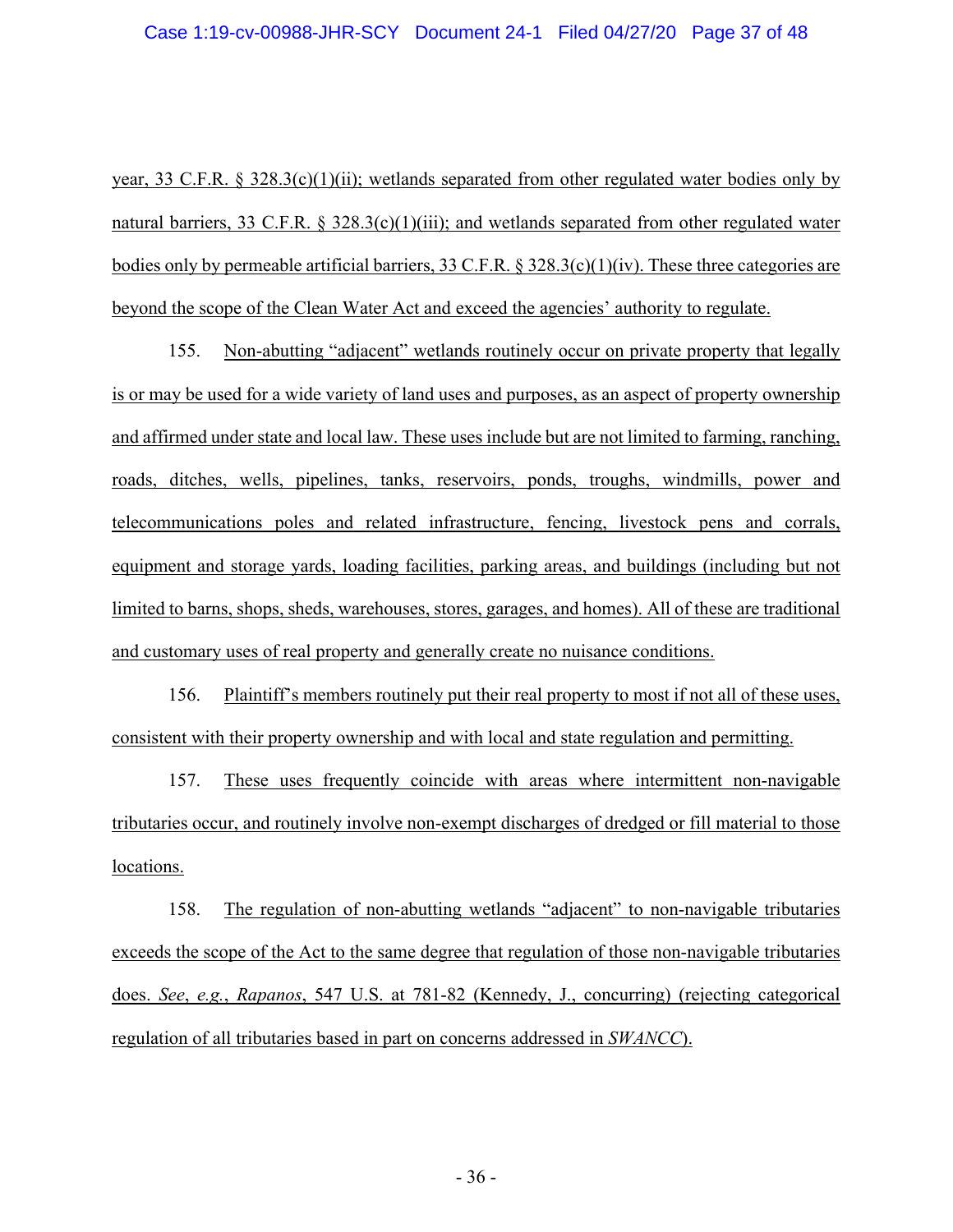159. The Supreme Court in *SWANCC* rejected Clean Water Act regulation of water bodies that are not "adjacent" to open water. 531 U.S. at 168. It is clear from the context that the Supreme Court's use of the term "adjacent" meant "abutting." *Id*. at 167-68 (citing *Riverside Bayview Homes*, 474 U.S. at 131-32 n.8, as not addressing whether wetlands not immediately touching a navigable creek could be regulated). Sections 328.3(c)(1)(ii)-(iv) violate *SWANCC* and exceed the scope of the Clean Water Act and the authority of the agencies to regulate under that Act.

160. The *Rapanos* plurality opined that wetlands may only be regulated under the Clean Water Act if they are so closely connected to regulated tributaries that it can't be discerned where one ends and the other begins. 547 U.S. at 755.

161. Categorical regulation of all non-abutting wetlands "adjacent" to all tributaries exceeds the scope of the Clean Water Act as interpreted by the Supreme Court.

162. Therefore, Sections 328.3(c)(1)(ii)-(iv) of the Navigable Waters Protection Rule are arbitrary and capricious, and contrary to law, in violation of the Administrative Procedure Act, 5 U.S.C. § 706(2)(A).

## **SIXTEENTH CLAIM FOR RELIEF**

## **NAVIGABLE WATERS PROTECTION RULE, 33 C.F.R. § 328.3(a):** *ULTRA VIRES* **REGULATION OF NON-NAVIGABLE "WATERS USED IN INTERSTATE COMMERCE," "TRIBUTARIES," "LAKES AND PONDS, AND IMPOUNDMENTS," AND "ADJACENT WETLANDS" IN VIOLATION OF COMMERCE CLAUSE AND/OR TENTH AMENDMENT**

163. The preceding paragraphs are incorporated herein.

164. Under the Clean Water Act, the Army and EPA may only regulate discharges to "navigable waters." *See* 33 U.S.C. § 1344(a).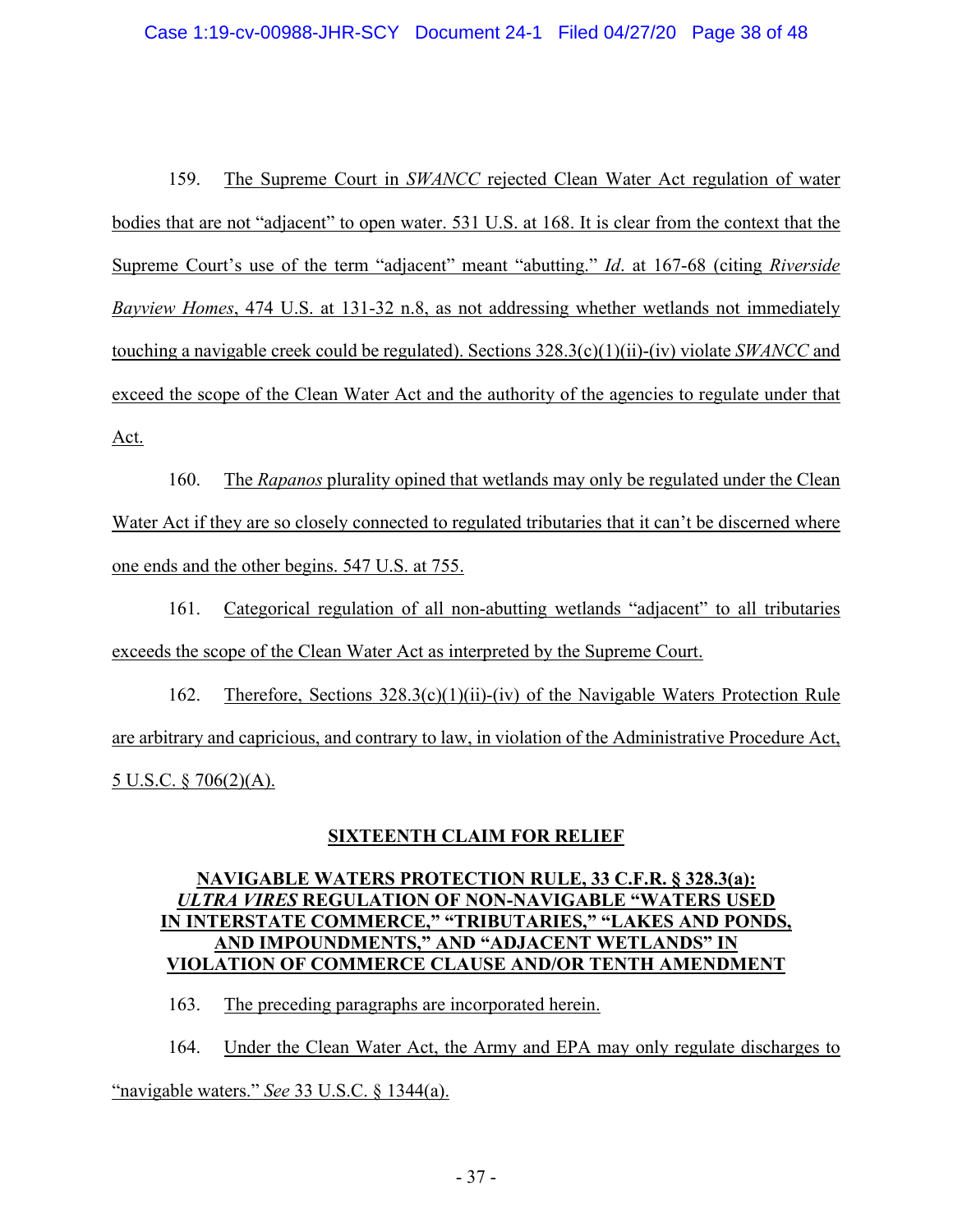165. The Navigable Waters Protection Rule defines "navigable waters" to include all non-navigable "waters used in interstate commerce" beyond those used to transport goods in interstate commerce. 33 C.F.R. § 328.3(a)(2).

166. When enacting the Clean Water Act, Congress had in mind only its traditional regulation of navigation. *SWANCC*, 531 U.S. at 172.

167. The Navigable Waters Protection Rule defines "navigable waters" to include all perennial and intermittent non-navigable tributaries. 33 C.F.R. § 328.3(a)(2); § 328.3(c)(5); § 328.3(c)(8); § 328.3(c)(12); § 328.3(c)(13).

168. The *Rapanos* plurality left open the question of whether perennial non-navigable tributaries, even if they were relatively permanent and continuously flowing "waters," could be regulated under the Act. 547 U.S. at 731 (declining to address how "navigable" and "of the United States" modify "waters").

169. The Navigable Waters Protection Rule defines "navigable waters" to include "lakes and ponds, and impoundments of regulated waters," including those which are isolated from regulated waters. 33 C.F.R. § 328.3(a)(3).

170. *SWANCC* holds that isolated ponds are outside of the scope of the term "navigable waters" under the Clean Water Act, based in part on the absence of a clear statement in the Act that would extend regulation to such features, and the limits that the Commerce Clause and Tenth Amendment place on Congress' regulatory power. 531 U.S. at 174.

171. The Navigable Waters Protection Rule defines "navigable waters" to include adjacent wetlands that do not abut "navigable waters of the United States." 33 C.F.R.  $§ 328.3(c)(1)(ii)-(iv).$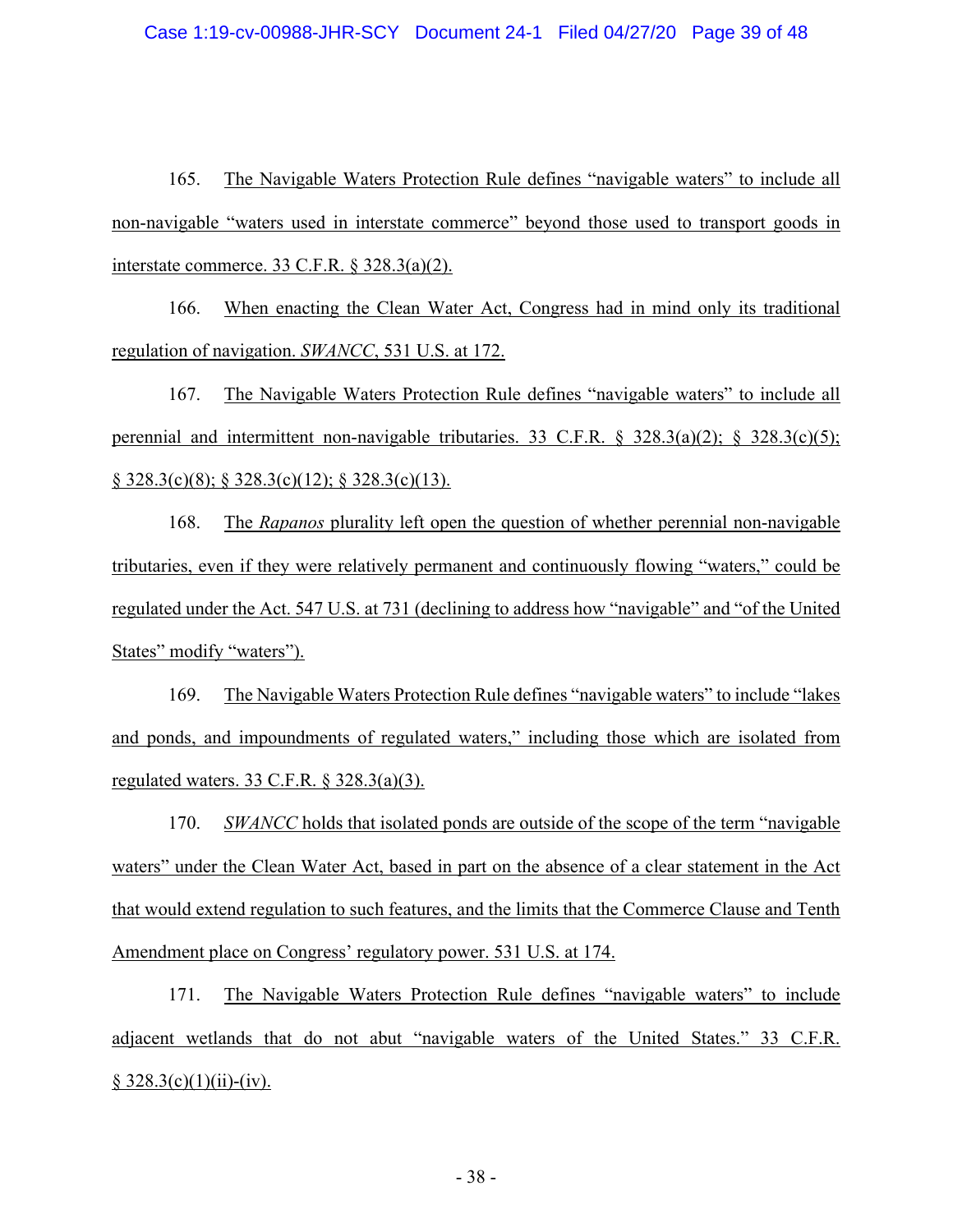172. All of these types of features routinely occur on private property that legally is or may be used for a wide variety of land uses and purposes, as an aspect of property ownership and affirmed under state and local law. These uses include but are not limited to farming, ranching, roads, ditches, wells, pipelines, tanks, reservoirs, ponds, windmills, power and telecommunications poles and related infrastructure, fencing, livestock pens and corrals, equipment and storage yards, loading facilities, parking areas, and buildings (including but not limited to barns, sheds, shops, warehouses, stores, garages, and homes). All of these are traditional and customary uses of real property and generally create no nuisance conditions.

173. Plaintiff's members routinely put their real property to most if not all these uses, consistent with local and state regulation and permitting.

174. Many of these uses routinely coincide with areas within or near the ordinary highwater mark of water features regulated by the 2020 Definition, and involve non-exempt discharges of dredged or fill material to those features.

175. Interpreting "navigable waters" in the Clean Water Act to allow regulation of the use of private property such as described in the preceding paragraph would extend federal authority to and beyond the outer reaches of the Commerce Power. The Clean Water Act contains no clear statement of Congressional intent to regulate to such extent. *SWANCC*, 531 U.S. at 174. The agencies' interpreting of the Act to authorize themselves to engage in such regulation violates the Commerce Clause.

176. Interpreting "navigable waters" in the Clean Water Act to allow regulation of the use of private property such as described in paragraphs 172-74 above would intrude extensively on local land use regulation and water resource regulation and allocation. The Tenth Amendment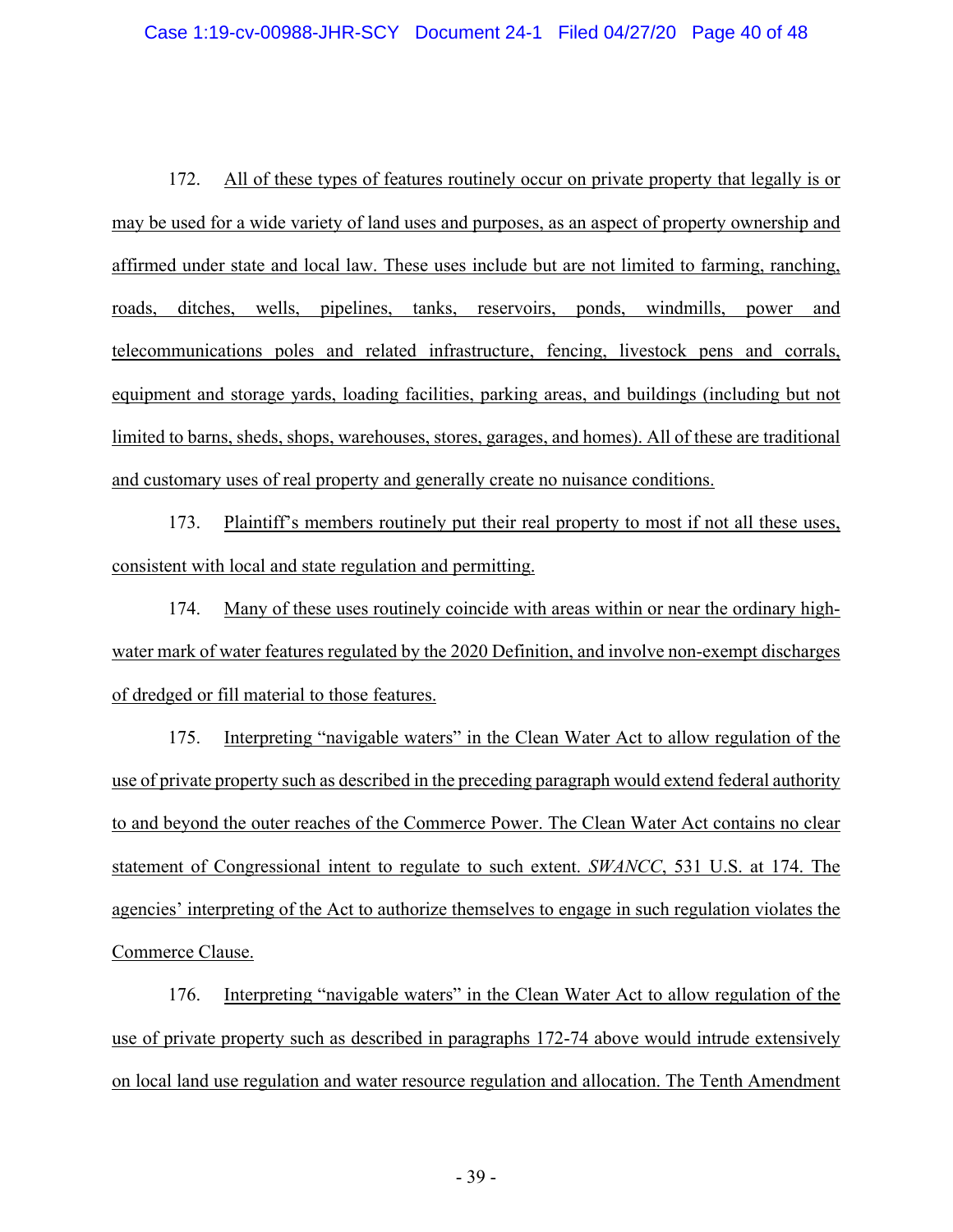### Case 1:19-cv-00988-JHR-SCY Document 24-1 Filed 04/27/20 Page 41 of 48

reserves government power over these questions to the states. *SWANCC*, 531 U.S. at 173 ("This concern is heightened where the administrative interpretation alters the federal-state framework by permitting federal encroachment upon a traditional state power."); *see also Rapanos*, 547 U.S. at 737-38. Clean Water Act regulation of such activities would amount to a federal veto power over local land use law, zoning, and permitting. The agencies' interpretation of the Clean Water Act to authorize themselves to engage in such regulation violates the Tenth Amendment.

177. Therefore, the Navigable Waters Protection Rule is arbitrary and capricious, and contrary to law, in violation of the Administrative Procedure Act, 5 U.S.C.  $\S$  706(2)(A).

### **SEVENTEENTH CLAIM FOR RELIEF**

## **NAVIGABLE WATERS PROTECTION RULE, 33 C.F.R. § 328.3(a):** *ULTRA VIRES* **REGULATION OF NON-NAVIGABLE "WATERS USED IN INTERSTATE COMMERCE," "TRIBUTARIES," "LAKES AND PONDS, AND IMPOUNDMENTS," AND "ADJACENT WETLANDS" IN VIOLATION OF ARTICLE I AND THE NON-DELEGATION DOCTRINE**

178. The preceding paragraphs are incorporated herein.

179. Under the Clean Water Act, the Army and EPA may only regulate discharges to "navigable waters." *See* 33 U.S.C. § 1344(a).

180. The 2020 Definition interprets "navigable waters" in the Clean Water Act to include an extensive catalog of "tributaries" that are not navigable and which are not even "waters" for most of every year, as well as non-navigable isolated lakes and ponds, and non-abutting wetlands. The Supreme Court has held that while the Clean Water Act regulates some waters that are not navigable-in-fact, it does not regulate all "waters" and that "navigable" must have some limiting meaning. *SWANCC*, 531 U.S. 171-72 (the Act regulates some waters not "deemed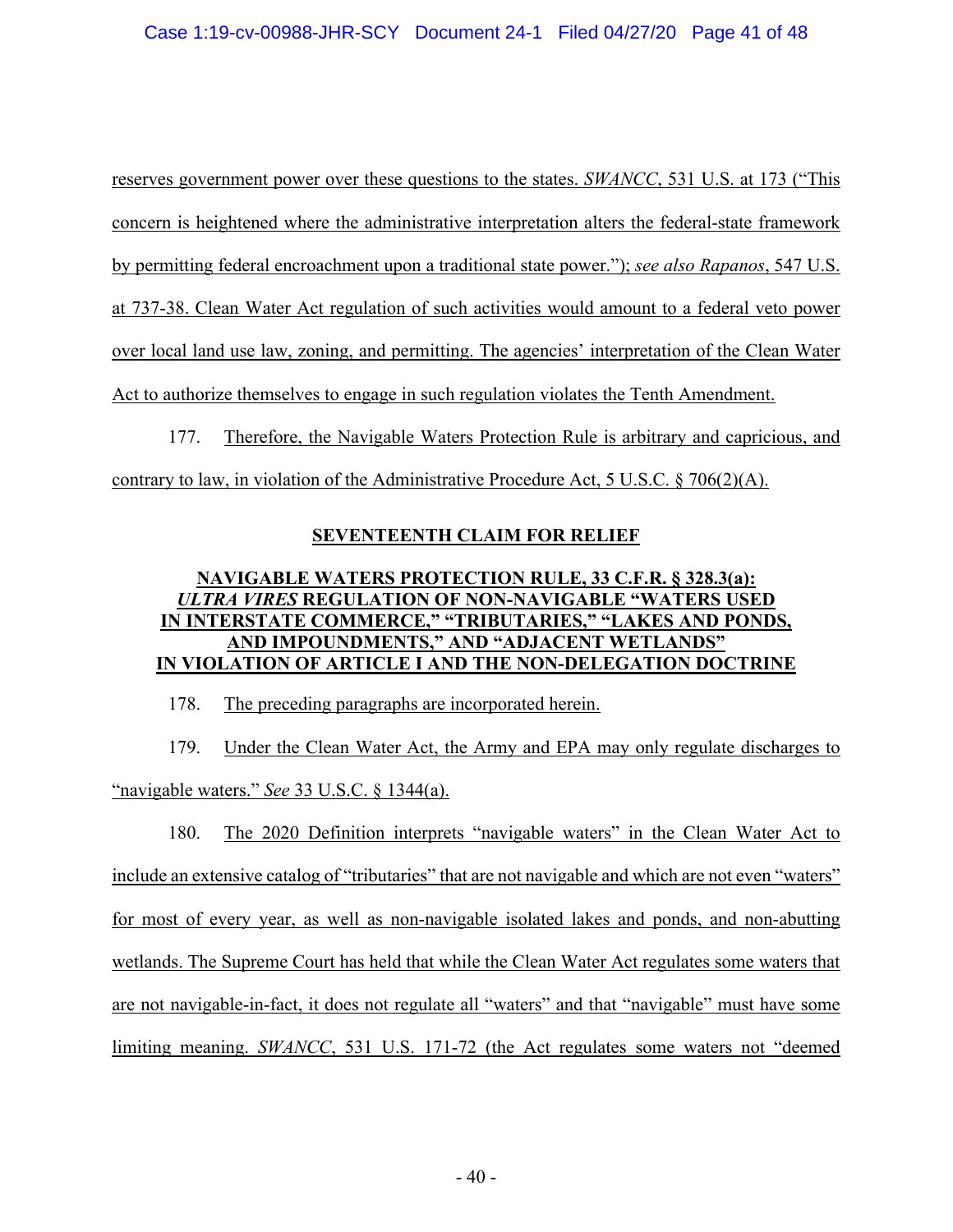#### Case 1:19-cv-00988-JHR-SCY Document 24-1 Filed 04/27/20 Page 42 of 48

'navigable' under the classical understanding of that term" but not all such waters) (quoting *Riverside Bayview Homes*, 474 U.S. at 133).

181. The Act does not define "navigable." If the term does not have its ordinary meaning but instead has some broader or different meaning, then the statute unconstitutionally delegates to EPA and the Army the task of deciding, as a policy matter, what waters the agencies will regulate. The agencies themselves see their work as largely one of identifying, balancing, and selecting among competing policy priorities. *See*, *e.g.*, 85 Fed. Reg. at 22,264, 22,270-71, 22,277, 22,290, 22,292, 22,300.

182. In making this delegation, the Act lacks any appropriately understood "intelligible principle" and provides no guidance or criteria to the agencies to circumscribe their policy decision defining "navigable."

183. The Act identifies no fact-finding that the agencies must engage in to define "navigable."

184. The Act provides no factors for the agencies to consider, let alone what weight to give to any such factors, in determining the meaning of "navigable."

185. Rather, if "navigable" in the statute means something other than "navigable-infact," then the statute delegates unbounded discretion to the agencies to define the term, in violation of the non-delegation doctrine, and Article I of the Constitution (vesting "all legislative powers" in the Congress).

186. Therefore, the Navigable Waters Protection Rule is arbitrary and capricious, and contrary to law, in violation of the Administrative Procedure Act, 5 U.S.C.  $\S$  706(2)(A).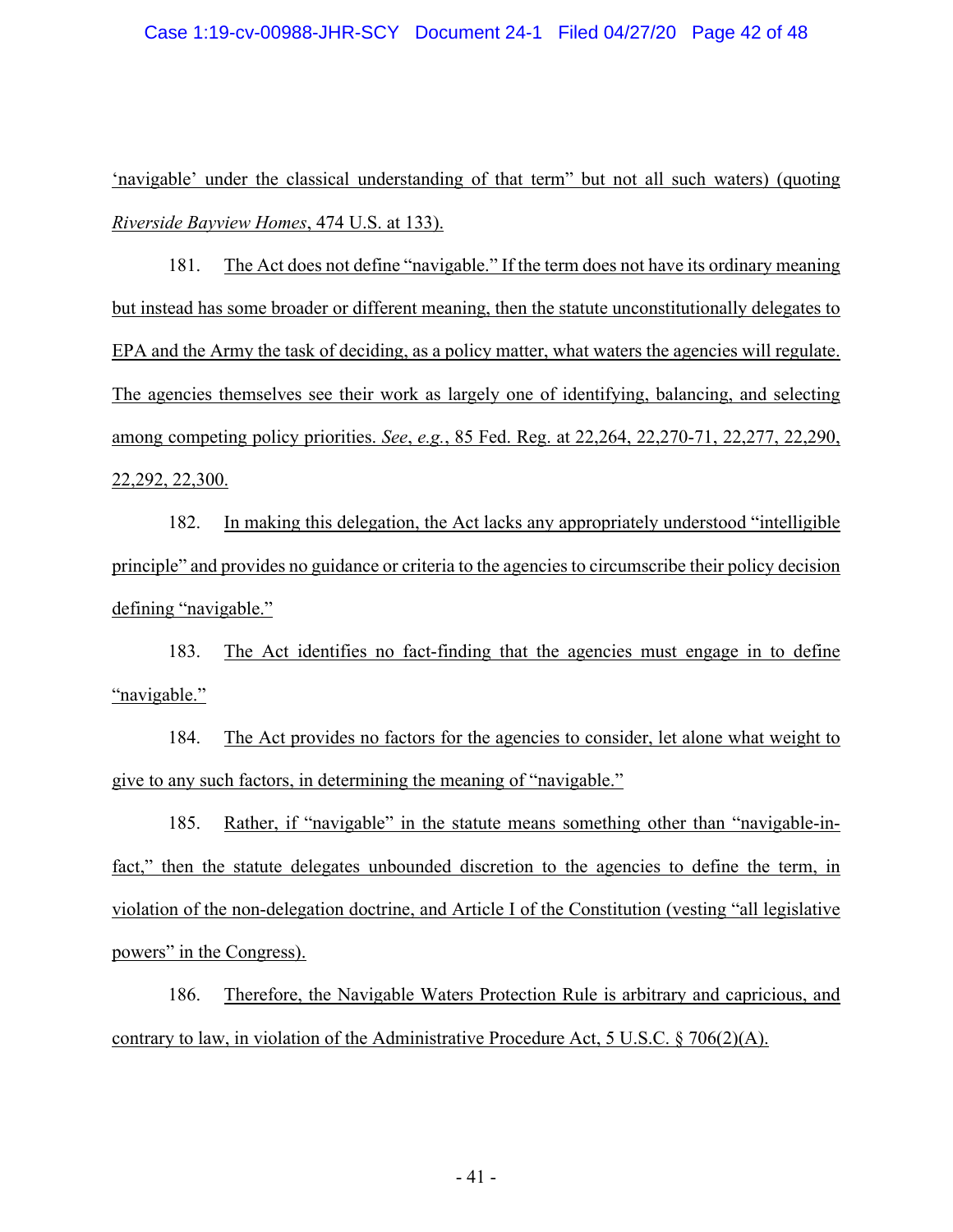## **EIGHTEENTH CLAIM FOR RELIEF**

## **NAVIGABLE WATERS PROTECTION RULE, 33 C.F.R. § 328.3(a):** *ULTRA VIRES* **REGULATION OF NON-NAVIGABLE "WATERS USED IN INTERSTATE COMMERCE," "TRIBUTARIES," "LAKES AND PONDS, AND IMPOUNDMENTS," AND "ADJACENT WETLANDS" IN VIOLATION OF THE DUE PROCESS CLAUSE AND THE VOID-FOR-VAGUENESS DOCTRINE**

187. The preceding paragraphs are incorporated herein.

188. Under the Clean Water Act, the Army and EPA may only regulate discharges to "navigable waters." *See* 33 U.S.C. § 1344(a).

189. The 2020 Definition interprets "navigable waters" in the Clean Water Act to include an extensive catalog of "tributaries" that are not navigable and which are not even "waters" for most of every year, as well as non-navigable isolated lakes and ponds, and non-abutting wetlands.

190. The Act does not define "navigable." If the term does not have its ordinary meaning but instead has some broader or different meaning, the Act gives no notice of that meaning or its contours. The agencies themselves see their work as largely one of identifying, balancing, and selecting among competing policy priorities, rather than elaborating a technical definition of some commonly known term. *See*, *e.g.*, 85 Fed. Reg. at 22,264, 22,270-71, 22,277, 22,290, 22,292, 22,300; *see also Sackett v. EPA*, 566 U.S. 120, 133 (2012) (Alito, J., concurring) ("the words themselves are hopelessly indeterminate.").

191. The Due Process Clause of the U.S. Constitution requires that criminal statutes provide adequate notice of the conduct which they proscribe to those who must comply. *United States v. Lanier*, 520 U.S. 259, 265-67 (1997). The Clean Water Act imposes criminal penalties. 33 U.S.C. § 1319(c).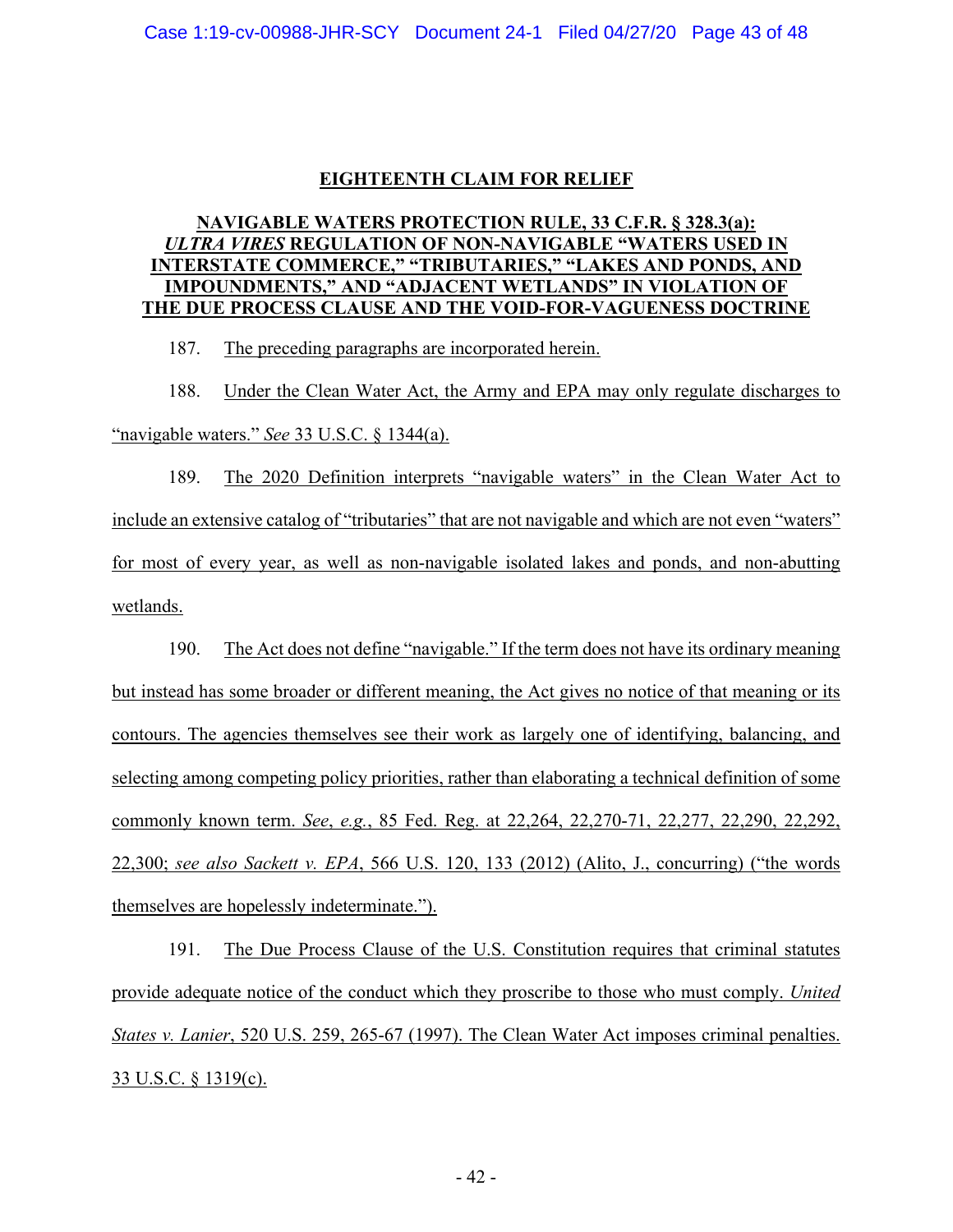### Case 1:19-cv-00988-JHR-SCY Document 24-1 Filed 04/27/20 Page 44 of 48

192. The rule of lenity also requires that statutes with criminal penalties be interpreted in the light most favorable to criminal defendants. *United States v. Granderson*, 511 U.S. 39, 54 (1994) ("[W]here text, structure, and history fail to establish that the Government's position is unambiguously correct—we apply the rule of lenity and resolve the ambiguity in [the defendant's] favor.").

193. If the term "navigable" in the Act does not have the ordinary meaning of "navigable," but at the same time does not encompass "all waters," then it is impossible for any regulated party to know *from the statute* what waters are regulated unless and until the agencies give some meaning to the term.

194. A statute whose requirements are only knowable after they are "interpreted" by enforcement officials is a classic violation of the void for vagueness doctrine. If "navigable" is interpreted in a way that its meaning is unknown absent case by case agency interpretation, then the statute fails to give constitutionally adequate notice of the conduct that it proscribes and is void-for-vagueness under the Due Process Clause.

195. Therefore, the Navigable Waters Protection Rule is arbitrary and capricious, and contrary to law, in violation of the Administrative Procedure Act, 5 U.S.C. § 706(2)(A).

#### **PRAYER FOR RELIEF**

Plaintiff prays for judgment from this Court as follows:

1. A declaratory judgment stating that the categorical regulation of all tributaries by the 1986 Regulations, as readopted by the Repeal and Recodify Rule, is contrary to law and invalid;

2. A declaratory judgment stating that the categorical regulation of adjacent waters by the 1986 Regulations, as readopted by the Repeal and Recodify Rule, is contrary to law and invalid;

- 43 -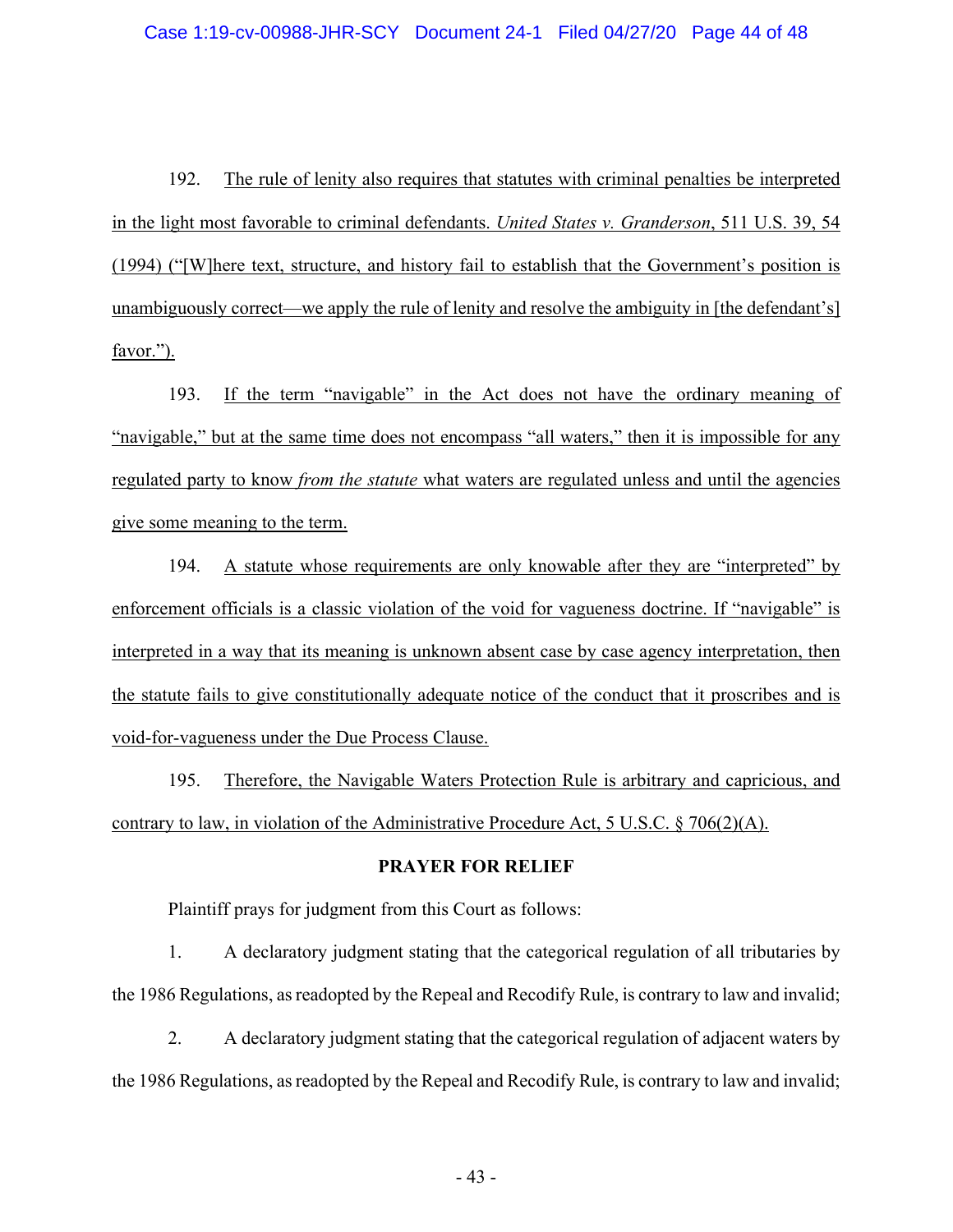3. A declaratory judgment stating that the categorical regulation of all interstate waters by the 1986 Regulations, as readopted by the Repeal and Recodify Rule, is contrary to law and invalid;

4. A declaratory judgment stating that the regulation of hydrologically isolated waters and other waters that are not used to transport goods in interstate commerce, by the 1986 Regulations, as readopted by the Repeal and Recodify Rule, is contrary to law and invalid;

5. A declaratory judgment stating that the 1986 Regulations, as readopted by the Repeal and Recodify Rule, are invalid due to violation of the notice and comments procedures required by the Administrative Procedure Act;

6. A declaratory judgment stating that the 1986 Regulations, as readopted by the Repeal and Recodify Rule, unduly impinge on the States' traditional power over land and water use and therefore is invalid under the Tenth Amendment to the Constitution of the United States;

7. A declaratory judgment stating that the 1986 Regulations, as readopted by the Repeal and Recodify Rule, exceed the Commerce power and are invalid under the Constitution of the United States;

8. An injunction barring Federal Defendants from asserting federal jurisdiction based on the 1986 Regulations, as readopted by the Repeal and Recodify, or otherwise enforcing the 1986 Regulations, as readopted by the Repeal and Recodify Rule;

9. A declaratory judgment that EPA and the Army have failed to submit the 1986 Regulations to Congress for review as required by the Congressional Review Act, and that as a consequence those regulations are not legally in effect;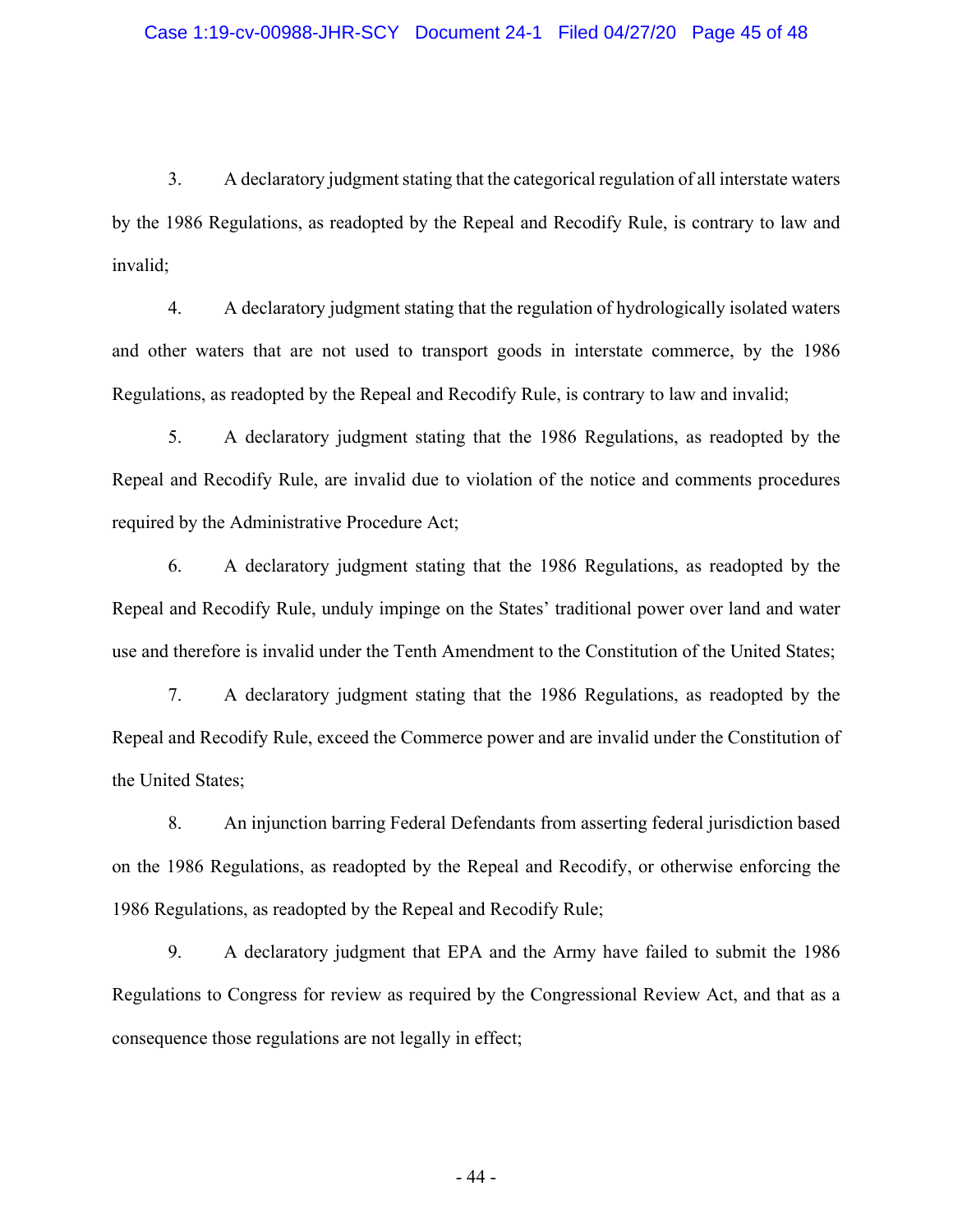#### Case 1:19-cv-00988-JHR-SCY Document 24-1 Filed 04/27/20 Page 46 of 48

10. A declaratory judgment that EPA and the Army have failed to submit the Post-*Rapanos* Guidance and other guidance related to the 1986 Regulations to Congress as required by the Congressional Review Act, and that as a consequence those guidance documents are not legally in effect;

11. A declaratory judgment that the 2008 Post-*Rapanos* Guidance is invalid as exceeding the scope of the term "navigable waters" under the Clean Water Act;

12. An injunction barring Federal Defendants from enforcing the 1986 Regulations and related guidance, or asserting agency authority over water features on privately owned land under the 1986 Regulations and related guidance;

13. A declaratory judgment that the term "navigable waters" in the Clean Water Act is void for vagueness and/or violates the non-delegation doctrine;

14. A declaratory judgment that the Navigable Waters Protection Rule, Section 328.3(a)(1), exceeds the scope of the Clean Water Act to the extent that it regulates waters (other than the territorial seas) that are not or have not been used, or are not susceptible of future use, for the transport of goods in interstate or foreign commerce;

15. A declaratory judgment that the Navigable Waters Protection Rule, Section  $328.3(a)(1)$ , is unconstitutional to the extent that it regulates waters (other than the territorial seas) that are not or have not been used, or are not susceptible of future use, for the transport of goods in interstate or foreign commerce;

16. A preliminary and permanent injunction against the Navigable Waters Protection Rule, Section 328.3(a)(1), to the extent that it regulates waters (other than the territorial seas) that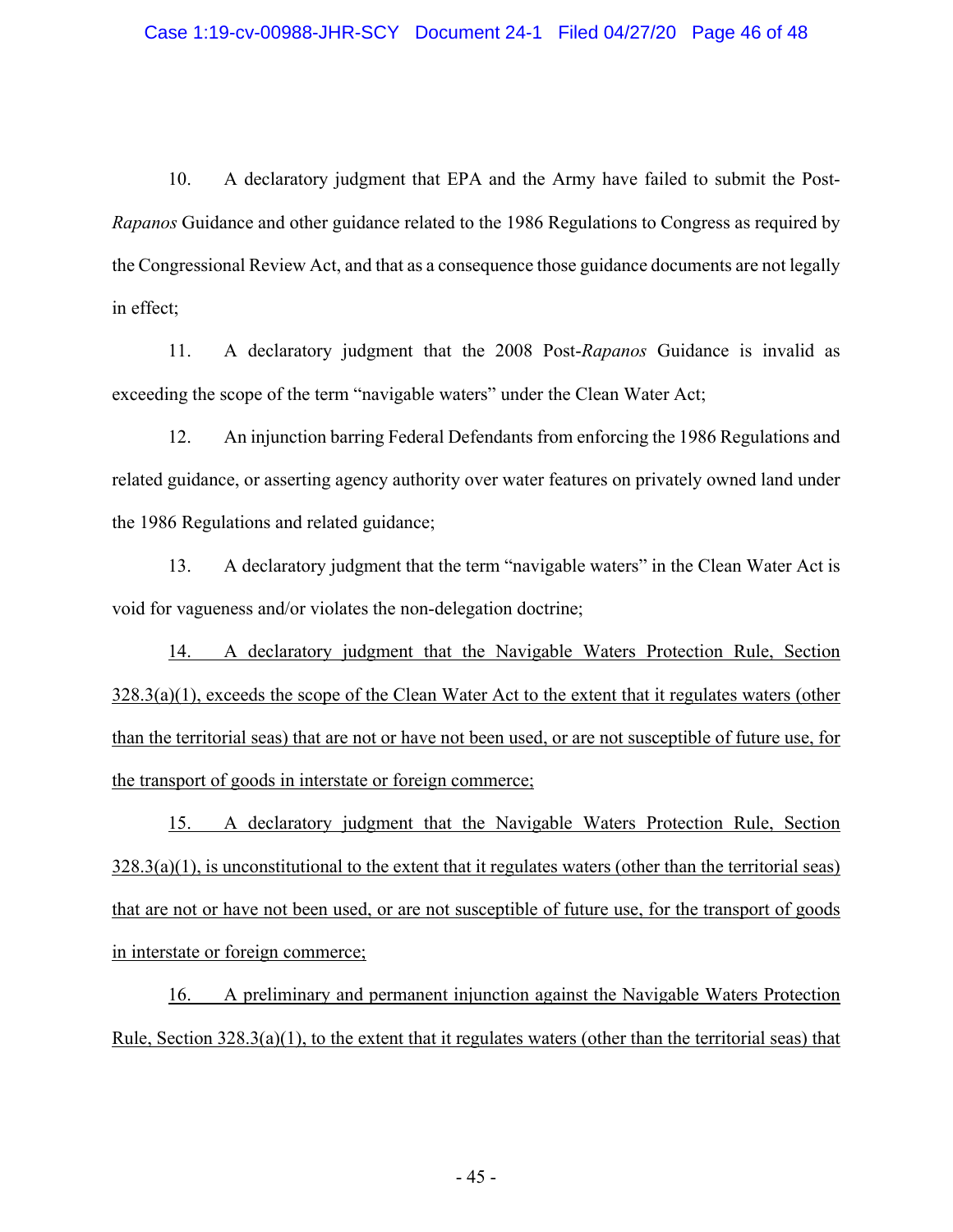#### Case 1:19-cv-00988-JHR-SCY Document 24-1 Filed 04/27/20 Page 47 of 48

are not or have not been used, or are not susceptible of future use, for the transport of goods in interstate or foreign commerce;

17. A declaratory judgment that the Navigable Waters Protection Rule, Section 328.3(a)(2), exceeds the scope of the Clean Water Act to the extent that it regulates intermittent and non-navigable perennial tributaries;

18. A declaratory judgment that the Navigable Waters Protection Rule, Section  $328.3(a)(2)$ , is unconstitutional to the extent that it regulates intermittent and non-navigable perennial tributaries;

19. A preliminary and permanent injunction against the Navigable Waters Protection Rule, Section  $328.3(a)(2)$ , to the extent that it regulates intermittent and non-navigable perennial tributaries;

20. A declaratory judgment that the Navigable Waters Protection Rule, Section 328.3(a)(3), exceeds the scope of the Clean Water Act to the extent that it regulates isolated or non-navigable lakes and ponds, and impoundments of regulated waters;

21. A declaratory judgment that the Navigable Waters Protection Rule, Section 328.3(a)(3), is unconstitutional to the extent that it regulates isolated or non-navigable lakes and ponds, and impoundments of regulated waters;

22. A preliminary and permanent injunction against the Navigable Waters Protection Rule, Section 328.3(a)(3), to the extent that it regulates isolated or non-navigable lakes and ponds, and impoundments of regulated waters;